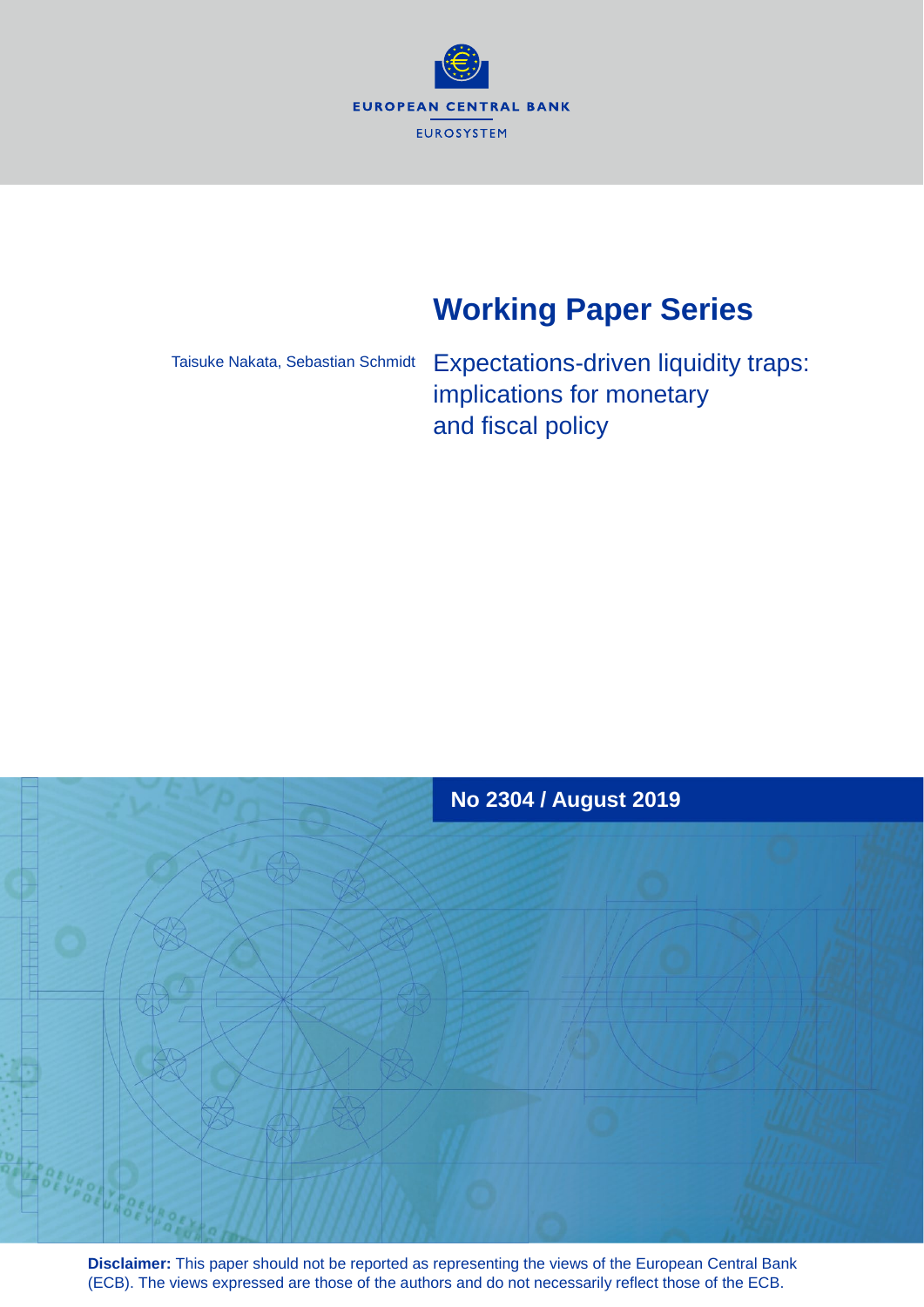#### Abstract

We study optimal monetary and fiscal policy in a New Keynesian model where occasional declines in agents' confidence can give rise to persistent liquidity trap episodes. Unlike in the case of fundamental-driven liquidity traps, there is no straightforward recipe for mitigating the welfare costs and the systematic inflation shortfall associated with expectations-driven liquidity traps. Raising the inflation target or appointing an inflation-conservative central banker improves inflation outcomes away from the lower bound but exacerbates the shortfall at the lower bound. Using government spending as an additional policy tool worsens stabilization outcomes both at and away from the lower bound. However, appointing a policymaker who is sufficiently less concerned with government spending stabilization than society can eliminate expectations-driven liquidity traps altogether.

Keywords: Effective Lower Bound, Sunspot Equilibria, Monetary Policy, Fiscal Policy, Discretion, Policy Delegation JEL-Codes: E52, E61, E62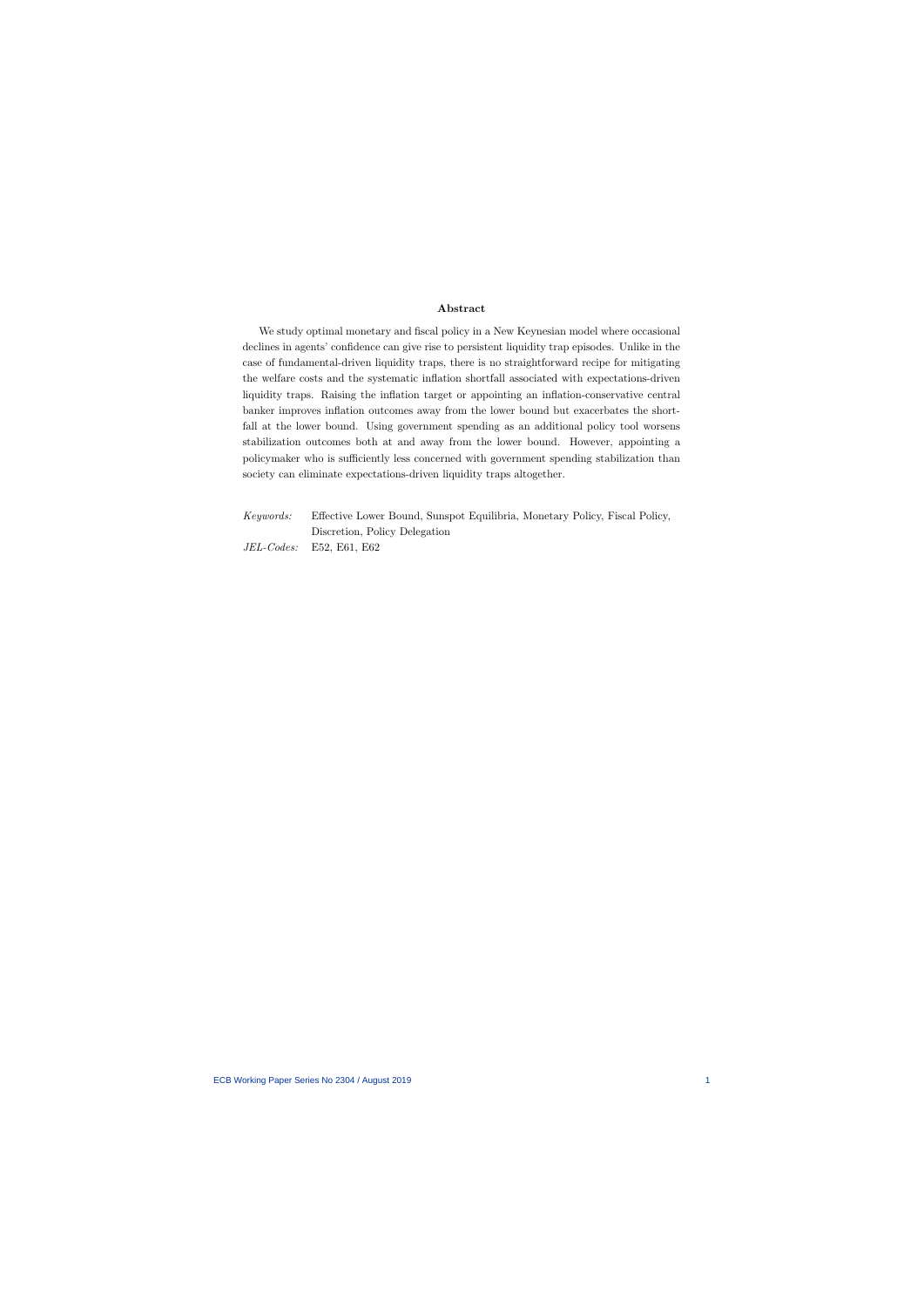## Non-technical summary

The lower bound on nominal interest rates is an important concern for policymakers. In normal times, central banks can adjust short-term nominal interest rates to stabilize inflation and, if part of their mandate, economic activity. However, when interest rates reach their lower bound as has been the case in major parts of the industrialized world following the Global Financial Crisis—the central bank is unable to counteract inflation rates below target by further lowering current short-term nominal interest rates. This state of affairs is often called a liquidity trap. Economists have explored the potential causes of liquidity traps and the effectiveness of various policy measures, both, monetary and fiscal, in dealing with their economic consequences. An ongoing policy debate tries to come up with lessons for the design of policy frameworks.

Macroeconomic models are a helpful and widely-used tool for economists to address these issues. Typically, in model-based analyses of liquidity traps, it is a deterioration in the fundamentals of the economy, for instance, a tightening of borrowing constraints, that results in a severe economic downturn and leads the central bank to lower short-term nominal interest rates to their lower bound. However, in workhorse macroeconomic models, liquidity traps can also arise due to a decline in households' and firms' confidence about the economic outlook without any change in fundamentals. Economic analysis has paid much less attention to these so-called expectations-driven liquidity traps.

In this paper, we study optimal monetary and fiscal policy for an economy where occasional declines in agents' confidence give rise to a binding lower bound on nominal interest rates. The analysis is based on a New Keynesian model that can be solved in closed form. In the considered equilibrium, liquidity traps are rare but long-lasting events characterized by subdued economic activity and deflation that give rise to a systematic inflation shortfall both at and away from the lower bound. We focus on two questions. First, is there a straightforward way to improve stabilization outcomes and welfare, taking as given the occasional occurrence of such expectations-driven liquidity traps? Second, is it possible to prevent the economy from falling into an expectations-driven liquidity trap? Following the policy delegation literature, we address these questions by assuming that society designs the policy framework and a discretionary policymaker sets the policy instruments in accordance with the assigned objective function.

We first study monetary policy in the absence of fiscal policy. In this case, the policymaker has only one instrument, the short-term nominal interest rate. The existing literature based on models with fundamental-driven liquidity traps suggests that society can improve stabilization outcomes and welfare by imposing a positive inflation target or by making inflation stabilization the primary policy objective. These two approaches have in common that they raise inflation away from the lower bound. In models with fundamental-driven liquidity traps, higher inflation away from the lower bound mitigates the drop in output and inflation at the lower bound. However, in our model with expectations-driven liquidity traps, we find that increasing the inflation target or appointing an inflation-conservative central banker further reduces output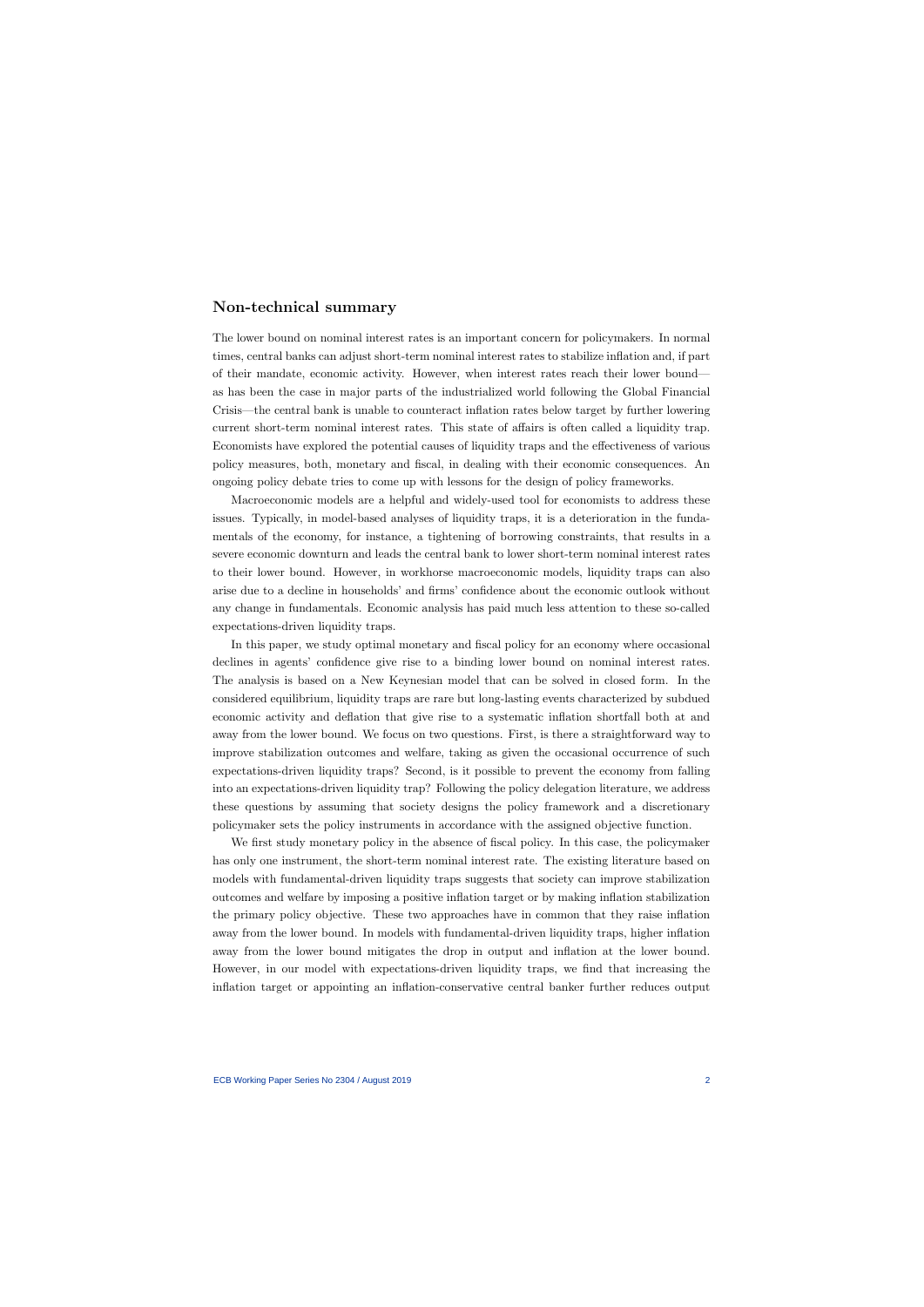and inflation in the state where confidence is low and the lower bound is binding. As a result, in the sunspot equilibrium, the welfare implications of these two policy delegation schemes are ambiguous. Indeed, we find that the optimal inflation target can be negative or positive. Likewise, we find that the optimal weight on inflation relative to output stabilization in the policymaker's objective function can be smaller or larger than the one in society's objective function.

Next, we turn to fiscal policy. Specifically, we allow the policymaker to use government spending as an additional policy tool. As in models with fundamental-driven liquidity traps, the policymaker raises government spending whenever the lower bound constraint becomes binding, and she keeps government spending at an elevated level until confidence resumes and the lower bound constraint becomes slack. However, unlike in models with fundamental-driven liquidity traps—where fiscal policy improves allocations at and away from the lower bound—this fiscal policy intervention worsens stabilization outcomes both at and away from the lower bound. Taking as given the occasional occurrence of expectations-driven liquidity traps, it is therefore best for society to disincentivize the use of government spending as a stabilization tool.

Thus, the answer to our first question—is there a straightforward way to improve welfare of an economy that is subject to occasional expectations-driven liquidity traps?—is rather disappointing. None of the reviewed policy delegation schemes—a higher inflation target, inflation conservatism, and fiscal activism—unambiguously improves stabilization outcomes and welfare in our model. However, the answer to our second question—is it possible to prevent the economy from falling into an expectations-driven liquidity trap?—turns out to be more promising if government spending is part of the policymaker's toolkit. Specifically, we find that when society assigns a sufficiently low relative weight on government spending stabilization to the policymaker's objective function the sunspot equilibrium ceases to exist. When the relative weight is sufficiently small, the policymaker is willing to adjust government spending sufficiently elastically to deviations of inflation and the output gap from target that pessimistic expectations fail to be validated. In the remaining no-sunspot equilibrium, the sunspot shock does not affect private sector decisions and government spending stays constant. Nevertheless, we verify that the government spending expansion that would be implemented by a policymaker of this type if a decline in inflation and the output gap occurred and the lower bound became binding—maybe because of a fundamental shock—appears plausible from a quantitative perspective.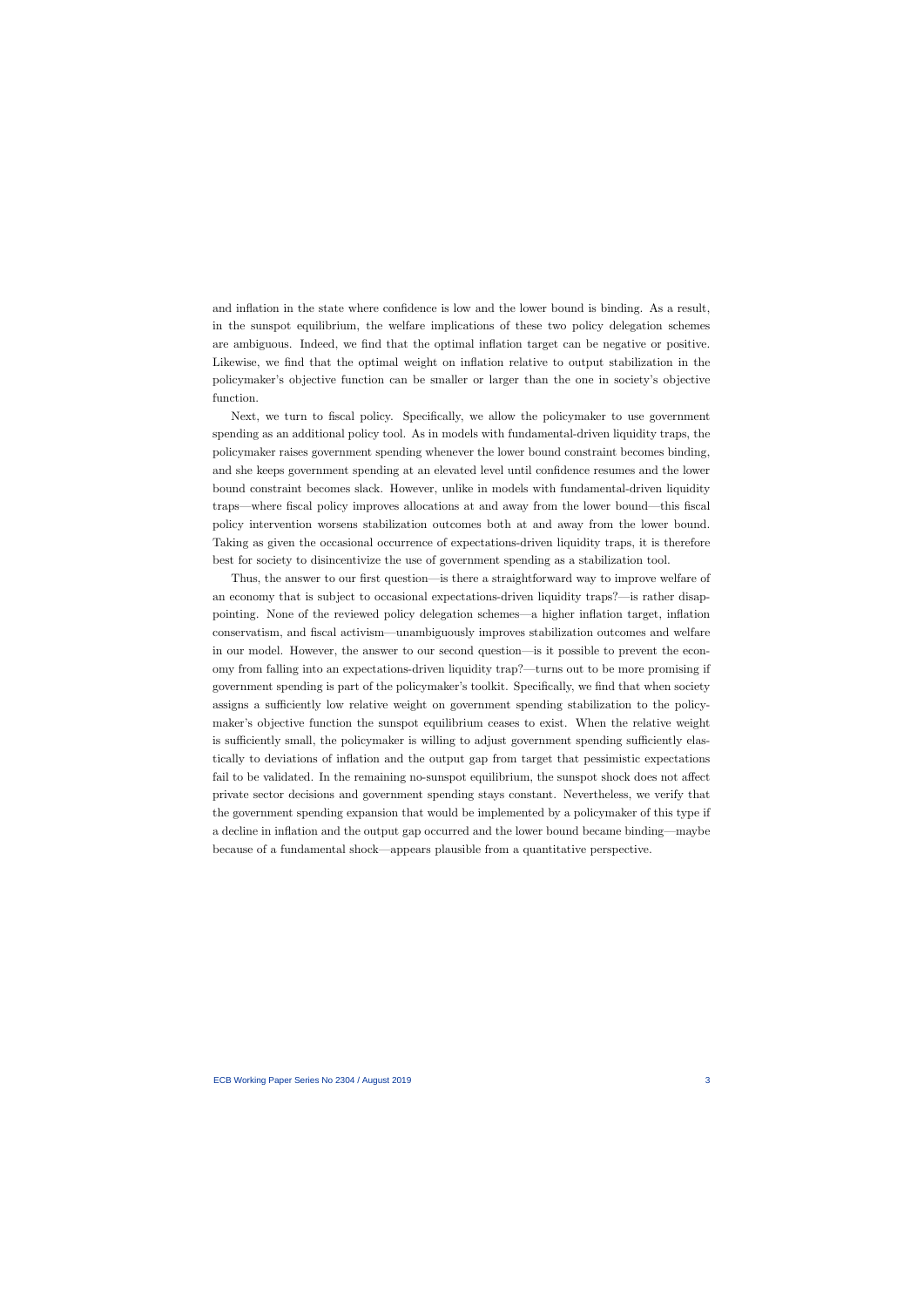# 1 Introduction

The recent decade of low nominal interest rates and anemic inflation poses new challenges for monetary and fiscal policy. Current policy frameworks were predominantly designed at a time when the lower bound on nominal interest rates was not a major concern for central banks, and discretionary fiscal policy was not widely considered as an essential part of stabilization policies.<sup>1</sup>

This paper studies the implications of the lower bound on nominal interest rates for optimal monetary and fiscal policy. The analysis is based on a New Keynesian model that can be solved in closed form. The key difference to the existing literature on optimal policy with a lower bound is that we consider an equilibrium where liquidity trap episodes—i.e. periods where the lower bound constraint is binding—result from a decline in agents' confidence rather than from a deterioration of economic fundamentals. In this sunspot equilibrium, liquidity traps are rare but long-lasting events characterized by subdued economic activity and deflation that give rise to a systematic inflation shortfall in all states of the world.

We focus on two questions. First, is there a straightforward way to improve stabilization outcomes and welfare, taking as given the occasional occurrence of such expectations-driven liquidity traps? Second, is it possible to prevent the economy from falling into an expectationsdriven liquidity trap? Following the policy delegation literature (e.g. Rogoff, 1985; Walsh, 1995; Svensson, 1997), we address these questions by assuming that society designs the policy framework and a discretionary policymaker sets the policy instruments in accordance with the assigned objective function.

We first study monetary policy in the absence of fiscal policy. In this case, the policymaker has only one instrument, the short-term nominal interest rate. The existing literature based on models with fundamental-driven liquidity traps suggests that society can improve stabilization outcomes and welfare by imposing a positive inflation target or by making inflation stabilization the primary policy objective (Nakata and Schmidt,  $2019a$ ).<sup>2</sup> The latter approach is usually referred to as inflation conservatism and goes back to Rogoff  $(1985)$ .<sup>3</sup> These two approaches have in common that they raise inflation away from the lower bound. In models with fundamentaldriven liquidity traps, higher inflation away from the lower bound mitigates the drop in output and inflation at the lower bound. However, in our model with expectations-driven liquidity traps, we find that increasing the inflation target or appointing an inflation-conservative central banker further reduces output and inflation in the state where confidence is low and the lower

<sup>&</sup>lt;sup>1</sup>At the time of writing, the U.S. Federal Reserve and the Bank of Canada are officially reviewing their monetary policy frameworks. Both central banks explicitly refer to the challenges for monetary policy associated with the lower bound (Wilkins, 2018; Clarida, 2019).

<sup>2</sup>Other monetary policy delegation schemes that are known to be desirable in the context of fundamentaldriven liquidity traps are price level targeting, nominal GDP level targeting and interest rate gradualism. This paper focuses on frameworks that facilitate closed-form solutions of the model.

<sup>&</sup>lt;sup>3</sup>Inflation conservatism was originally proposed as a remedy to the classic inflation bias problem. Formally, an inflation-conservative central banker puts less weight on output relative to inflation stabilization than society does.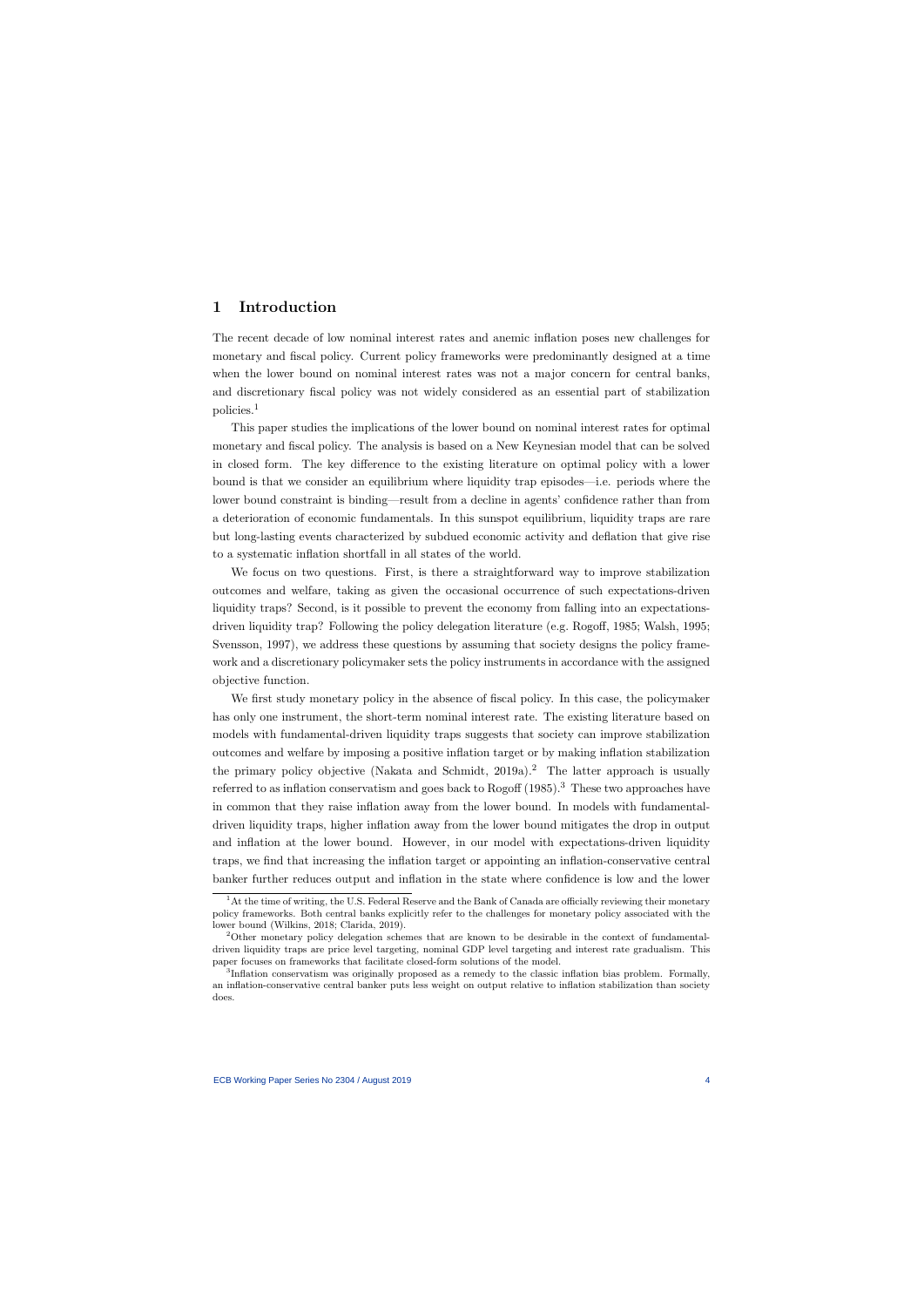bound is binding. As a result, in the sunspot equilibrium, the welfare implications of these two policy delegation schemes are ambiguous. Indeed, we find that the optimal inflation target can be negative or positive. Likewise, we find that the optimal weight on inflation relative to output stabilization in the policymaker's objective function can be smaller or larger than the one in society's objective function.

Next, we turn to fiscal policy. Specifically, we allow the policymaker to use government spending as an additional policy tool.<sup>4</sup> As in models with fundamental-driven liquidity traps, the policymaker raises government spending whenever the lower bound constraint becomes binding, and she keeps government spending at an elevated level until confidence resumes and the lower bound constraint becomes slack. However, unlike in models with fundamental-driven liquidity traps—where fiscal policy improves allocations at and away from the lower bound—this fiscal policy intervention worsens stabilization outcomes both at and away from the lower bound. Taking as given the occasional occurrence of expectations-driven liquidity traps, it is therefore best for society to disincentivize the use of government spending as a stabilization tool. To do so, society has to assign a sufficiently high relative weight to government spending stabilization in the policymaker's objective function.<sup>5</sup>

Thus, the answer to our first question—is there a straightforward way to improve welfare of an economy that is subject to occasional expectations-driven liquidity traps?—is rather disappointing. None of the reviewed policy delegation schemes—a higher inflation target, inflation conservatism, and fiscal activism—unambiguously improves stabilization outcomes and welfare in our model. However, the answer to our second question—is it possible to prevent the economy from falling into an expectations-driven liquidity trap?—turns out to be more promising if government spending is part of the policymaker's toolkit. Specifically, we find that when society assigns a sufficiently low relative weight on government spending stabilization to the policymaker's objective function the sunspot equilibrium ceases to exist.<sup>6</sup> Conditional on the existence of the sunspot equilibrium, a marginal reduction in the policymaker's relative weight on government spending stabilization increases the spending stimulus at the lower bound and deteriorates stabilization outcomes both at and away from the lower bound. But when the relative weight is sufficiently small, the policymaker is willing to adjust government spending sufficiently elastically to deviations of inflation and the output gap from target that pessimistic expectations fail to be validated. In the remaining no-sunspot equilibrium, the sunspot shock does not affect private sector decisions and government spending stays constant. Nevertheless, we verify that the government spending expansion that would be implemented by a policymaker of this type if a decline in inflation and the output gap occurred and the lower bound became binding—maybe

<sup>&</sup>lt;sup>4</sup>Like most of the related literature, we assume that the provision of public goods generates some household utility.

<sup>&</sup>lt;sup>5</sup>In contrast, in models with fundamental-driven liquidity traps, society can further improve stabilization outcomes and welfare by appointing a policymaker who is less concerned with government spending stabilization than society as a whole. See Schmidt (2017).

<sup>&</sup>lt;sup>6</sup>From an institutional perspective, this could be operationalized by the appointment of a decision-making fiscal council. Alternatively, one could think of society electing a policymaker with a certain type of preferences.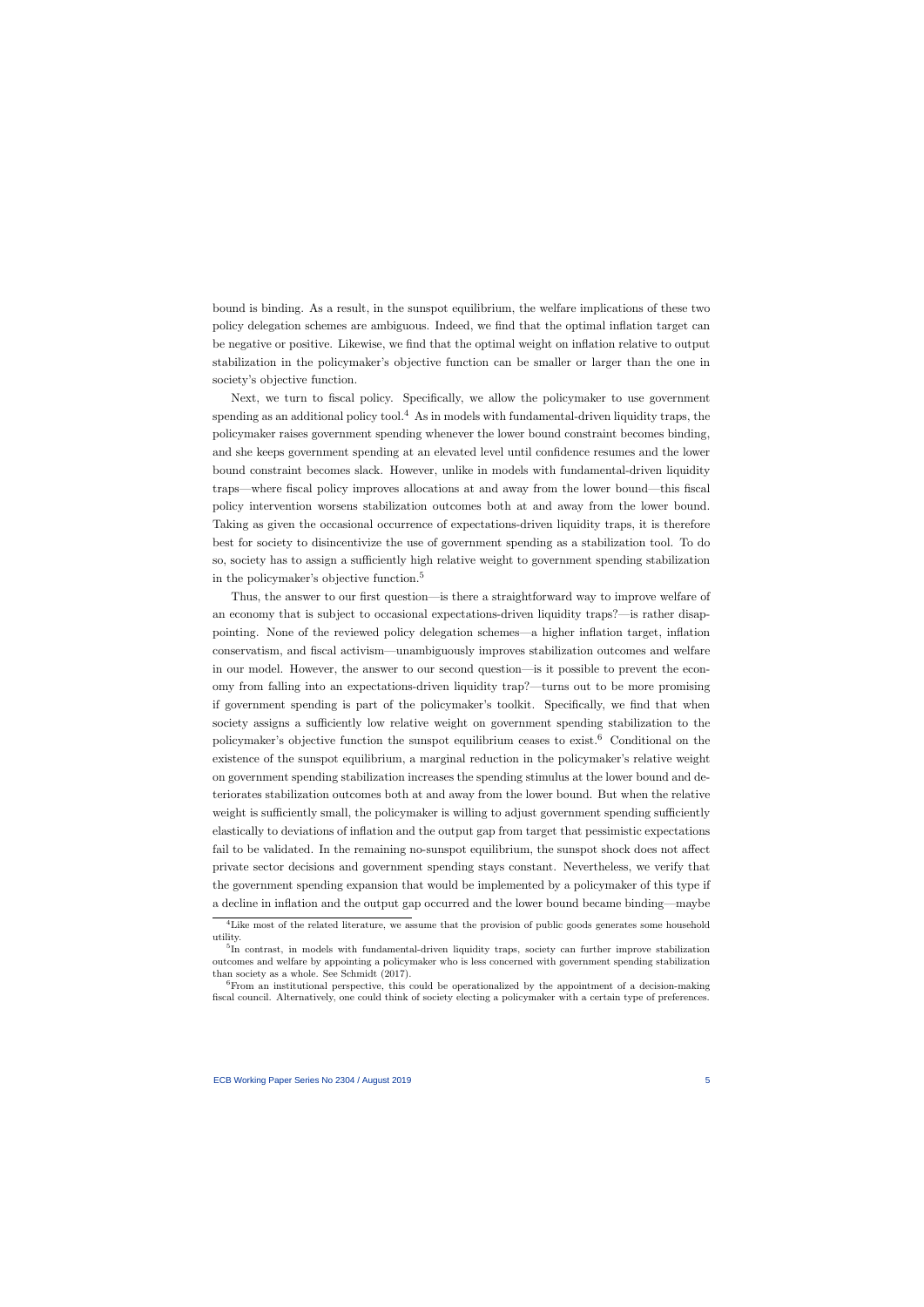because of a fundamental shock—appears plausible from a quantitative perspective.

Our paper is related to a small but growing literature on equilibrium multiplicity and the lower bound on nominal interest rates. Benhabib et al. (2001) were the first to show that the lower bound constraint gives rise to two steady state equilibria in a model where monetary policy is governed by an interest-rate feedback rule. In one steady state the policy rate is strictly positive and inflation is at target, and in the other steady state the lower bound constraint is binding and inflation is below target.<sup>7</sup> Armenter (2018) and Nakata and Schmidt (2019a) show that the lower bound constraint can give rise to multiple Markov-perfect equilibria under optimal discretionary monetary policy. Moreover, Armenter (2018) shows that price-level targeting does not eliminate the equilibrium multiplicity.

This equilibrium multiplicity naturally opens the door for sunspot equilibria. Mertens and Ravn (2014) construct a sunspot equilibrium in a New Keynesian model with an interest-rate feedback rule and assess the effects of an exogenous increase in government spending when confidence is low and the lower bound is binding. $8$  They find that a positive government spending shock is deflationary.<sup>9</sup> Bilbiie (2018) considers several other exogenous policy interventions such as an exogenous change in the policy rate path in an analytical model setup. Coyle and Nakata (2018) numerically solve a fully nonlinear New Keynesian model with an interest-rate rule allowing for both, fundamental-driven and expectations-driven liquidity traps, and find that the optimal inflation target in the policy rule is lower than in the model with fundamental-driven liquidity traps only.

A few papers have assessed the plausibility of expectations-driven liquidity traps empirically or used the concept for positive analysis of recent economic events. Aruoba et al. (2018) conduct a model-based empirical assessment to shed light on the type of liquidity trap events experienced by the U.S. economy and the Japanese economy, finding that Japan transitioned in the late 1990s to an expectations-driven liquidity trap state and that the U.S. had been in a fundamental-driven liquidity trap equilibrium.<sup>10</sup> Schmitt-Grohé and Uribe (2017) show that a model with downward nominal wage rigidities and a sunspot shock can mimic the economic dynamics of a recessionary lower bound episode that is followed by a jobless recovery. Lansing (2017) develops a New Keynesian model with a lower bound on nominal interest rates in which agents' beliefs about the steady state to which the economy converges in the long run depends on aggregate outcomes. This model with endogenous regime switches is applied to the U.S. economy. Jarocinski and

<sup>7</sup>Benhabib et al. (2001) also show that there usually exist an infinite number of perfect-foresight equilibria where the economy can originate arbitrarily close to the first steady state and converge to the second steady state.  ${}^8$ See also Boneva et al. (2016).

 $9$ Wieland (2018) shows that if one relaxes the assumption of Mertens and Ravn (2014) that the government spending shock is perfectly correlated with the sunspot shock, a sufficiently short-lived increase in government spending can be inflationary.

 $10$ Hirose (2018) estimates a DSGE model log-linearized around the deflationary steady state on Japanese data. Cuba-Borda and Singh (2019) compare a permanent expectations-driven liquidity trap to a permanent fundamental-driven liquidity trap in a model with government bonds in the utility and downward nominal wage rigidities. Their empirical analysis suggests that the permanent expectations-driven liquidity trap equilibrium fits Japanese data better than the permanent fundamental-driven liquidity trap equilibrium.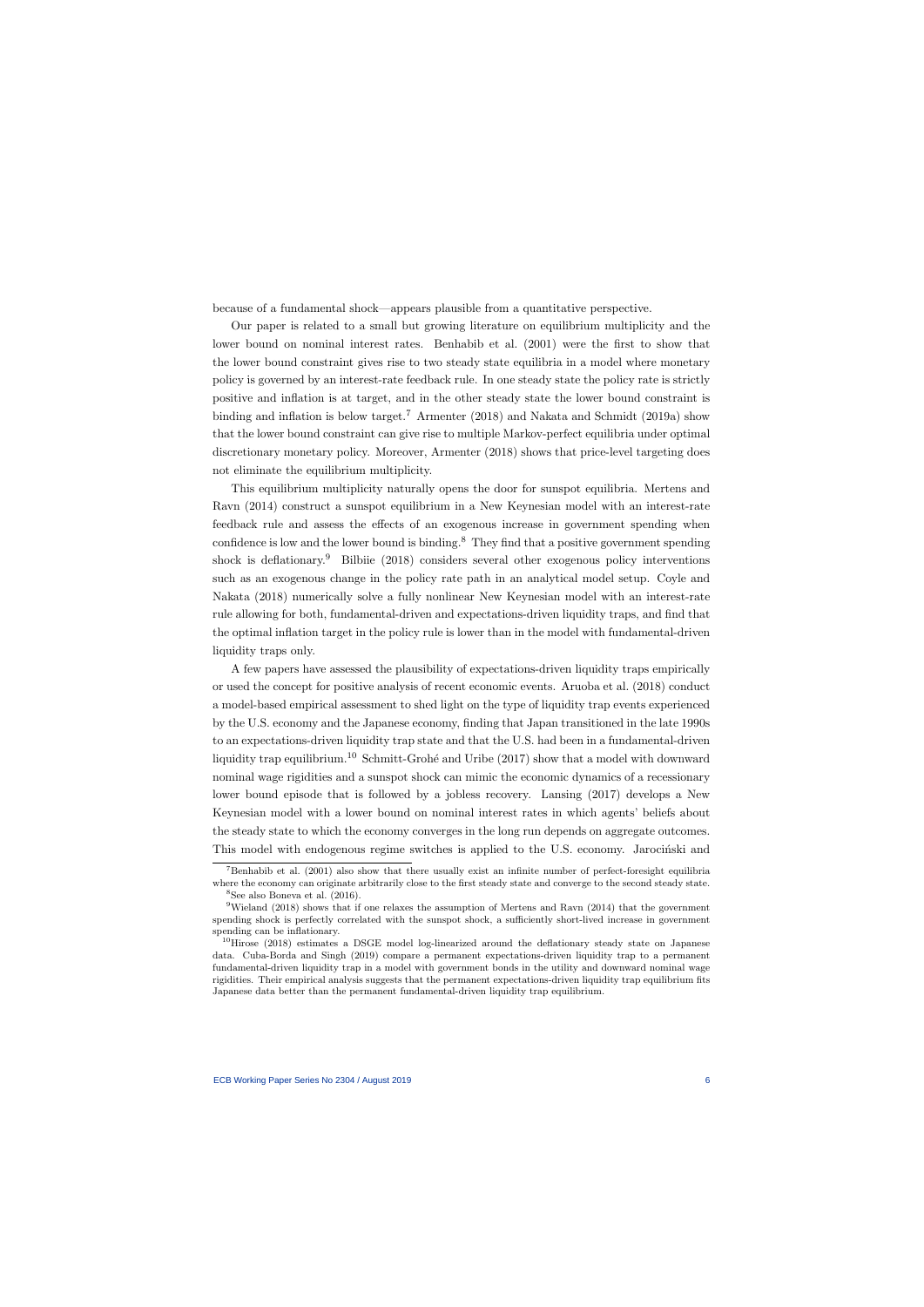Mackowiak (2018) use a sticky-price model with a sunspot shock to conduct counterfactual simulations of the euro area economic downturn in 2008-2015.

Our paper also makes contact with some existing studies on how to avoid expectations-driven liquidity traps and equilibrium multiplicity. Benhabib et al. (2002) and Woodford (2003) show how non-Ricardian fiscal policies that entail an off-equilibrium violation of the transversality condition can rule out perfect-foresight equilibria in which the economy converges to the steady state where the lower bound constraint is binding. Sugo and Ueda (2008) and Schmitt-Grohé and Uribe (2014) consider alternative interest-rate feedback rules. Schmidt (2016) shows that it is possible to design Ricardian government spending rules that insulate the economy from expectations-driven liquidity traps. Tamanyu (2019) provides a similar analysis for the case of tax rules. Armenter (2018) shows that augmenting the objective function of a discretionary central bank with an objective for stabilizing the level of a long-run nominal interest rate can ensure the existence of a unique Markov-perfect equilibrium.

Finally, there is a rich literature on optimal monetary and fiscal policy in models with fundamental-driven liquidity traps. Studies on optimal monetary policy include Eggertsson and Woodford (2003), Jung et al. (2005), Adam and Billi (2006, 2007), Nakov (2008) and Nakata and Schmidt (2019a,b). Optimal fiscal policy is analyzed by e.g. Eggertsson and Woodford (2006), Eggertsson (2006), Schmidt (2013, 2017), Nakata (2016, 2017), Bilbiie et al. (2018) and Bouakez et al. (2016), among others.

The remainder of the paper is organized as follows. Section 2 presents the model, describing the private sector behavioral constraints, monetary policy and the shock structure, and defines the equilibria of interest. Section 3 presents results on equilibrium existence and stabilization outcomes. Section 4 assesses the desirability of a positive inflation target and inflation conservatism in the sunspot equilibrium. Section 5 extends the analysis to fiscal policy. Section 6 concludes.

## 2 Model

We use a standard infinite-horizon New Keynesian model formulated in discrete time. The economy is inhabited by identical households who consume and work, goods-producing firms that act under monopolistic competition and are subject to price rigidities, and a government. For now, we assume that the one-period nominal interest rate is the only policy instrument. In Section 5, the model is extended with government spending. More detailed descriptions of the model can be found in Woodford (2003) and Galí (2015). We work with a semi-loglinear version of the model that can be solved in closed form and allows us to derive analytical results.

## 2.1 Private sector behavior and welfare

Aggregate private sector behavior is described by a Phillips curve and a consumption Euler equation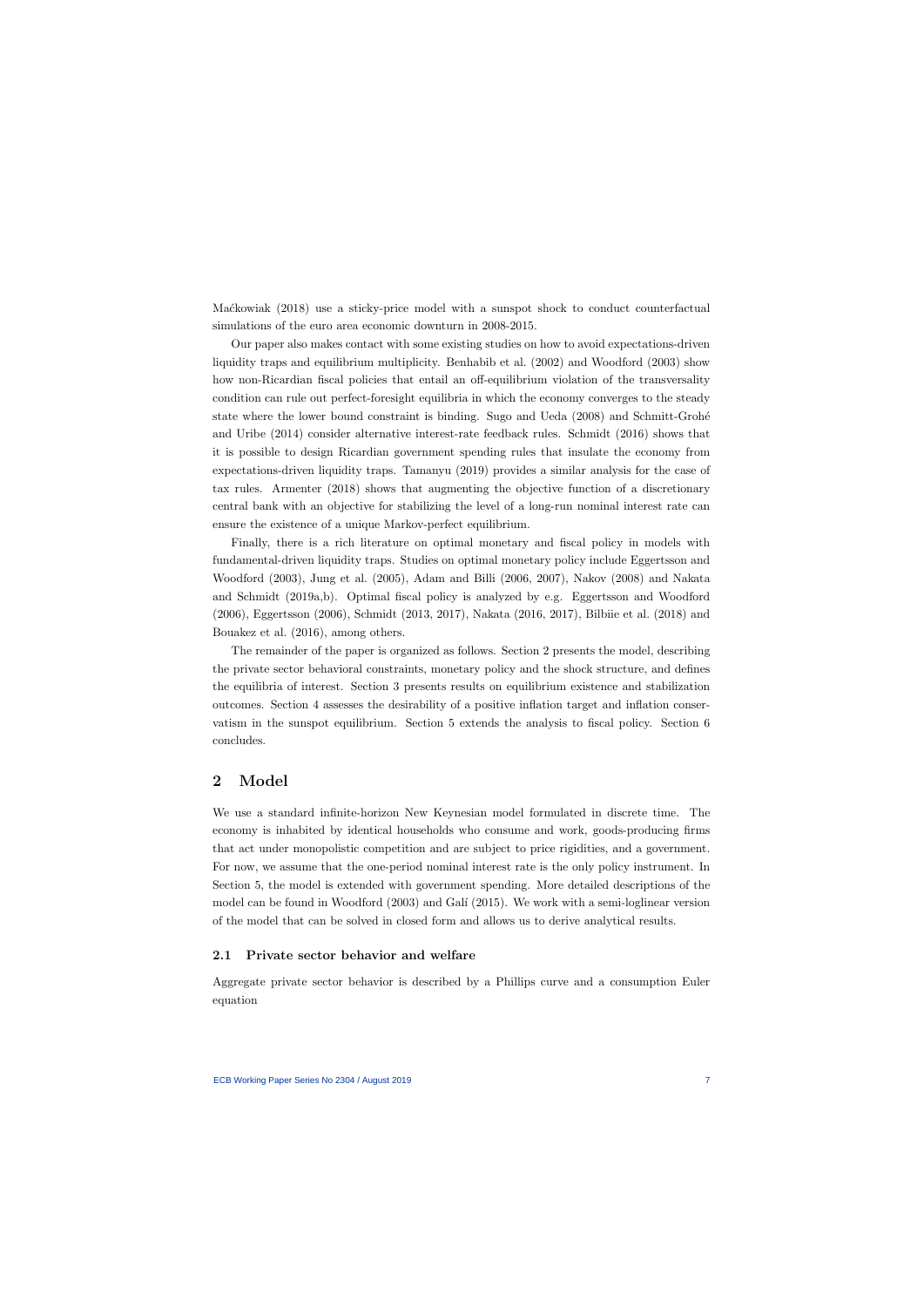$$
\pi_t = \kappa y_t + \beta E_t \pi_{t+1} \tag{1}
$$

$$
y_t = \mathcal{E}_t y_{t+1} - \sigma \left( i_t - \mathcal{E}_t \pi_{t+1} - r_t^n \right) \tag{2}
$$

The private sector behavioral constraints have been (semi) log-linearized around the intended zero-inflation steady state.  $\pi_t$  is the inflation rate between periods  $t-1$  and  $t$ ,  $y_t$  denotes the output gap,  $i_t$  is the level of the riskless nominal interest rate between periods t and  $t+1$ ,  $r_t^n$  is the exogenous natural real rate of interest, and  $E_t$  is the rational expectations operator conditional on information available in period t. The parameters are defined as follows:  $\beta \in (0,1)$  is the households' subjective discount factor,  $\sigma > 0$  is the intertemporal elasticity of substitution in consumption, and  $\kappa$  represents the slope of the Phillips curve.<sup>11</sup>

Households' welfare at time  $t$  is given by the expected discounted sum of current and future utility flows. A second-order approximation to household preferences leads to

$$
V_t = -\frac{1}{2} \mathcal{E}_t \sum_{j=0}^{\infty} \beta^j \left[ \pi_{t+j}^2 + \bar{\lambda} y_{t+j}^2 \right],\tag{3}
$$

where  $\bar{\lambda} = \kappa/\theta$ .<sup>12</sup>

#### 2.2 Central bank

At the beginning of time, society delegates monetary policy to a central bank. The central bank does not have a commitment technology, that is, it acts under discretion. The monetary policy objective is given by

$$
V_t^{CB} = -\frac{1}{2} \mathcal{E}_t \sum_{j=0}^{\infty} \beta^j \left[ (\pi_{t+j} - \pi^*)^2 + \lambda y_{t+j}^2 \right],\tag{4}
$$

where  $\lambda \geq 0$  and  $\pi^*$  are policy parameters to be set by society when designing the central bank's objective function. When  $\lambda = \overline{\lambda}$  and  $\pi^* = 0$ , the central bank's objective function coincides with society's objective function (3).

The policy problem of a generic central bank is as follows. Each period  $t$ , it chooses the inflation rate, the output gap, and the nominal interest rate to maximize its objective function (4) subject to the behavioral constraints of the private sector  $(1)-(2)$ , and the lower bound constraint  $i_t \geq 0$ , with the value and policy functions at time  $t + 1$  taken as given.

The first-order necessary conditions to this problem imply that interest rate policy is governed by the following targeting rule

<sup>&</sup>lt;sup>11</sup>κ is itself a function of several structural parameters of the economy:  $\kappa = \frac{(1-\alpha)(1-\alpha\beta)}{\alpha(1+\eta\theta)}(\sigma^{-1}+\eta)$ , where  $\alpha \in (0,1)$  denotes the share of firms that cannot reoptimize their price in a given period,  $\eta > 0$  is the inverse of the labor-supply elasticity, and  $\theta > 1$  denotes the price elasticity of demand for differentiated goods.

 $12$ See Woodford (2003). We assume that the steady state distortions arising from monopolistic competition are offset by a wage subsidy.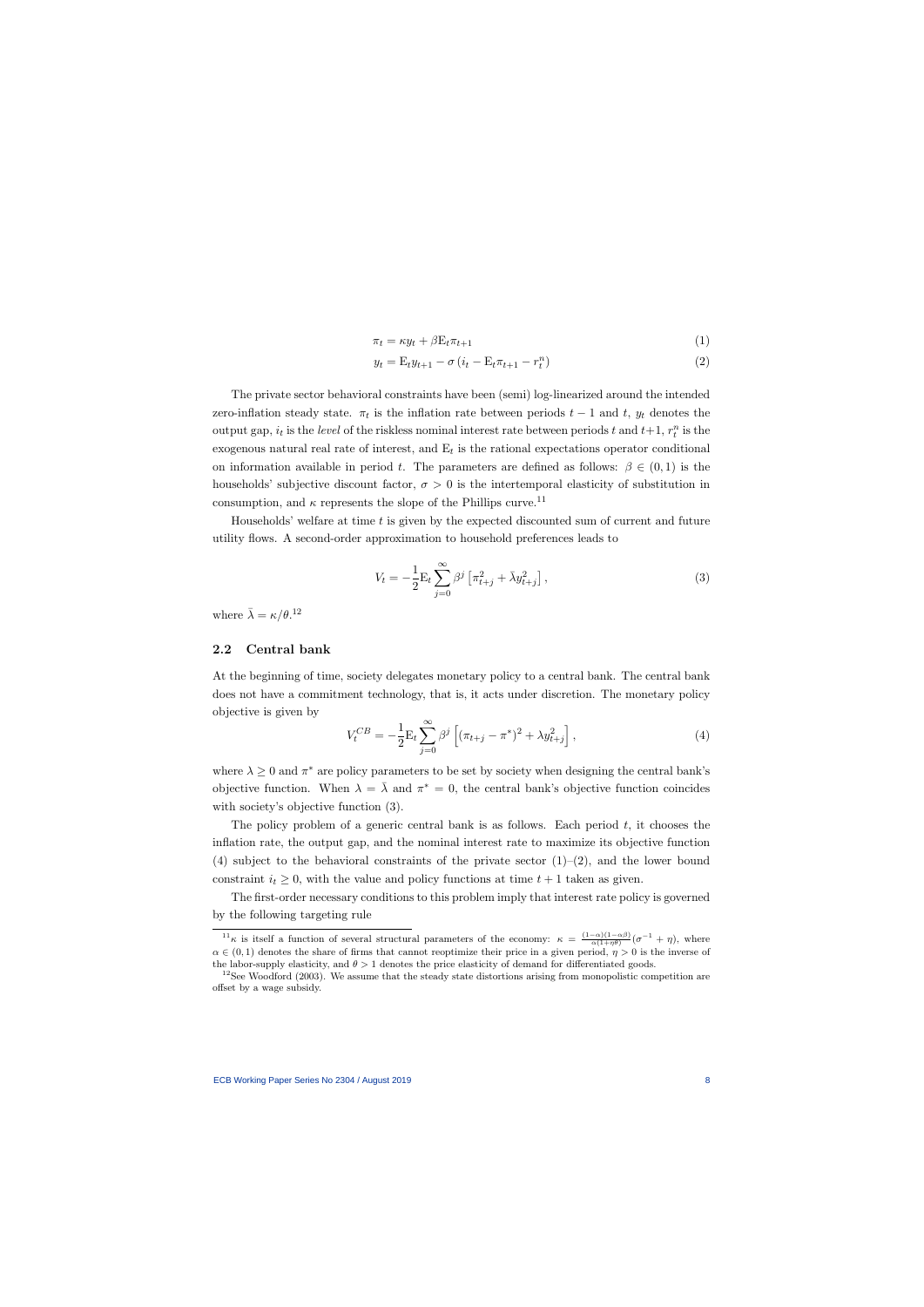$$
\left[\kappa(\pi_t - \pi^*) + \lambda y_t\right] i_t = 0,\tag{5}
$$

where  $\kappa(\pi_t - \pi^*) + \lambda y_t = 0$  whenever  $i_t > 0$  and  $\kappa(\pi_t - \pi^*) + \lambda y_t < 0$  when the lower bound constraint is binding,  $i_t = 0$ . In words, each period the central bank aims to stabilize a weighted sum of current period's inflation rate (in deviation from target) and the output gap.

#### 2.3 Sunspot shock

For the benchmark setup, we assume that there is no uncertainty regarding the economy's fundamentals. Specifically,  $r_t^n = r^n = 1/\beta - 1$  for all t. However, agents expectations may be affected by a non-fundamental sunspot or 'confidence' shock  $\xi_t$ . The sunspot shock follows a two-state Markov process,  $\xi_t \in (\xi_L, \xi_H)$ . We refer to state  $\xi_L$  as the low-confidence state and to state  $\xi_H$  as the high-confidence state. The transition probabilities are given by

$$
Prob(\xi_{t+1} = \xi_H | \xi_t = \xi_H) = p_H
$$
\n(6)

$$
\text{Prob}\left(\xi_{t+1} = \xi_L | \xi_t = \xi_L\right) = p_L\tag{7}
$$

In words,  $p_H \in (0,1]$  is the probability of being in the high-confidence state in period  $t + 1$ conditional on being in the high-confidence state in period  $t$ , and can be interpreted as the persistence of high confidence. Note that while we allow the high-confidence state to be an absorbing state we do not restrict our analysis to this special case.  $p_L \in (0,1)$  is the probability of being in the low-confidence state in period  $t + 1$  when the economy is in the low-confidence state in period t, and can be interpreted as the persistence of low confidence.<sup>13</sup>

Let  $x_s, s \in \{L, H\}$  be the equilibrium value of some variable x in state  $\xi_s$ . Sunspots matter if there is an equilibrium in which  $\{\pi_L, y_L, i_L, V_L\} \neq \{\pi_H, y_H, i_H, V_H\}$ . We are interested in a sunspot equilibrium where the economy is subject to recurring liquidity trap episodes. We associate the occurrence of these liquidity trap events with the low-confidence state.

Definition 1 The sunspot equilibrium with occasional liquidity traps is defined as a vector  ${y_H, \pi_H, i_H, y_L, \pi_L, i_L}$  that solves the following system of linear equations

<sup>&</sup>lt;sup>13</sup>Mertens and Ravn (2014), Schmidt (2016), Aruoba et al. (2018) and Bilbiie (2018) also consider a sunspot shock that follows a two-state Markov process. However, Mertens and Ravn (2014), Schmidt (2016) and Bilbiie (2018) assume that the high-confidence state is an absorbing state, that is,  $p_H = 1$ . Aruoba et al. (2018) allow for recurring declines in confidence and assume that conditional on being in the high-confidence state agents attach a 1% probability to the possibility of ending up in the low-confidence state in the next period. Formally, in the context of our setup they impose  $p_H = 0.99$ .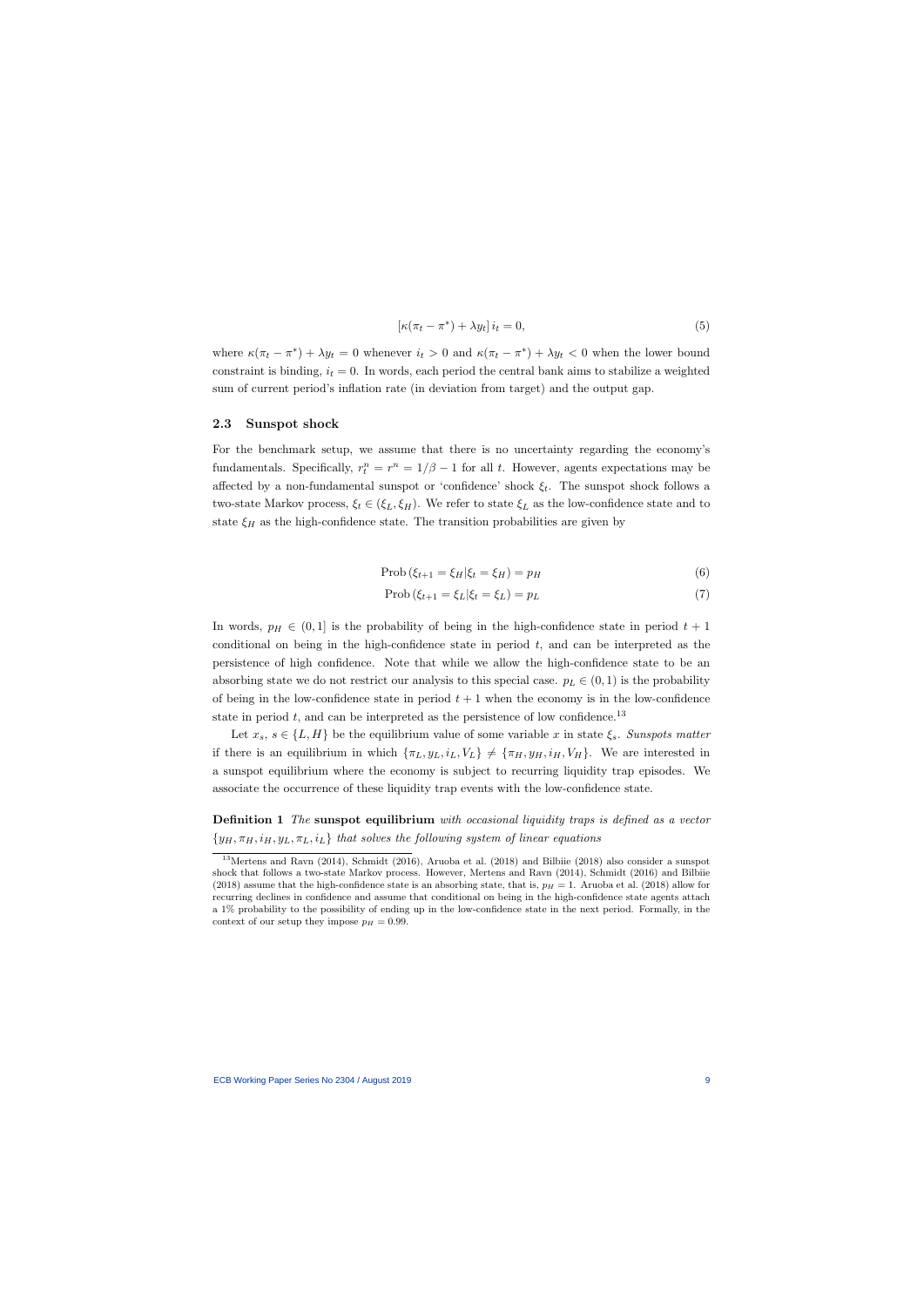$$
y_H = [p_H y_H + (1 - p_H) y_L] + \sigma [p_H \pi_H + (1 - p_H) \pi_L - i_H + r^n]
$$
\n(8)

$$
\pi_H = \kappa y_H + \beta \left[ p_H \pi_H + (1 - p_H) \pi_L \right] \tag{9}
$$

$$
0 = \kappa (\pi_H - \pi^*) + \lambda y_H \tag{10}
$$

$$
y_L = [(1 - p_L)y_H + p_Ly_L] + \sigma [(1 - p_L)\pi_H + p_L\pi_L - i_L + r^n]
$$
\n(11)

$$
\pi_L = \kappa y_L + \beta \left[ (1 - p_L) \pi_H + p_L \pi_L \right] \tag{12}
$$

$$
i_L = 0,\t\t(13)
$$

and satisfies the following two inequality constraints

$$
i_H > 0 \tag{14}
$$

$$
\kappa(\pi_L - \pi^*) + \lambda y_L < 0. \tag{15}
$$

#### 2.4 Alternative setup: Fundamental shock

Throughout the paper, we contrast results for the benchmark model—an economy that is subject to a sunspot shock—with those for an economy that is subject to a fundamental shock instead of a sunspot shock but is otherwise identical to the benchmark economy. In this alternative model, the natural real rate is assumed to be stochastic.

To keep the model setup as close as possible to the one with the sunspot shock,  $r_t^n$  is assumed to follow a two-state Markov process. In the high-fundamental state, the natural real rate is strictly positive  $r_H^n > 0$ , and in the low-fundamental state it is strictly negative  $r_L^n < 0$ . The transition probabilities for the natural real rate shock are given by

$$
Prob(r_{t+1}^n = r_H^n | r_t^n = r_H^n) = p_H^f \tag{16}
$$

$$
Prob(r_{t+1}^n = r_L^n | r_t^n = r_L^n) = p_L^f,
$$
\n(17)

and are distinguished from the transition probabilities of the sunspot shock via the superscript f. The fundamental equilibrium in the model with the natural real rate shock is defined as follows.

Definition 2 The fundamental equilibrium with occasional liquidity traps is defined as a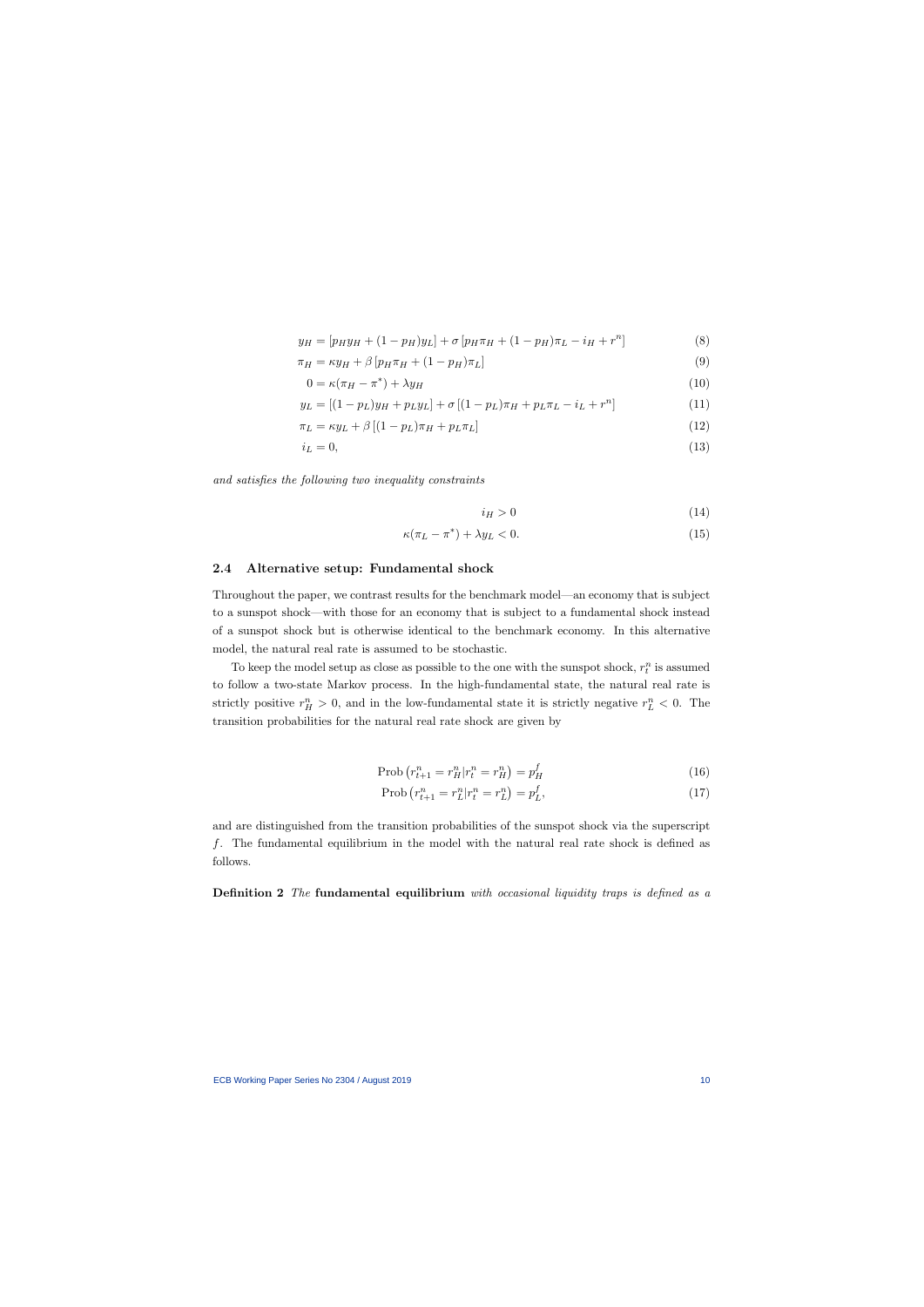vector  $\{y_H, \pi_H, i_H, y_L, \pi_L, i_L\}$  that solves

$$
y_H = \left[ p_H^f y_H + (1 - p_H^f) y_L \right] + \sigma \left[ p_H^f \pi_H + (1 - p_H^f) \pi_L - i_H + r_H^n \right]
$$
(18)

$$
\pi_H = \kappa y_H + \beta \left[ p_H^f \pi_H + (1 - p_H^f) \pi_L \right] \tag{19}
$$

$$
y_L = \left[ (1 - p_L^f) y_H + p_L^f y_L \right] + \sigma \left[ (1 - p_L^f) \pi_H + p_L^f \pi_L - i_L + r_L^n \right] \tag{20}
$$

$$
\pi_L = \kappa y_L + \beta \left[ (1 - p_L^f) \pi_H + p_L^f \pi_L \right] \tag{21}
$$

as well as  $(10)$  and  $(13)$ , and satisfies inequality constraints  $(14)$  and  $(15)$ .

This Markov-perfect equilibrium has been analyzed in detail in Nakata and Schmidt (2019a).<sup>14</sup> To keep the exposition parsimonious, we will refer to this paper for the proofs related to the fundamental equilibrium whenever applicable.<sup>15</sup>

## 3 Basic properties of the sunspot equilibrium

This section presents conditions for existence of the sunspot equilibrium as well as equilibrium allocations and prices, and discusses how they compare to those of the fundamental equilibrium.

#### 3.1 Equilibrium existence

The following proposition establishes the necessary and sufficient conditions for existence of the sunspot equilibrium.

Proposition 1 The sunspot equilibrium exists if and only if

$$
p_L - (1 - p_H) - \frac{1 - p_L + 1 - p_H}{\kappa \sigma} (1 - \beta p_L + \beta (1 - p_H)) > 0,
$$
\n(22)

and

$$
\pi^* > -\frac{\kappa^2 + \lambda(1-\beta)}{\kappa^2}r^n. \tag{23}
$$

Proof: See Appendix A.

Three observations are in order. First, for the sunspot equilibrium to exist, the two confidence states have to be sufficiently persistent. Second, prices have to be sufficiently flexible, i.e.  $\kappa$ 

<sup>&</sup>lt;sup>14</sup>Nakata and Schmidt (2019a) analytically show that in this model with a two-state fundamental shock there exists another Markov-perfect equilibrium in which the lower bound constraint binds in the low and the highfundamental state. Here, we do not consider this equilibrium.

<sup>&</sup>lt;sup>15</sup>The notation used in Nakata and Schmidt (2019a) is slightly different from the one used here. They use  $p_H$ to denote the probability that the economy is in the low state in the next period conditional on being in the high state today.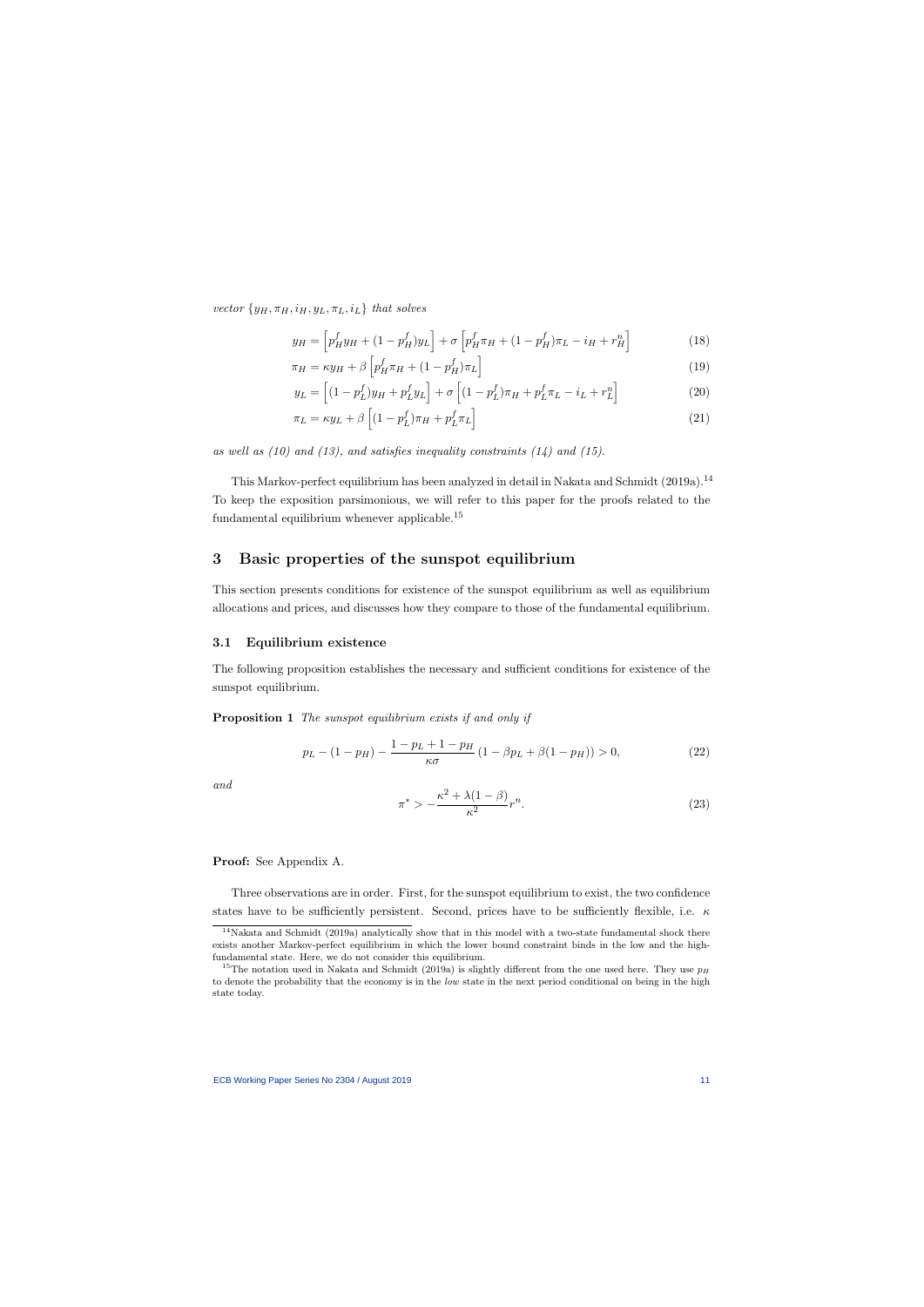has to be sufficiently large. Third, the central bank's inflation target must be higher than some strictly negative lower bound. Note that conditional on the inflation target not being too low, equilibrium existence does not depend on the policy parameters  $\lambda$  and  $\pi^*$ .

These conditions for existence of the sunspot equilibrium qualitatively differ from the conditions for existence of the fundamental equilibrium. In particular, for the fundamental equilibrium to exist, the low-fundamental state must not be too persistent (see Nakata and Schmidt, 2019a). Hence, the fundamental equilibrium stipulates an upper bound on the average duration of liquidity traps whereas the sunspot equilibrium stipulates a lower bound. When  $p_H$ ,  $p_H^f = 1$ , the upper bound for the fundamental equilibrium to exist and the lower bound for the sunspot equilibrium to exist coincide.<sup>16</sup>

#### 3.2 Allocations and prices

The allocations and prices in the sunspot equilibrium can be solved for in closed form. For now, we assume that the central bank has the same objective function as society as a whole. The signs of inflation and the output gap in the two confidence states are then unambiguously determined.

**Proposition 2** Suppose  $\lambda = \overline{\lambda}$  and  $\pi^* = 0$ . In the sunspot equilibrium,  $\pi_L < 0$ ,  $y_L < 0$ ,  $\pi_H \leq 0$ ,  $y_H \ge 0$ . When  $p_H < 1$ , then  $\pi_H < 0$ ,  $y_H > 0$ .

Proof: See Appendix A

When confidence is low, agents expect persistently low future income, and therefore increase desired saving at the expense of lower desired consumption. Due to the presence of price rigidities, prices do not fully adjust immediately and output falls. The central bank lowers the policy rate to equate desired saving to zero, but if agents are sufficiently pessimistic, the lower bound on the policy rate becomes binding. At the lower bound, to equate desired saving to zero, output has to fall, validating agents' pessimistic expectations. The lower bound is binding, and inflation and the output gap both settle below target.

When confidence is high, the policy rate is strictly positive but if  $p_H < 1$  the risk of a future decline in confidence creates a monetary policy trade-off between inflation and output gap stabilization. Specifically, the possibility that confidence might fall in the future while the price set by a firm reoptimizing today is still in place provides an incentive for forward-looking firms to set a lower price than they would in the absence of any risk of a future drop in confidence. To counteract these deflationary forces, the central bank allows for a positive output gap, that is, it sets the policy rate in the high-confidence state such that the ex-ante real interest rate is below the constant natural real rate. In equilibrium, the high-confidence output gap is thus positive and inflation is below target.

<sup>&</sup>lt;sup>16</sup>Appendix A provides a numerical illustration of the existence conditions for the sunspot equilibrium and for the fundamental equilibrium.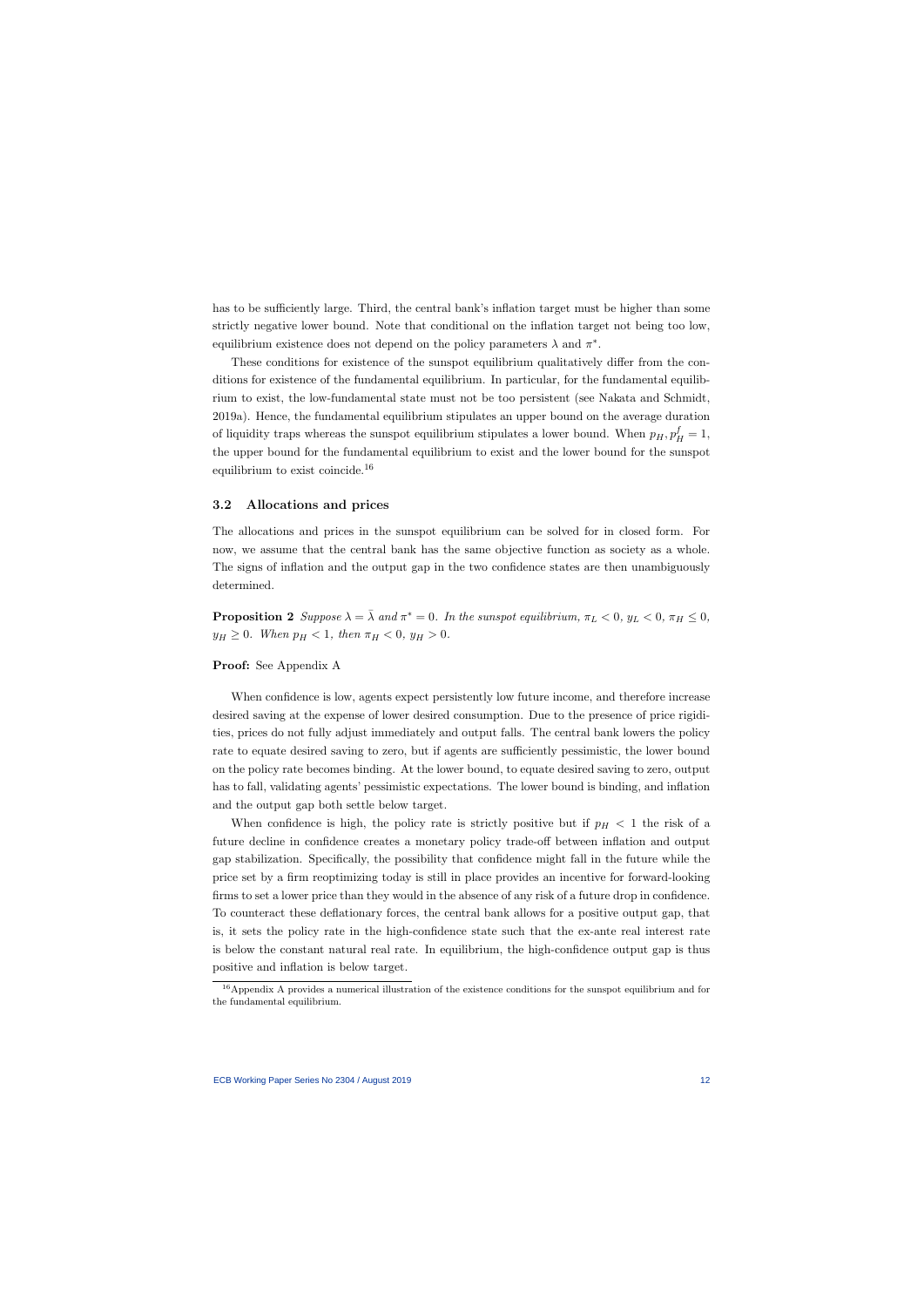The signs of output and inflation in the fundamental equilibrium are identical to those in the sunspot equilibrium. Output and inflation are negative in the low-fundamental state, and output (inflation) is positive (negative) in the high-fundamental state (see Nakata and Schmidt, 2019a). However, in the fundamental equilibrium, it is the temporarily negative natural real rate of interest in the low-fundamental state that leads to the decline in output and inflation in the low state.

#### 3.3 Aggregate demand and aggregate supply schedules

In order to better understand equilibrium outcomes in the model with the sunspot shock and in the model with the fundamental shock, and how they are affected by the policy framework, we recast the models in terms of aggregate demand (AD) and aggregate supply (AS) curves. The AD curve is the set of pairs of inflation rates and output gaps consistent with Euler equation (2) where the policy rate is set in line with target criterion (5), and the AS curve is the set of pairs of inflation rates and output gaps consistent with Phillips curve (1). Specifically, we focus on the AD and AS schedules conditional on the economy being in the low state of the respective model. For the model with the sunspot shock the two curves in the low-confidence state are given by

$$
\textbf{AD-sunspot:} \quad y_L = \min\left[ \left( y_H + \sigma \pi_H + \frac{\sigma}{1 - p_L} r^n \right) + \frac{\sigma p_L}{1 - p_L} \pi_L, \frac{\kappa}{\lambda} (\pi^* - \pi_L) \right] \tag{24}
$$

$$
\text{AS-sunspot:} \quad y_L = -\frac{\beta(1 - p_L)}{\kappa} \pi_H + \frac{1 - \beta p_L}{\kappa} \pi_L,\tag{25}
$$

where in each equation we distinguish between terms that are multiplied by  $\pi_L$ —the slope coefficient—and the other terms—the intercept. For the model with the fundamental shock, the two curves are given by

$$
\textbf{AD-fundamental:} \quad y_L = \min\left[ \left( y_H + \sigma \pi_H + \frac{\sigma}{1 - p_L^f} r_L^n \right) + \frac{\sigma p_L^f}{1 - p_L^f} \pi_L, \frac{\kappa}{\lambda} (\pi^* - \pi_L) \right] \tag{26}
$$

$$
\text{AS-fundamental:} \quad y_L = -\frac{\beta(1 - p_L^f)}{\kappa} \pi_H + \frac{1 - \beta p_L^f}{\kappa} \pi_L. \tag{27}
$$

Figure 1 plots these AD-AS curves for the model with the sunspot shock (left panel) and for the model with the fundamental shock (right panel), assuming that the high state in both models is an absorbing state. One period corresponds to one quarter. We set  $p_L = 0.9375$  in the model with the sunspot shock, implying an average duration of lower bound episodes of 4 years in the sunspot equilibrium. In the model with the fundamental shock, we set  $p_L^f = 0.85$ , implying an average duration of lower bound episodes of  $1 \frac{1}{2}$  years. The other parameter values are summarized in Table 1. For  $\pi_H, y_H = 0$ , the intercept terms in the AS curves are zero, whereas the intercept terms in the AD curves are positive (model with sunspot shock) and negative (model with fundamental shock), respectively.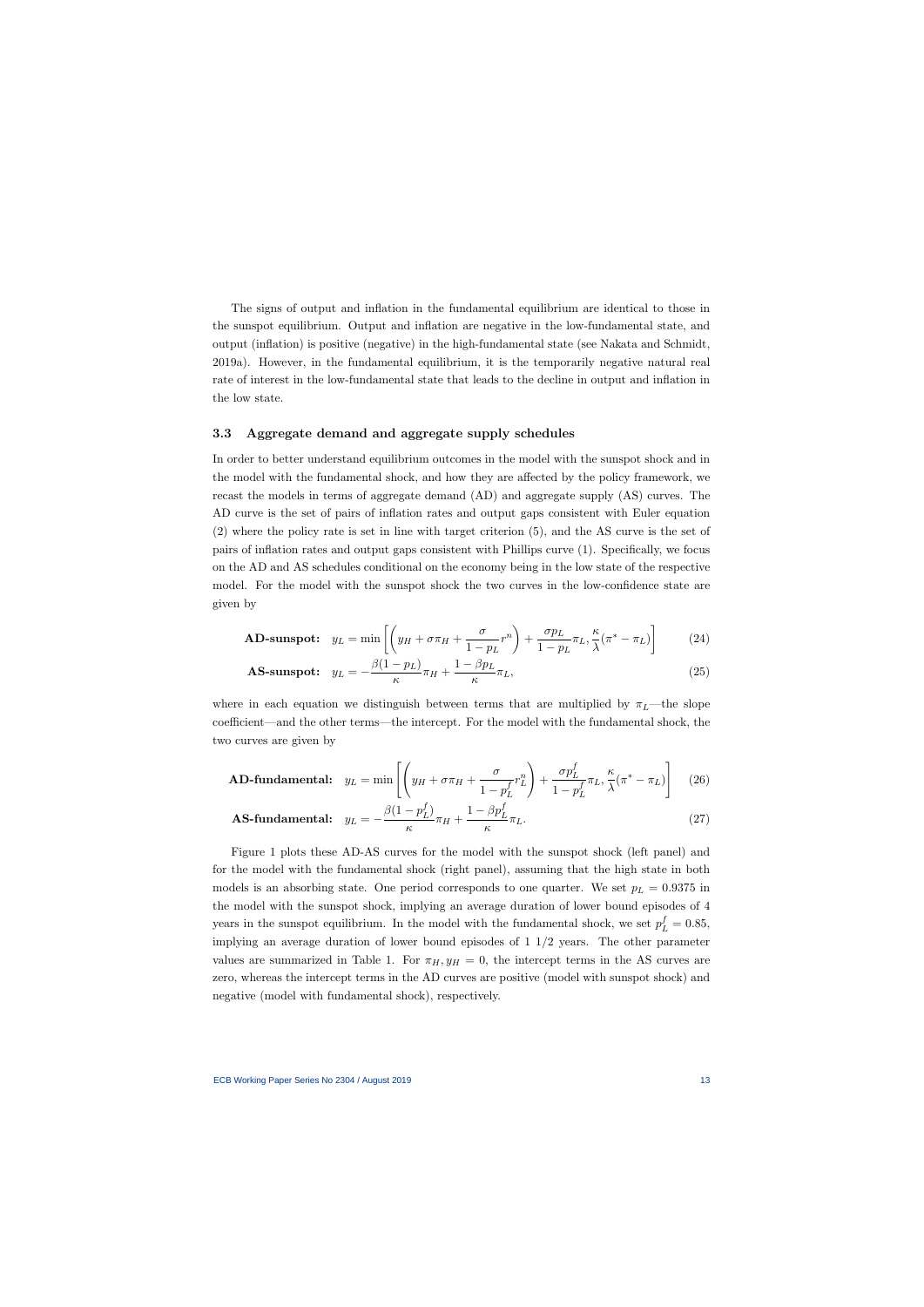| Parameter | Value    | Economic interpretation                                      |
|-----------|----------|--------------------------------------------------------------|
|           | 0.9975   | Subjective discount factor                                   |
|           | 0.5      | Intertemporal elasticity of substitution in consumption      |
|           | 0.47     | Inverse labor supply elasticity                              |
|           | 10       | Price elasticity of demand                                   |
| $\alpha$  | 0.8106   | Share of firms per period keeping prices unchanged           |
|           |          | Policy parameter: Relative weight on output term             |
| $\pi^*$   | $\theta$ | Policy parameter: Inflation target                           |
| $r_H^n$   | $r^n$    | High-state natural real rate in model with fundamental shock |
| $r_L^n$   | $-0.005$ | Low-state natural real rate in model with fundamental shock  |

Table 1: Parameter values for numerical example

Note: This parameterization implies  $r^n = 0.0025$ ,  $\kappa = 0.0194$ ,  $\bar{\lambda} = 0.0019$ .



Figure 1: Aggregate demand and aggregate supply in the low state

Note: In the left panel, S marks the sunspot equilibrium and  $NS$  the no-sunspot equilibrium. In the right panel,  $F$  marks the fundamental equilibrium. Inflation is expressed in annualized terms.

The low-state AD-AS curves in the two models have several common features. First, due to the lower bound constraint, the AD curve has a kink. To the left of the kink, the lower bound constraint is binding and to the right of the kink the lower bound constraint is slack. Second, the AD curve is upward-sloping to the left of the kink—aggregate demand is increasing in inflation when the lower bound is binding because an increase in inflation lowers the exante real interest rate—and downward-sloping to the right of the kink—aggregate demand is decreasing in inflation when the lower bound constraint is slack because the central bank raises the policy rate more than one-for-one with inflation. Third, the AS curve is monotonically upward-sloping—an increase in demand leads to an increase in inflation—and goes through the origin.

In the model with the sunspot shock, the AD curve is steeper than the AS curve. This is a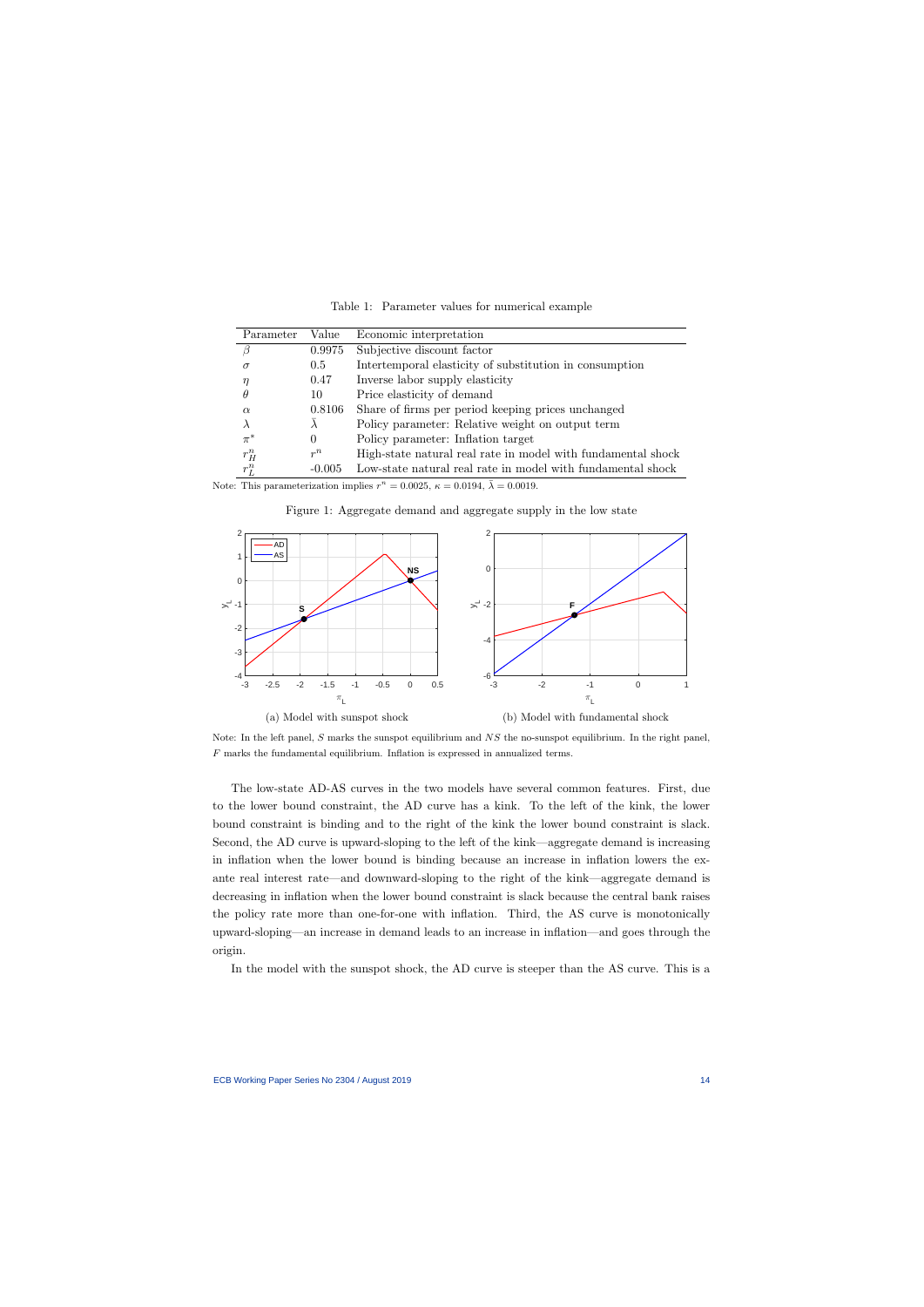necessary—and in case of  $\pi^* = 0$  sufficient—condition for existence of the sunspot equilibrium.<sup>17</sup> Intuitively, since the low-confidence state is highly persistent, households' desired consumption is very sensitive to changes in low-state inflation, i.e. the AD curve is relatively steep. At the same time, the high persistence of the low-confidence state makes firms' price setting very sensitive to changes in aggregate demand, i.e. the AS curve is relatively flat. Consistent with Proposition 2, when confidence is low, output and inflation are strictly negative in the sunspot equilibrium as represented by intersection point  $S$ . The panel also shows that besides the sunspot equilibrium, there is a second equilibrium—represented by intersection point NS—where the lower bound constraint on the policy rate is not binding and low-state output and inflation are at target. In this 'no-sunspot' equilibrium, the sunspot shock does not affect agents' behavior.

In the model with the fundamental shock, the AD curve is flatter than the AS curve, which is a necessary condition for the fundamental equilibrium to exist and reflects the relatively lower persistence of the low-fundamental state. In the fundamental equilibrium, marked by intersection point  $F$  in the right panel, low-state output and inflation are negative, again in line with analytical results.

## 4 Monetary policy frameworks

Having shown that the sunspot equilibrium is associated with rare but long-lasting spells at the lower bound and chronic deflation, we now explore whether stabilization outcomes and welfare can be improved by assigning an objective function to the policymaker that differs from society's objective function. This section focuses on two monetary policy frameworks that are known to be desirable in models with fundamental-driven liquidity traps: a non-zero inflation target and inflation conservatism. The subsequent section extends the analysis to fiscal policy.

#### 4.1 A non-zero inflation target

In the fundamental equilibrium, society's welfare can be improved by assigning a strictly positive inflation target to the central bank (Nakata and Schmidt, 2019a). This subsection explores the desirability of a non-zero inflation target in the sunspot equilibrium. Throughout this subsection, we assume  $\lambda = \overline{\lambda}$ .

While the signs of allocations and prices are sensitive to the quantitative value of the central bank's inflation target, the effects of a change in the target on allocations and prices are unambiguously determined.

**Proposition 3** In the sunspot equilibrium,  $\frac{\partial \pi_L}{\partial \pi^*} < 0$ ,  $\frac{\partial y_L}{\partial \pi^*} < 0$ ,  $\frac{\partial \pi_H}{\partial \pi^*} > 0$ ,  $\frac{\partial y_H}{\partial \pi^*} > 0$ .

Proof: See Appendix A.

<sup>&</sup>lt;sup>17</sup>See the condition for existence of the sunspot equilibrium (22) with  $p_H = 1$ .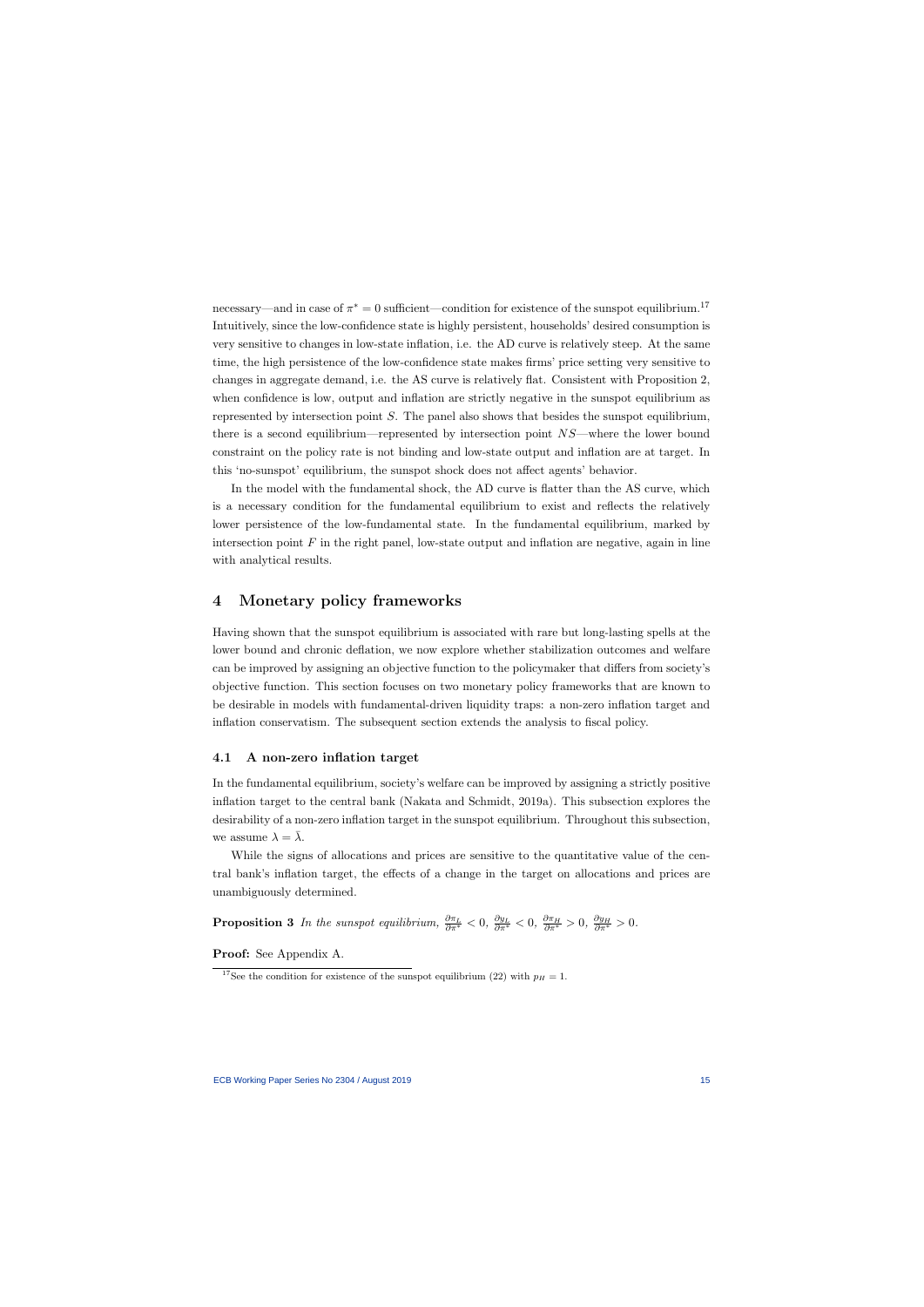

#### Figure 2: The effect of increasing the central bank's inflation target

Note: Solid lines:  $\pi^* = 0$ ; dashed lines:  $\pi^* = 1/400$ . In the left (right) panel, S (F) marks the sunspot (fundamental) equilibrium in the baseline and  $S'$  ( $F'$ ) marks the sunspot (fundamental) equilibrium in the case of a higher  $\pi^*$ . NS marks the no-sunspot equilibrium in the baseline, and NS' marks the no-sunspot equilibrium in the case of a higher  $\pi^*$ . Inflation is expressed in annualized terms.

In the sunspot equilibrium, a marginal increase in the inflation target lowers output and inflation in the low-confidence state and raises output and inflation in the high-confidence state.<sup>18</sup> Consider first the high-confidence state. All else equal, if  $\pi^*$  increases, the gap between the inflation target and actual inflation widens, and hence the central bank becomes more willing to tolerate a positive output gap to bring inflation again closer to its target. In equilibrium, an increase in  $\pi^*$  therefore raises the output gap and inflation in the high-confidence state.

To understand why low-state output and inflation are increasing in  $\pi^*$ , we make use of the the AD-AS framework. The left panel of Figure 2 depicts how the low-confidence state AD and AS curves (24)–(25) are shifted in response to an increase in the central bank's inflation target, assuming that the high state is an absorbing state. An increase in the inflation target shifts the AD curve upwards, because, all else equal, agents increase their desired consumption given higher expected inflation. At the same time, the AS curve shifts downwards, as firms' desired price increases in light of higher expected inflation for given current demand. Hence, at the inflation rate consistent with the sunspot equilibrium in the baseline, marked by intersection point S, there is now excess demand. In the model with the sunspot shock, excess demand is increasing in the inflation rate as long as the lower bound is binding. To restore equilibrium, low-state inflation and output thus have to decline. The new intersection point  $S'$  lies to the south-west of the baseline intersection point  $S^{19}$ 

<sup>&</sup>lt;sup>18</sup>It can also be shown that  $\frac{\partial \pi_H}{\partial \pi^*}$  < 1. Together with Proposition 2, this implies that for any positive inflation target actual inflation in the high-confidence state is below target.

<sup>19</sup>An increase in the inflation target also affects the no-sunspot equilibrium. With a non-zero inflation target, the central bank faces a trade-off between output stabilization and stabilization of inflation at target. In equilibrium, when the inflation target is positive, high-state inflation is slightly below target and the output gap is slightly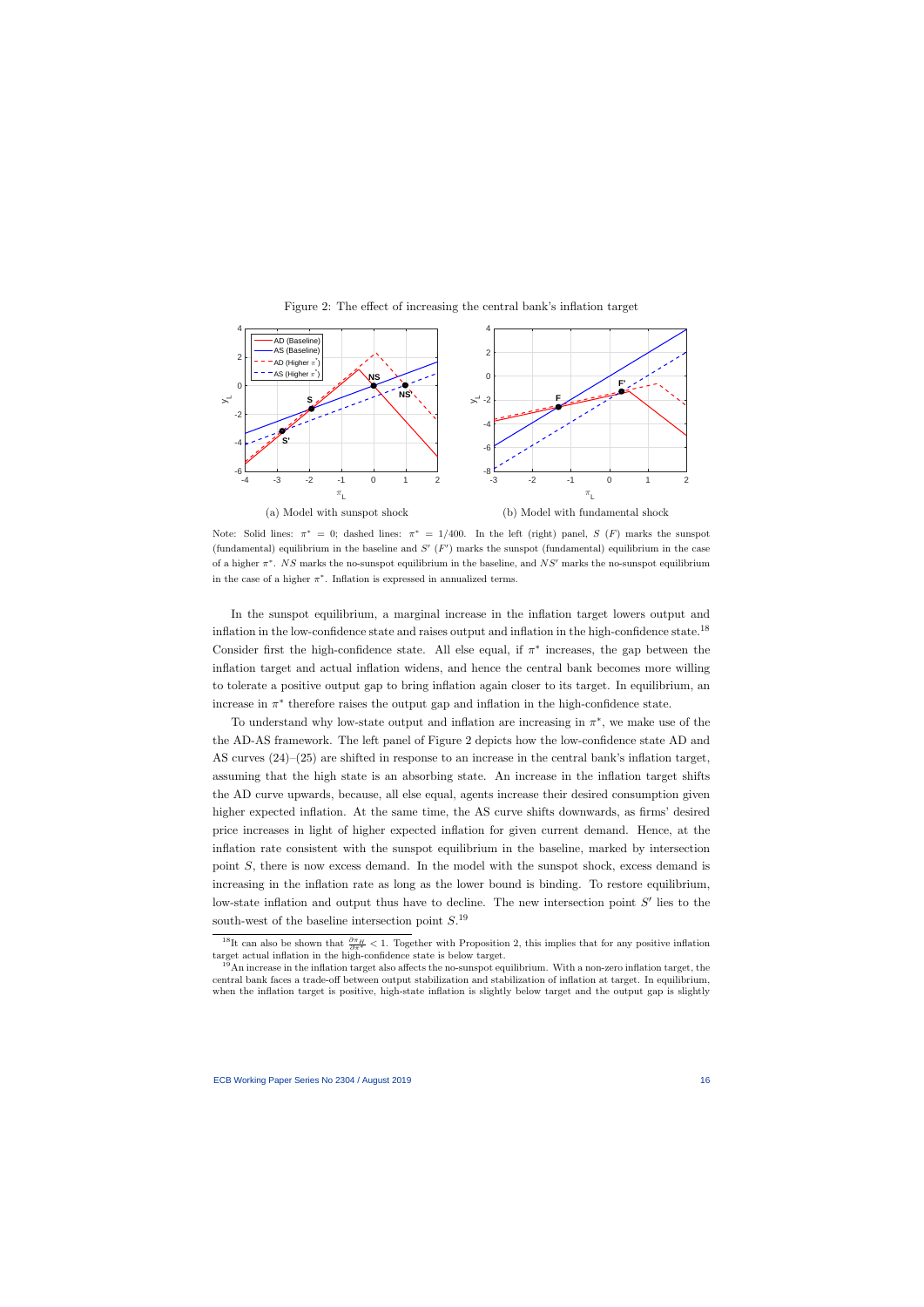In the fundamental equilibrium, a marginal increase in the inflation target also raises highstate inflation. The effects on low-state outcomes, however, differ from those in the sunspot equilibrium. Higher inflation in the high-fundamental state lowers the conditional ex-ante real interest rate in the low-fundamental state. This stimulates aggregate demand and leads to an increase in low-state output and inflation (Nakata and Schmidt, 2019a). The right panel of Figure 2 depicts how in the model with the fundamental shock the low-state AD and AS curves  $(26)-(27)$  are shifted in response to an increase in the inflation target.

For the characterization of the welfare-maximizing inflation target in the model with the sunspot shock, it is also useful to show that there exists an inflation target such that inflation in the high-confidence state is stabilized at zero.

**Lemma 1** There exists a  $\pi^0 > 0$  such that in the sunspot equilibrium  $\pi_H = 0$  if  $\pi^* = \pi^0$ .

Proof: See Appendix A.

One can then establish the following result concerning the welfare-maximizing inflation target.

**Proposition 4** Suppose  $\lambda = \overline{\lambda}$  and  $p_H < 1$ . Let  $\pi^{**}$  denote the value of  $\pi^* > -\frac{\kappa^2 + \lambda(1-\beta)}{\kappa^2}r^n$ that maximizes households' unconditional welfare  $EV_t$  where  $V_t$  is defined in equation (3). In the sunspot equilibrium,  $\pi^{**} < \pi^0$ .

Proof: See Appendix A.

Together with Proposition 3 and Lemma 1, this proposition means that the optimal inflation target can be negative or positive. However, this proposition also means that even if the optimal inflation target is positive, it will be below the level needed to engineer strictly positive inflation in the high-confidence state. The ambiguity concerning the sign of the optimal target can be understood from the fact that an increase in  $\pi^*$  has a negative effect on low-state inflation (moving low-state inflation further into negative territory), and a positive effect on high-state inflation (moving high-state inflation closer to zero as long as  $\pi^* < \pi^0$ ).<sup>20</sup> Only for the special case where the high-confidence state is an absorbing state,  $p_H = 1$ , the optimal inflation target is unambiguously negative.<sup>21</sup>

The left panel of Figure 3 shows how  $\pi^{**}$  depends on  $p<sub>H</sub>$  and  $p<sub>L</sub>$ , the persistence of the high and the low-confidence state, respectively.<sup>22</sup> The figure distinguishes three cases: i.  $\pi^{**} > 0$ (light gray-shaded area), ii.  $\pi^{**} \leq 0$  and  $y_H > 0$  (gray-shaded area), and iii.  $\pi^{**} < 0$  and  $y_H \leq 0$  (black-shaded area). The white-shaded area represents pairs of  $p_H$  and  $p_L$  for which the sunspot equilibrium does not exist. When the two confidence states are highly persistent, the

positive.

<sup>&</sup>lt;sup>20</sup> Appendix A provides a numerical example of how  $\pi^*$  affects allocations and welfare in the sunspot equilibrium.  $21$ This follows directly from Propositions 2 and 3.

 $22$ The values for the other model parameters are reported in Table 1.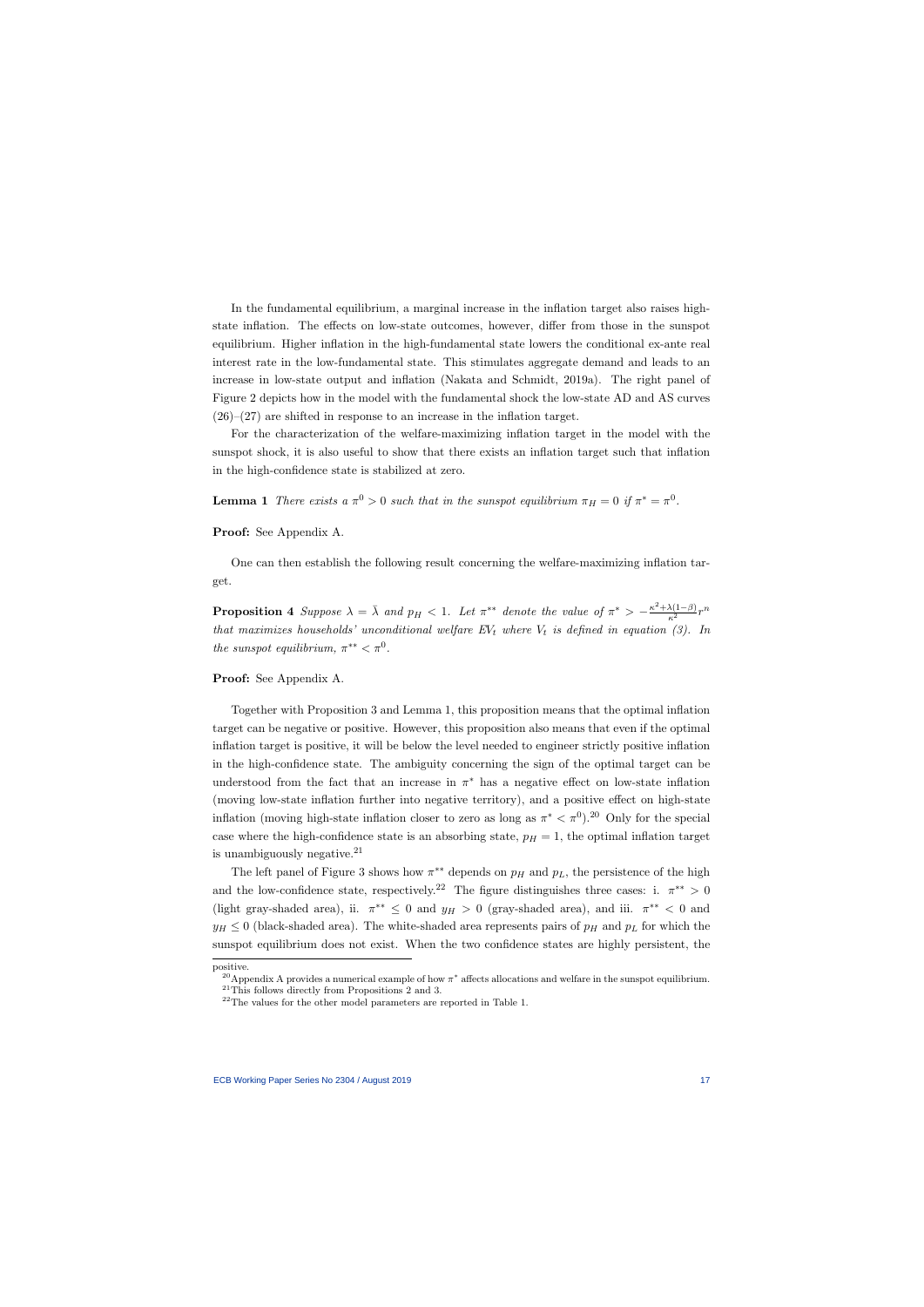

Figure 3: Optimal inflation target in model with sunspot shock

Note: In the right panel  $p_H = p_L$ . The optimal inflation target  $\pi^{**}$  is expressed in annualized terms.

optimal inflation target is strictly positive. When the two states are less persistent, the optimal inflation target is negative. Most pairs  $\{p_H, p_L\}$  that are consistent with equilibrium existence fall into this second category. If the pair of persistence parameters just marginally satisfies the conditions for equilibrium existence, the optimal inflation target is sufficiently negative to engineer a negative output gap in the high state.

The right panel of Figure 3 plots the optimal inflation target (left vertical axis, solid black line) and the welfare gain from assigning the optimal target to the central bank (right vertical axis, dashed blue line) as a function of the persistence of the two confidence states, assuming  $p_H = p_L$ . For sufficiently low values of  $p_H$  and  $p_L$ , the optimal inflation target is negative and is increasing in the persistence parameters. When  $p<sub>H</sub>$  and  $p<sub>L</sub>$  are high enough, the optimal inflation target is slightly positive. The welfare gain of assigning an optimized inflation target to the central bank is most elevated when the persistence parameters take on the lowest possible values for which the sunspot equilibrium exists.

Next, we assess the desirability of inflation conservatism.

#### 4.2 Inflation conservatism

An inflation-conservative central banker is a policymaker who puts a higher relative weight on inflation stabilization than society as a whole  $(\lambda < \overline{\lambda})$ . In models with occasional fundamentaldriven liquidity trap episodes, the appointment of an inflation-conservative policymaker improves welfare relative to the case where the policymaker has the same objective function as society as a whole (Nakata and Schmidt, 2019a). Specifically, if the only source of uncertainty is a natural real rate shock—as assumed for the model with the fundamental shock—then it is optimal to appoint a strictly inflation-conservative policymaker, i.e.  $\lambda = 0$ .

Let us now turn to the model with the sunspot shock. We first establish how a change in the central bank's relative weight on output stabilization  $\lambda$  affects allocations and prices in the sunspot equilibrium and then explore the welfare implications. To focus on the role of inflation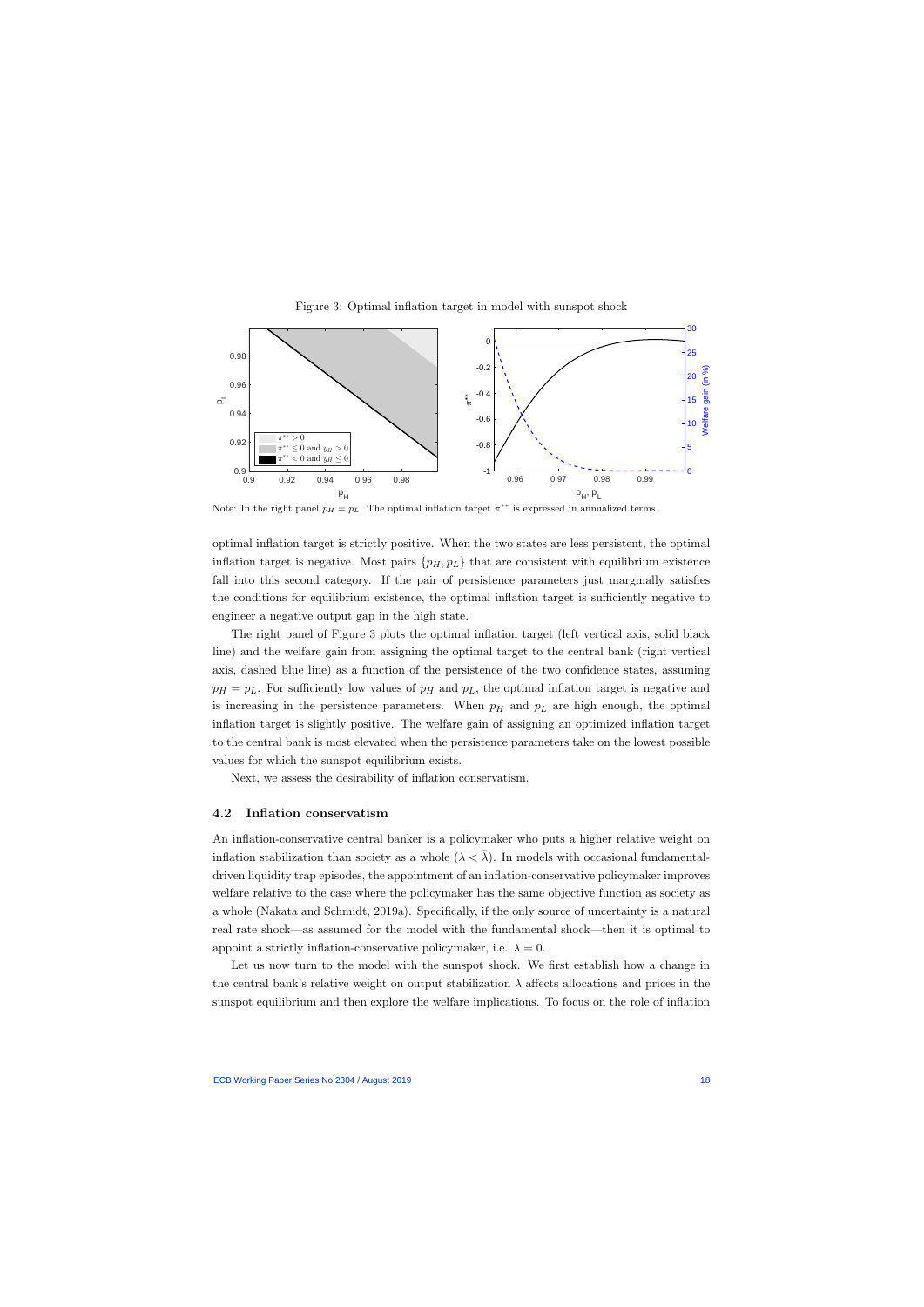conservatism, we assume  $\pi^* = 0$  throughout this subsection.

**Proposition 5** Suppose  $\pi^* = 0$  and  $p_H < 1$ . In the sunspot equilibrium,  $\frac{\partial \pi_L}{\partial \lambda} > 0$ ,  $\frac{\partial y_L}{\partial \lambda} > 0$ ,  $\frac{\partial \pi_H}{\partial \lambda} < 0, \ \frac{\partial y_H}{\partial \lambda} < 0.$ 

Proof: See Appendix A.

In the sunspot equilibrium, a marginal increase in the relative weight on output gap stabilization raises output and inflation in the low-confidence state and lowers output and inflation in the high-confidence state.<sup>23</sup> Qualitatively, the effects are thus the same as those of a marginal reduction in  $\pi^*$  (see Proposition 3).

The next proposition focuses on the welfare implications of inflation conservatism.

**Proposition 6** Suppose  $\pi^* = 0$  and  $p_H < 1$ . Let  $\lambda^*$  denote the value of  $\lambda \in [0, \infty]$  that maximizes households' unconditional welfare  $EV_t$  where  $V_t$  is defined in equation (3). In the sunspot equilibrium,  $\lambda^* > 0$ .

Proof: See Appendix A.

In words, strict inflation conservatism—the welfare-maximizing configuration in the fundamental equilibrium—is not desirable in the sunspot equilibrium. In the Appendix, we show that the optimal relative weight,  $\lambda^*$ , can be either smaller or bigger than households' relative weight on output gap stabilization  $\lambda$  and provide the corresponding necessary and sufficient conditions. The reason for this ambiguity with regard to the desirability of inflation conservatism is similar to why the optimal inflation target can be negative or positive.

Before turning to fiscal policy, it is useful to point out that there is a close relationship between inflation conservatism and a non-zero inflation target.

**Proposition 7** Suppose  $p_H < 1$ . For any  $\hat{\lambda} \geq 0$ , there exists a  $\hat{\pi}^*$  such that the sunspot equilibrium under optimal discretionary policy associated with the inflation conservatism regime satisfying  $(\lambda = \hat{\lambda}, \pi^* = 0)$  is replicated by the inflation target regime satisfying  $(\lambda = \bar{\lambda}, \pi^* = \hat{\pi}^*)$ , where

$$
\hat{\pi}^* \equiv \frac{\beta(1 - p_H)r^n}{\beta\hat{\lambda}(1 - p_H) - (\kappa^2 + \hat{\lambda}(1 - \beta))C} \left(\bar{\lambda} - \hat{\lambda}\right).
$$
\n(28)

Proof: See Appendix A.

The reverse is not true, as a sufficiently negative inflation target results in a strictly negative high-state output gap, an allocation that is unattainable under inflation conservatism for any

<sup>&</sup>lt;sup>23</sup>If the high-confidence state was an absorbing state,  $p_H = 1$ , a change in  $\lambda$  would not affect allocations, and, hence, welfare.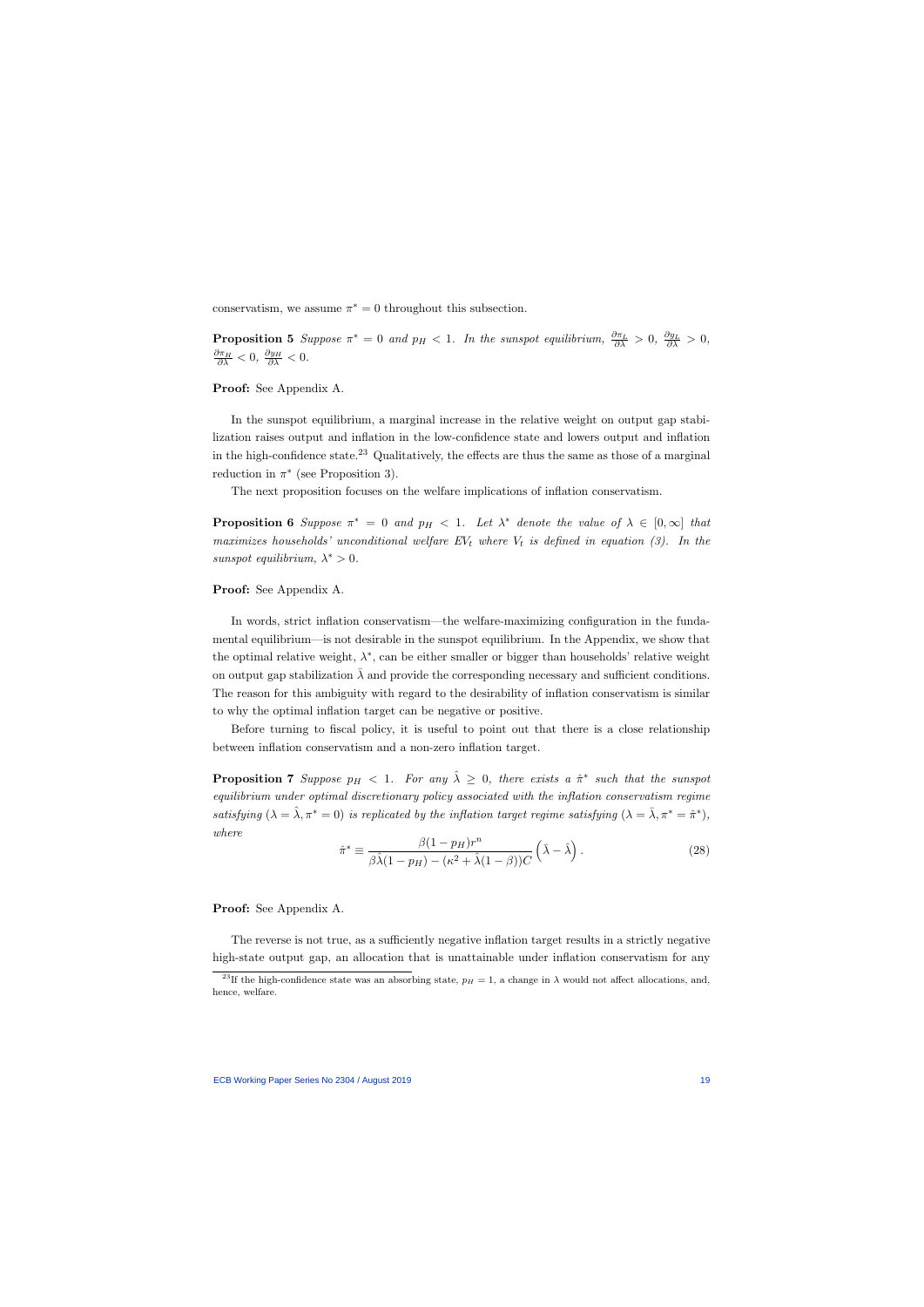$\lambda > 0.24$  An interesting implication of equation (28) is that if the allocation under the optimal inflation target is attainable under inflation conservatism, then the optimal inflation target  $\pi^{**}$ is positive if and only if the optimal relative output weight  $\lambda^*$  is smaller than society's weight  $\bar{\lambda}$ . 25

In summary, it is not straightforward to improve the sunspot equilibrium by means of a simple modification of the central bank's objective function such as imposing a non-zero inflation target or a different relative weight on inflation stabilization than the one implied by households' preferences.

## 5 Fiscal policy

This section extends the analysis to fiscal policy. To do so, we explicitly model government spending, which can be used by the discretionary policymaker as an additional policy tool. We first show how the introduction of fiscal policy affects equilibrium existence and allocations, and then turn to the design of fiscal policy by asking how much relative weight should be put on government spending stabilization in the policymaker's objective function.

#### 5.1 The model with fiscal policy

The aggregate private sector behavioral constraints in the model with government spending are

$$
\pi_t = \kappa x_t + \beta E_t \pi_{t+1} \tag{29}
$$

$$
x_t = (1 - \Gamma)g_t + \mathcal{E}_t(x_{t+1} - (1 - \Gamma)g_{t+1}) - \sigma(i_t - \mathcal{E}_t \pi_{t+1} - r_t^n),
$$
\n(30)

where  $g_t$  denotes government spending as a share of steady-state output, expressed in deviation from the steady-state ratio,  $x_t \equiv y_t - \Gamma g_t$ , with  $\Gamma = \frac{\sigma^{-1}}{\sigma^{-1} + \eta}$ , will be referred to as the modified output gap, and, in a slight abuse of notation,  $\sigma$  now denotes the inverse of the elasticity of the marginal utility of private consumption with respect to total output.

We assume that the provision of public goods provides utility to households and that utility is separable in private and public consumption. A second-order approximation to household preferences leads to  $26$ 

$$
V_t = -\frac{1}{2} \mathcal{E}_t \sum_{j=0}^{\infty} \beta^j \left( \pi_{t+j}^2 + \bar{\lambda} x_{t+j}^2 + \bar{\lambda}_g g_{t+j}^2 \right).
$$
 (31)

The relative weight on government spending stabilization satisfies  $\bar{\lambda}_g = \bar{\lambda} \Gamma \left( 1 - \Gamma + \frac{\sigma}{\nu} \right) > 0$ ,

 $^{24}$ Likewise, a sufficiently positive inflation target results in a strictly positive high-state inflation rate, an allocation that is also unattainable under inflation conservatism for any  $\lambda \geq 0$ .

<sup>&</sup>lt;sup>25</sup>To see this, note that  $\beta \hat{\lambda}(1 - p_H) - (\kappa^2 + \hat{\lambda}(1 - \beta))C > 0$  in the sunspot equilibrium.  $26$ See Schmidt (2013) for details.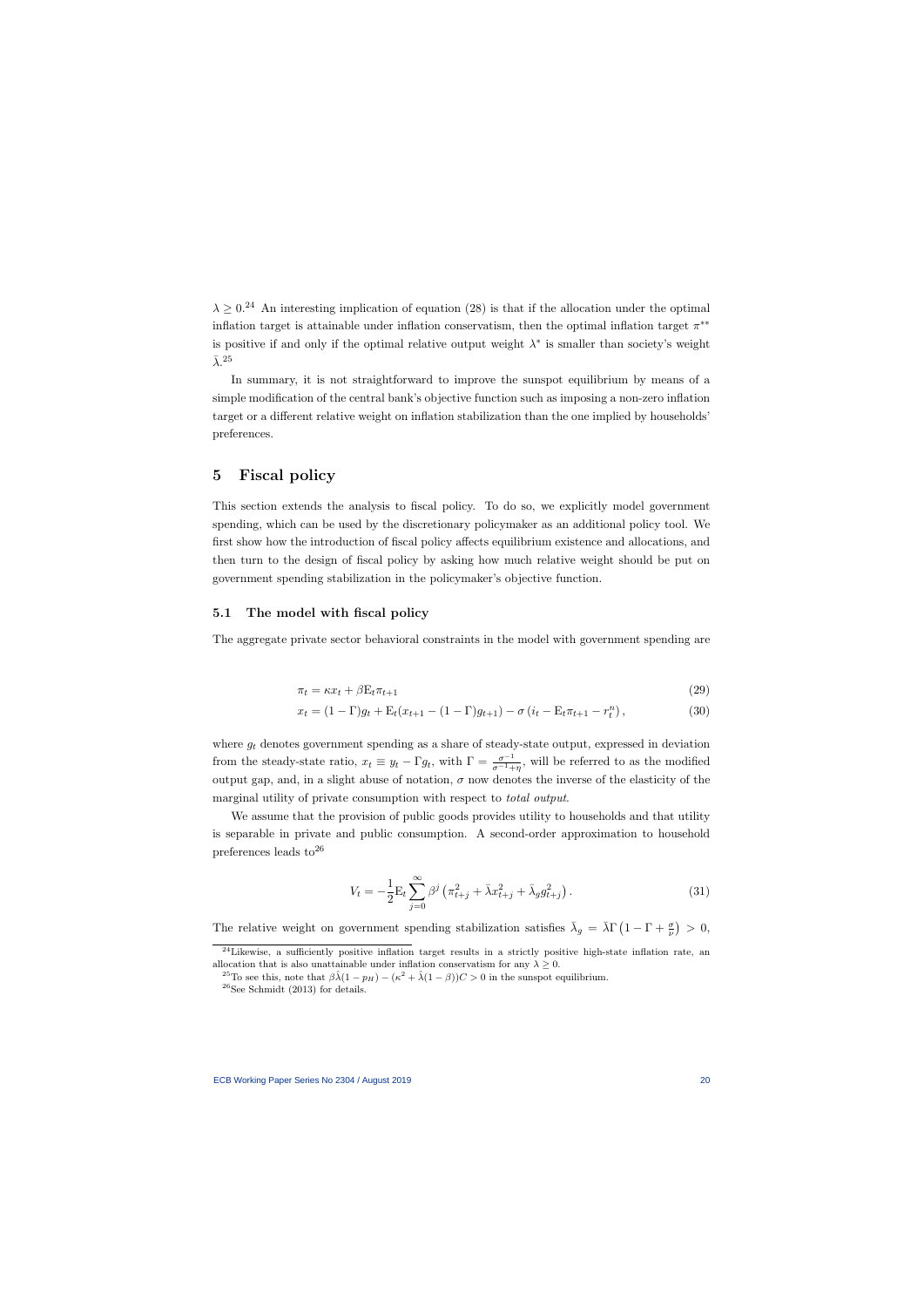where  $\nu$  denotes the inverse of the elasticity of the marginal utility of public consumption with respect to total output. As before,  $\bar{\lambda} = \kappa/\theta$ .

At the beginning of time, society delegates monetary and fiscal policy to a discretionary policymaker. The objective function of the policymaker is given by

$$
V_t^{MF} = -\frac{1}{2} \mathcal{E}_t \sum_{j=0}^{\infty} \beta^j \left( \pi_{t+j}^2 + \bar{\lambda} x_{t+j}^2 + \lambda_g g_{t+j}^2 \right), \tag{32}
$$

where  $\lambda_q \geq 0$  is a policy parameter the value of which is chosen by society when designing the policymaker's objective function. When  $\lambda_g = \bar{\lambda}_g$ , the policymaker's objective function coincides with society's objective function. The policymaker's optimization problem and the first-order conditions are relegated to Appendix B.

As before, we focus on a sunspot equilibrium where the lower bound is binding in the lowconfidence state and slack in the high-confidence state.

Definition 3 The sunspot equilibrium with fiscal policy and occasional liquidity traps is defined as a vector  $\{x_H, \pi_H, i_H, g_H, x_L, \pi_L, i_L, g_L\}$  that solves the following system of linear equations

$$
x_H = p_H x_H + (1 - p_H) [x_L + (1 - \Gamma)(g_H - g_L)] + \sigma [p_H \pi_H + (1 - p_H) \pi_L - i_H + r^n]
$$
(33)

$$
\pi_H = \kappa x_H + \beta \left[ p_H \pi_H + (1 - p_H) \pi_L \right] \tag{34}
$$

$$
\lambda_g g_H = -(1 - \Gamma) \left( \kappa \pi_H + \bar{\lambda} x_H \right) \tag{35}
$$

$$
0 = \kappa \pi_H + \bar{\lambda} x_H \tag{36}
$$

$$
x_L = p_L x_L + (1 - p_L) [x_H - (1 - \Gamma)(g_H - g_L)] + \sigma [(1 - p_L)\pi_H + p_L \pi_L - i_L + r^n]
$$
(37)  

$$
\pi_L = \kappa x_L + \beta [(1 - p_L)\pi_H + p_L \pi_L]
$$
(38)

$$
\pi_L = \kappa x_L + \rho \left[ (1 - p_L) \pi_H + p_L \pi_L \right] \tag{38}
$$

$$
\lambda_g g_L = -(1 - \Gamma) \left( \kappa \pi_L + \bar{\lambda} x_L \right) \tag{39}
$$

$$
i_L = 0,\t\t(40)
$$

and satisfies the following two inequality constraints

$$
i_H > 0 \tag{41}
$$

$$
\kappa \pi_L + \bar{\lambda} x_L < 0. \tag{42}
$$

The sunspot equilibrium is compared to a fundamental equilibrium in a setup where the twostate sunspot shock is replaced with a two-state natural real rate shock. As before, we consider a Markov-perfect equilibrium where the lower bound constraint is slack in the high-fundamental state and binding in the low-fundamental state.

Definition 4 The fundamental equilibrium with fiscal policy and occasional liquidity traps is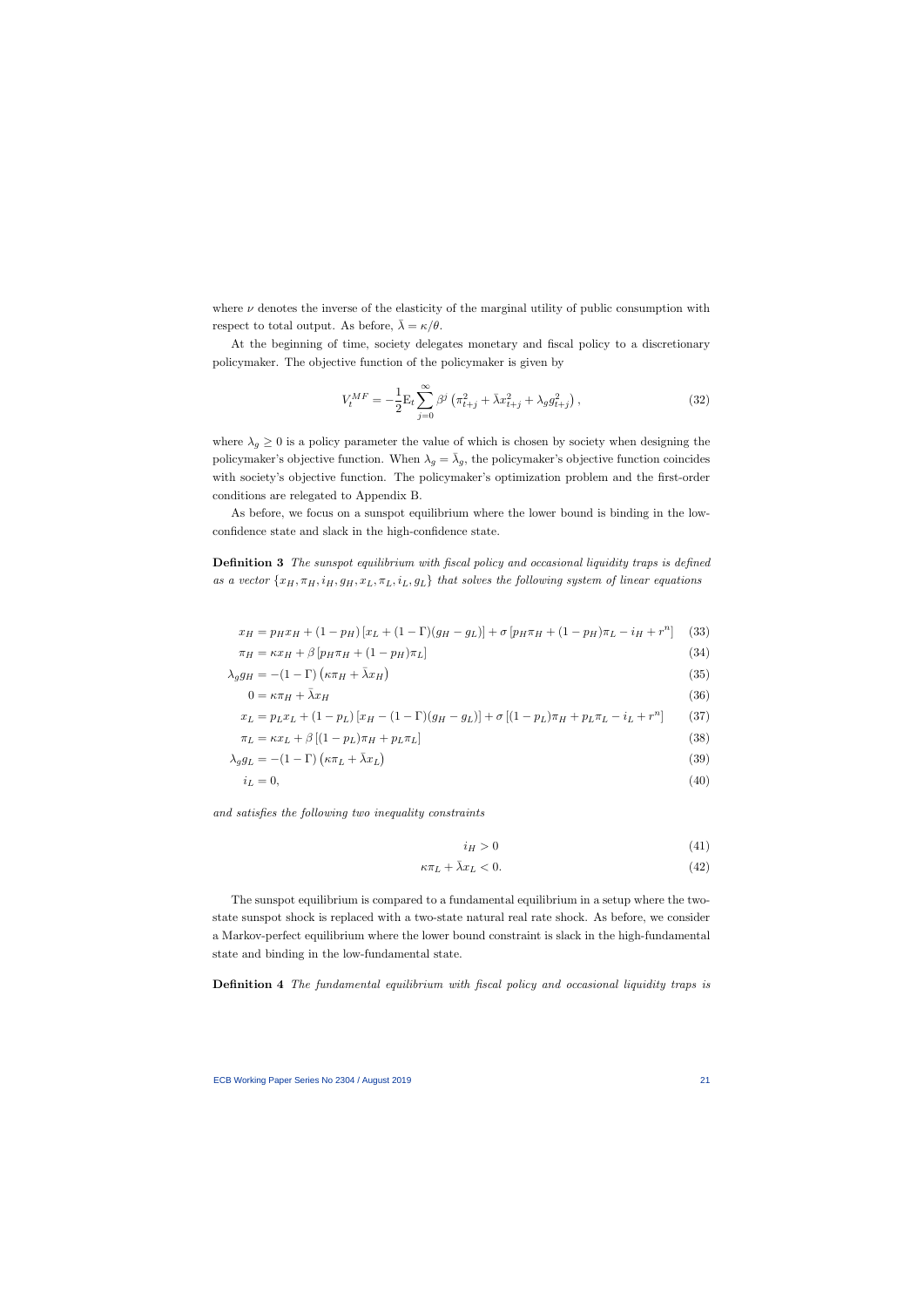defined as a vector  $\{x_H, \pi_H, i_H, g_H, x_L, \pi_L, i_L, g_L\}$  that solves the following system of linear equations

$$
x_H = p_H^f x_H + (1 - p_H^f) [x_L + (1 - \Gamma)(g_H - g_L)] + \sigma \left[ p_H^f \pi_H + (1 - p_H^f) \pi_L - i_H + r_H^n \right] \tag{43}
$$

$$
\pi_H = \kappa x_H + \beta \left[ p_H^f \pi_H + (1 - p_H^f) \pi_L \right] \tag{44}
$$

$$
x_L = p_L^f x_L + (1 - p_L^f) [x_H - (1 - \Gamma)(g_H - g_L)] + \sigma \left[ (1 - p_L^f) \pi_H + p_L^f \pi_L - i_L + r_L^n \right] \tag{45}
$$

$$
\pi_L = \kappa x_L + \beta \left[ (1 - p_L^f) \pi_H + p_L^f \pi_L \right] \tag{46}
$$

as well as  $(35)$ ,  $(36)$ ,  $(39)$  and  $(40)$ , and satisfies the inequality constraints  $(41)$  and  $(42)$ .

#### 5.2 Equilibrium existence and allocations

The following proposition establishes a necessary and sufficient condition for existence of the sunspot equilibrium in the model with fiscal policy. The condition for existence of the fundamental equilibrium in the model with the natural real rate shock is provided in Appendix D.

Proposition 8 The sunspot equilibrium exists if and only if

$$
\lambda_g \Omega(p_L, p_H, \kappa, \sigma, \beta) - (1 - \Gamma)^2 \frac{1 - p_L + 1 - p_H}{\kappa \sigma} \left[ \kappa^2 + \bar{\lambda} (1 - \beta p_L + \beta (1 - p_H)) \right] > 0, \qquad (47)
$$

where  $\Omega(p_L, p_H, \kappa, \sigma, \beta) \equiv p_L - (1 - p_H) - \frac{1 - p_L + 1 - p_H}{\kappa \sigma} (1 - \beta p_L + \beta (1 - p_H))$ .

Proof: See Appendix C.

From Proposition 1, we know that the sunspot equilibrium in the model without fiscal policy and a zero-inflation target exists if and only if  $\Omega(\cdot) > 0$ . In the model with fiscal policy,  $\Omega(\cdot) > 0$  is a necessary but not a sufficient condition for existence of the sunspot equilibrium. Importantly, the condition for equilibrium existence depends on the policy parameter  $\lambda_g$ . Suppose  $\Omega(\cdot) > 0$ . Then, the sunspot equilibrium exists if and only if  $\lambda_g$  $(1-\Gamma)^2$  $\frac{(1-\Gamma)^2}{\Omega(\cdot)} \frac{1-p_L+1-p_H}{\kappa \sigma} \left[ \kappa^2 + \bar{\lambda} (1-\beta p_L + \beta (1-p_H)) \right] > 0.$ 

Next, we characterize allocations and prices in the sunspot equilibrium.

**Proposition 9** In the sunspot equilibrium,  $\pi_L < 0$ ,  $x_L < 0$ ,  $g_L > 0$ ,  $\pi_H \leq 0$ ,  $x_H \geq 0$  and  $g_H = 0$ . When  $p_H < 1$ , then  $\pi_H < 0$ ,  $x_H > 0$ .

Proof: See Appendix C.

The policymaker increases government spending when the lower bound on nominal interest rates is binding, and keeps government spending at its steady state otherwise. The same holds true for the fundamental equilibrium. See Appendix D.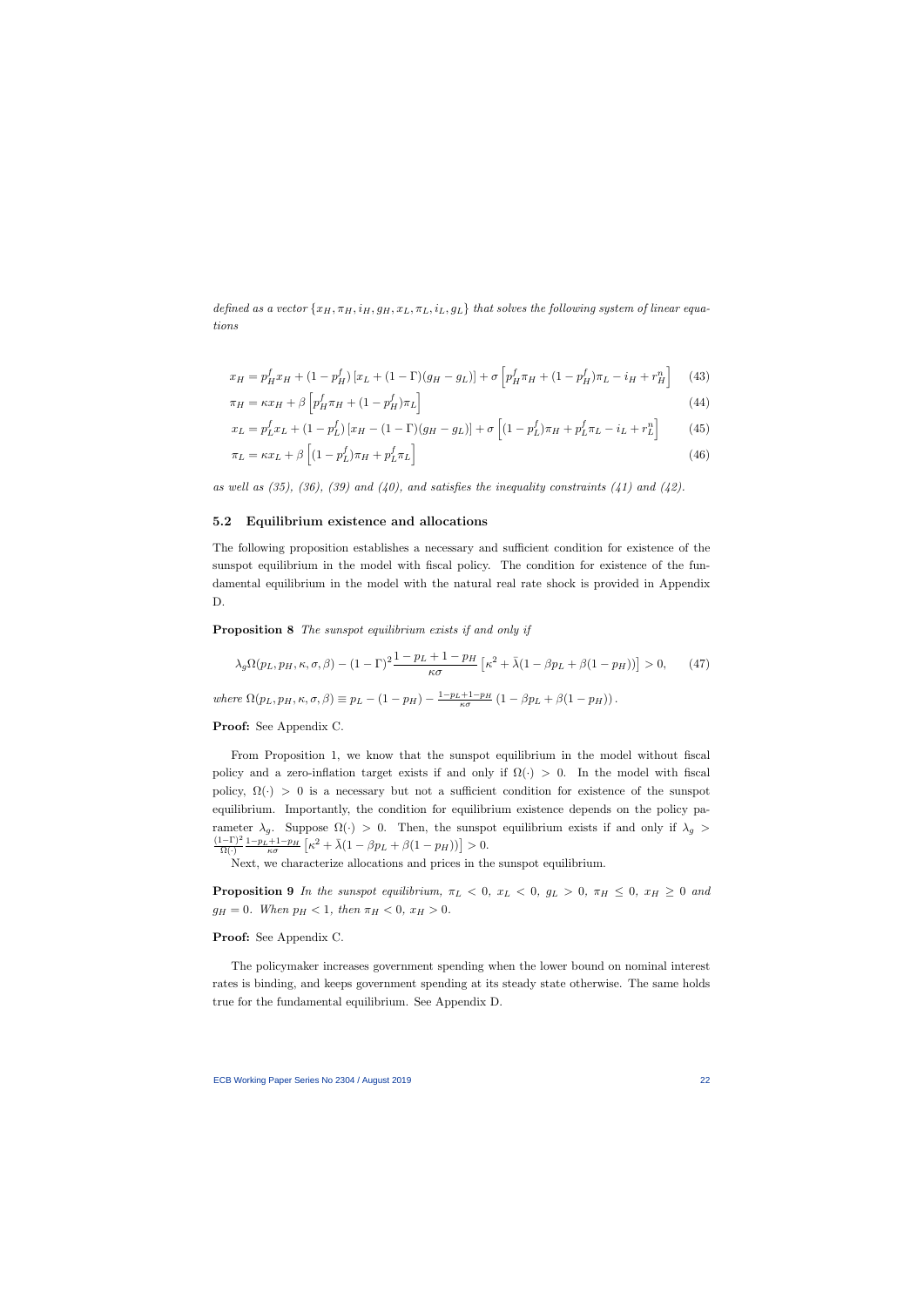#### 5.3 Welfare implications of fiscal policy

In the model with fundamental-driven liquidity traps, society can improve its welfare by appointing a "fiscally-activist" policymaker who puts less relative weight on government spending stabilization than society as a whole (Schmidt, 2017). To assess the welfare implications of fiscal policy in the sunspot equilibrium, we first establish how a marginal change in the policymaker's relative weight on government spending stabilization  $\lambda_q$  affects allocations and prices.

**Proposition 10** In the sunspot equilibrium,  $\frac{\partial \pi_L}{\partial \lambda_g} > 0$ ,  $\frac{\partial x_L}{\partial \lambda_g}$  $\frac{\partial x_L}{\partial \lambda_g} > 0, \ \frac{\partial g_L}{\partial \lambda_g}$  $\frac{\partial g_L}{\partial \lambda_g} < 0, \; \frac{\partial \pi_H}{\partial \lambda_g}$  $\frac{\partial \pi_H}{\partial \lambda_g} \geq 0$ ,  $\frac{\partial x_H}{\partial \lambda_g}$  $\frac{\partial x_H}{\partial \lambda_g} \leq 0$ . If  $p_H < 1, \frac{\partial \pi_H}{\partial \lambda_a}$  $\frac{\partial \pi_H}{\partial \lambda_g}>0, \ \frac{\partial x_H}{\partial \lambda_g}$  $\frac{\partial x_H}{\partial \lambda_g} < 0.$ 

Proof: See Appendix C.

That is, the higher the relative weight on government spending stabilization in the policymaker's objective function, the smaller the fiscal stimulus in the low-confidence state. At the same time, an increase in  $\lambda_g$  raises the inflation rate and the modified output gap in the low-confidence state. Finally, an increase in  $\lambda_g$  raises the inflation rate and lowers the modified output gap in the high-confidence state. Thus, the higher  $\lambda_g$  the closer to target is the economy.

In the fundamental equilibrium, an increase in  $\lambda_g$  lowers government spending in the low state, as in the sunspot equilibrium. However, unlike in the sunspot equilibrium, an increase in  $\lambda_q$  lowers the inflation rate and the modified output gap in the low state. Finally, it lowers inflation and raises the modified output gap in the high state. See Appendix D.

It is instructive to show how a change in  $\lambda_q$  affects the low-state AD and AS curves in the two models. For both models, we assume that the high state is absorbing. The low-state AD and AS curves in the model with the sunspot shock and fiscal policy are then given by

$$
\textbf{AD-sunspot:} \quad x_L = \min\left[\frac{1}{\lambda_g + (1 - \Gamma)^2 \bar{\lambda}} \left(\frac{\sigma \lambda_g}{1 - p_L} r^n + \left(\frac{\sigma p_L \lambda_g}{1 - p_L} - (1 - \Gamma)^2 \kappa\right) \pi_L\right), -\frac{\kappa}{\bar{\lambda}} \pi_L\right]
$$
\n
$$
\textbf{AS-sunspot:} \quad x_L = \frac{1 - \beta p_L}{\kappa} \pi_L,
$$

where  $\pi_H$  and  $x_H$  have been set equal to zero. For the model with the fundamental shock and fiscal policy, the low-state AD and AS curves are given by

**AD-fundamental:** 
$$
x_L = \min \left[ \frac{1}{\lambda_g + (1 - \Gamma)^2 \overline{\lambda}} \left( \frac{\sigma \lambda_g}{1 - p_L^f} r_L^n + \left( \frac{\sigma p_L^f \lambda_g}{1 - p_L^f} - (1 - \Gamma)^2 \kappa \right) \pi_L \right), -\frac{\kappa}{\overline{\lambda}} \pi_L \right]
$$
  
**AS-fundamental:**  $x_L = \frac{1 - \beta p_L^f}{\kappa} \pi_L$ ,

where again  $\pi_H$  and  $x_H$  have been set equal to zero.

Figure 4 depicts how the AD-AS curves are affected by a reduction in  $\lambda_q$ . The parameterization follows Table 1, except that we now account for a non-zero steady-state government spending to output ratio of 0.2. This ratio implies that the inverse of the elasticity of the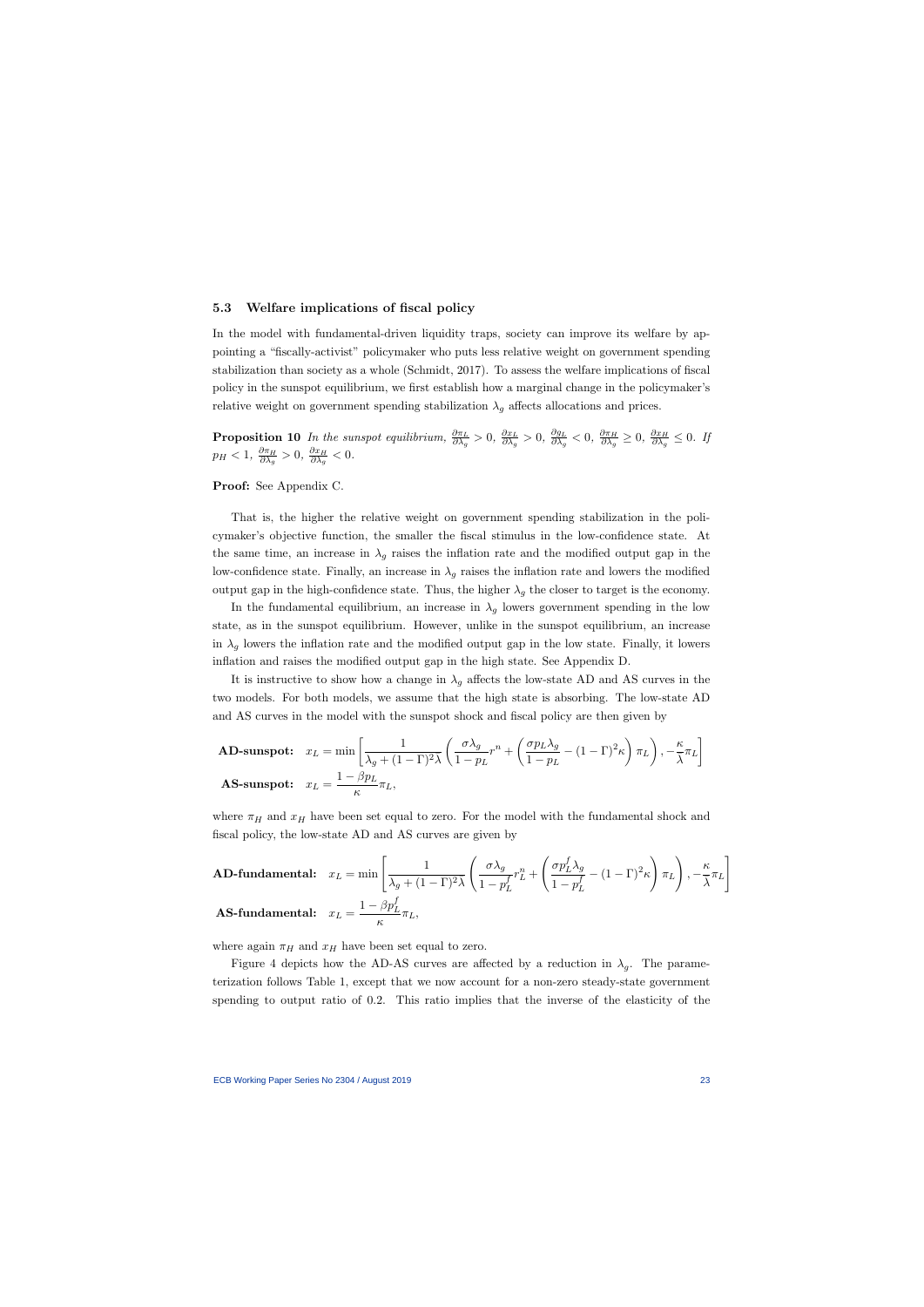

Figure 4: The effect of reduction in  $\lambda_q$  on low-state aggregate demand and supply

Note: Solid lines:  $\lambda_g = \bar{\lambda}_g$ ; dashed lines:  $\lambda_g = \bar{\lambda}_g/10$ . In the left panel, S marks the sunspot equilibrium in the baseline, S' marks the sunspot equilibrium in case of a lower  $\lambda_g$  and NS marks the no-sunspot equilibrium. In the right panel,  $F$  marks the fundamental equilibrium in the baseline and  $F'$  marks the fundamental equilibrium in case of a lower  $\lambda_g$ . Inflation is expressed in annualized terms.

marginal utility of private consumption with respect to output  $\sigma$  becomes 0.4.<sup>27</sup> The inverse of the elasticity of the marginal utility of public consumption with respect to output  $\nu$  is set to 0.1.<sup>28</sup> This implies  $\bar{\lambda}_g = 0.0082$ . As before,  $p_L = 0.9375$  and  $p_L^f = 0.85$ . The intersection point  $S$  in the left panel marks the sunspot equilibrium in the model with the sunspot shock for the baseline calibration, and the intersection point NS marks the no-sunspot equilibrium. The intersection point  $F$  in the right panel, in turn, marks the fundamental equilibrium in the model with the natural real rate shock for the baseline calibration. In both models, the AD curve becomes flatter to the left of the kink when  $\lambda_q$  is lowered. Intuitively, when the policymaker adjusts government spending more aggressively to changes in inflation, aggregate demand, too, responds ceteris paribus more elastically to changes in inflation. In the model with the sunspot shock, the AD curve is steeper than the AS curve, and hence a flattening of the AD curve shifts the point at which the two curves intersect when the lower bound is binding to the south-west. In contrast, in the model with the fundamental shock, the AD curve is flatter than the AS curve, and hence a flattening of the AD curve shifts the point at which the two curves intersect to the north-east.

Propositions 9 and 10 together have a straightforward implication for the optimal value of  $\lambda_g$  in the sunspot equilibrium.

# **Proposition 11** Let  $\lambda_g^*$  denote the value of  $\lambda_g$  that maximizes households' unconditional welfare

 $27$ Assuming that the intertemporal elasticity of substitution in private consumption equals 0.5, as before, we have  $\sigma = 0.5 \times 0.8 = 0.4$ .

<sup>&</sup>lt;sup>28</sup>This corresponds to the case in which the marginal utility of consumption of the public good decreases at the same rate as the marginal utility of consumption of the non-public good, i.e.  $\nu = 0.5 \times 0.2 = 0.1$ .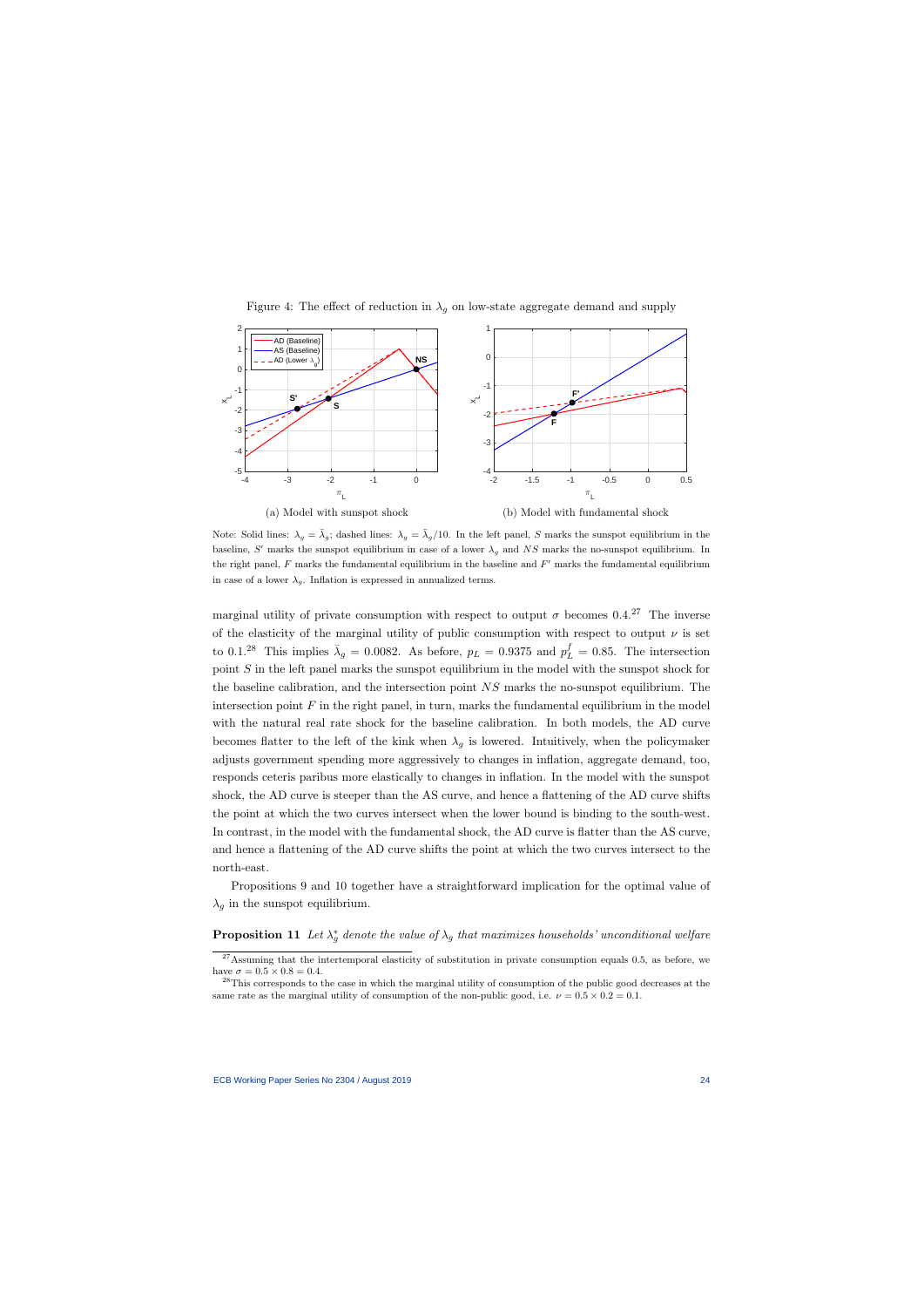EV<sub>t</sub> where  $V_t$  is defined in equation (31). In the sunspot equilibrium,  $\lambda_g^* \to \infty$ .

It is easy to show that as  $\lambda_g \to \infty$ ,  $g_L \to 0$ . Intuitively, if it becomes infinitely costly for the policymaker to adjust government spending, she will not use it as a stabilization tool. This turns out to be the optimal configuration in the sunspot equilibrium. Put differently, introducing an additional policy tool in the form of government spending reduces welfare in the sunspot equilibrium. Conditional on the existence of the sunspot equilibrium, it is therefore optimal to make the use of the tool so expensive for the policymaker that she will refrain from using it.<sup>29</sup>

#### 5.4 Why is government spending raised in the low-confidence state?

If an expansionary fiscal policy in the low-confidence state moves the economy further away from target in both confidence states, why does the policymaker not refrain from raising government spending in the low-confidence state for any  $\lambda_q < \infty$ ? To shed light on this question consider the following thought experiment. Suppose,  $\lambda_g \to \infty$ , i.e. there is no systematic use of government spending for stabilization purposes in the low-confidence state. Consider some period  $T \geq 0$ where the economy is in the low-confidence state and the lower bound is binding. For ease of exposition, let  $p_H = 1$ . The private sector behavioral constraints for period T can then be written as

$$
x_L^T = (1 - \Gamma)g_L^T - p_L \frac{(1 - \beta p_L)\kappa^2 + (1 - \beta)(1 - \beta p_L + \beta(1 - p_H))\bar{\lambda} + \kappa\sigma(\kappa^2 + \bar{\lambda}(1 - \beta p_H))}{\kappa E}r^n + \sigma r^n
$$
  

$$
\pi_L^T = \kappa x_L^T - \beta p_L \frac{\kappa^2 + \bar{\lambda}(1 - \beta p_H)}{E}r^n,
$$

where  $\pi_L^T, x_L^T, g_L^T$  are the inflation rate, the modified output gap and government spending in period  $T$ . Now suppose that in period  $T$  there is an unexpected one-time increase in government spending. The marginal effect of this policy on the modified output gap and the inflation rate in period T is  $(\partial x_L^T/\partial g_L^T) = 1 - \Gamma > 0$  and  $(\partial \pi_L^T/\partial g_L^T) = \kappa(1 - \Gamma) > 0$ . In words, the unexpected and temporary government spending stimulus raises the modified output gap and inflation in the low-confidence state.<sup>30</sup>

Hence, if expectations do not change, an increase in government spending is expansionary. A discretionary policymaker who raises government spending in the low-confidence state would like the private sector to expect the fiscal expansion to be temporary. However, if the economy continues to be in the low-confidence state in the next period, any discretionary policymaker with an objective function satisfying  $\lambda_g < \infty$  will have an incentive to renege on her promise to undo the government spending expansion. A policy announcement of a one-time fiscal stimulus is therefore not credible. In equilibrium, agents anticipate that the discretionary policymaker

<sup>&</sup>lt;sup>29</sup>Appendix C provides a numerical example of how  $\lambda_q$  affects allocations and welfare in the sunspot equilibrium.  $30$ This echoes the result by Wieland (2018) that it is the persistence of the fiscal policy intervention at the lower

bound rather than the type of the liquidity trap that matters for the sign of government spending multipliers.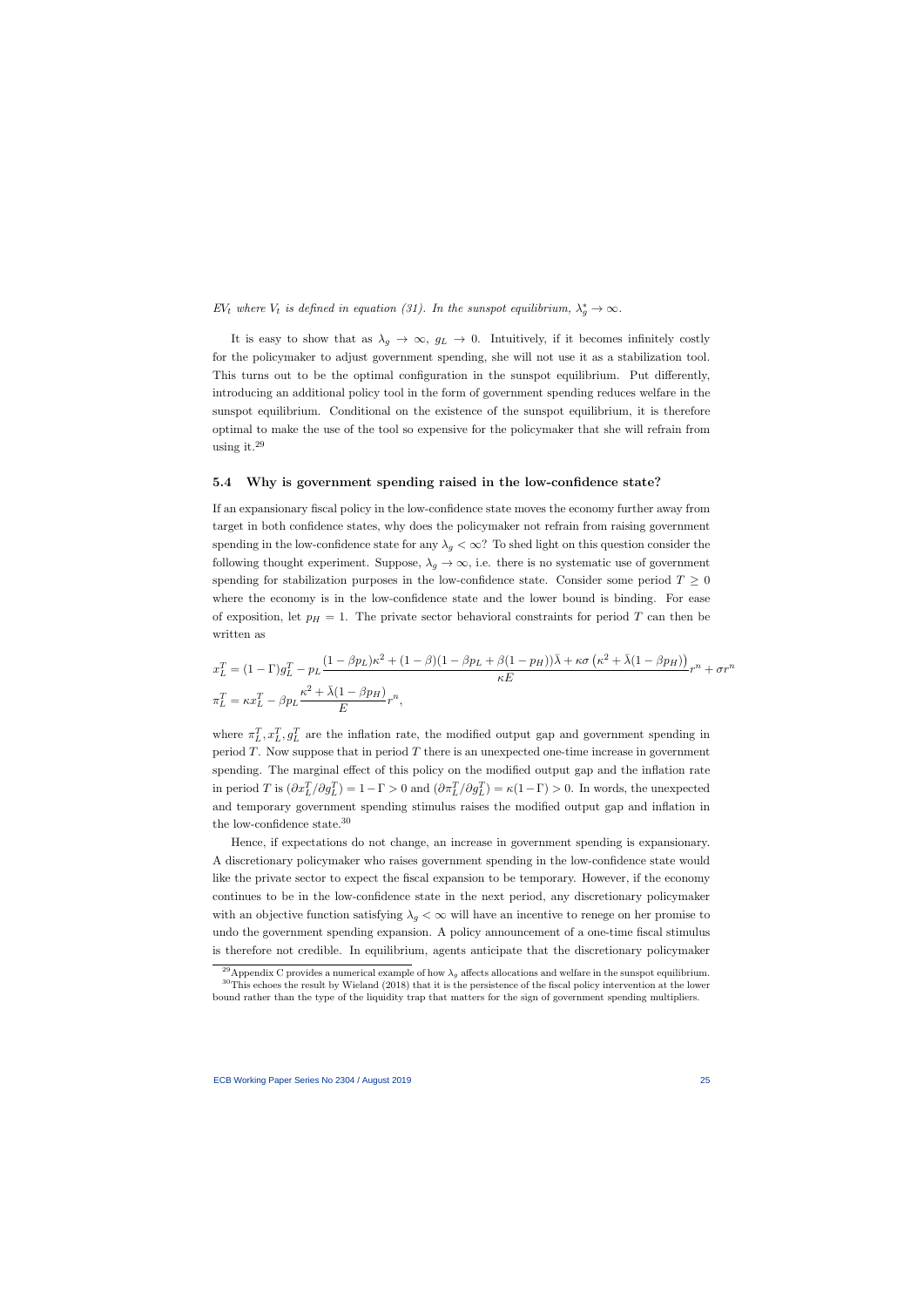will raise government spending whenever the economy transitions from the high-confidence state to the low-confidence state and that she will keep government spending at a higher level for as long as the economy remains in the low-confidence state. Since the low-confidence state is highly persistent, expansionary government spending at the lower bound is contractionary, as in Mertens and Ravn  $(2014).$ <sup>31</sup>

#### 5.5 Avoiding the sunspot equilibrium

The results presented so far might appear disappointing from the perspective of policy design. Clearly, the sunspot equilibrium cannot be improved by allowing the discretionary policymaker to use government spending as an additional policy instrument. However, Proposition 8 implies that society may be able to eliminate the sunspot equilibrium and avoid expectations-driven liquidity traps altogether. To do so it has to make the relative weight on government spending stabilization in the policymaker's objective function sufficiently small.

Intuitively, when  $\lambda_q \to 0$ , the policymaker is willing to do "whatever it takes"—in terms of fiscal policy—to make sure that the weighted sum of inflation and the modified output gap are stabilized. Since the lower bound is not binding when this target criterion is met,  $\lambda_g \to 0$  rules out the sunspot equilibrium. In this case, the only stationary equilibrium in the model with the sunspot shock is the no-sunspot equilibrium where the shock does not affect agents' behavior. In the no-sunspot equilibrium, all variables are at target in both confidence states. Figure 5 provides a graphical illustration. For a sufficiently low  $\lambda_q$  the AD curve to the left of the kink becomes flatter than the AS curve and there is only one intersection point left, which is the one associated with the no-sunspot equilibrium.

From a practical perspective, an important question is whether a policymaker who puts a sufficiently small relative weight on government spending stabilization to rule out the sunspot equilibrium would be consistent with quantitatively plausible variations in government spending in the face of actual fluctuations in output and inflation. To shed light on this question, we conduct the following counterfactual experiment. We first calculate the annualized inflation rate and the output gap in the low state of the sunspot equilibrium when the policymaker has the same objective function as society  $(\lambda_g = \overline{\lambda}_g)$ . Unlike for the numerical analysis based on the AD-AS curves, we do not have to assume that the high-confidence state is absorbing, and set  $p_H = 0.98$ . In this case, annualized inflation is  $-2.5\%$  and the output gap is  $-1.6\%$  in the low-confidence state. We then ask by how much a policymaker with a  $\lambda_q$  low enough to rule out the sunspot equilibrium would raise government spending taking as given the above outcomes for inflation and output.

Figure 6 plots the counterfactual government spending response as a function of  $\lambda_g$ . A policymaker with a sufficiently small relative weight on government spending stabilization to

<sup>&</sup>lt;sup>31</sup> Appendix C provides a comparison of our setup where government spending is an endogenous variable set by an optimizing policymaker to the case where government spending is an exogenous variable, as in Mertens and Ravn (2014).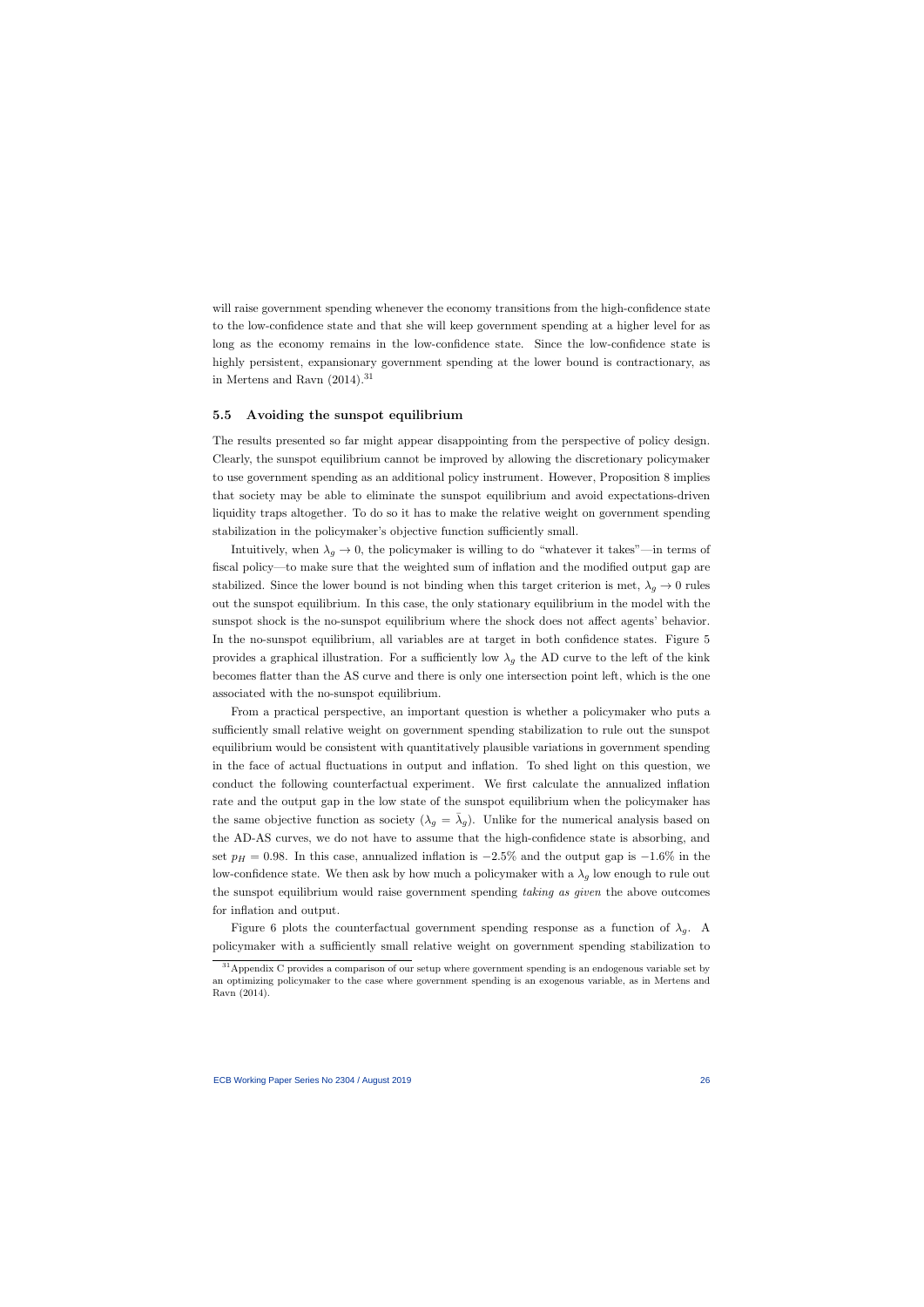

Figure 5: Avoiding the sunspot equilibrium

Note:  $\lambda_g = 0.00012 \ll \bar{\lambda}_g$ . NS marks the no-sunspot equilibrium. Inflation is expressed in annualized terms.



Figure 6: Counterfactual government spending response for alternative  $\lambda_g$ 

Note: Counterfactual government spending is expressed as a share of steady state output in percentage point deviations from the steady state government spending to output ratio. The dash-dotted vertical line indicates the case where the policymaker has the same objective function as society as a whole,  $\lambda_g = \bar{\lambda}_g$ . For values of  $\lambda_g$ to the left of the solid vertical line, the sunspot equilibrium does not exist.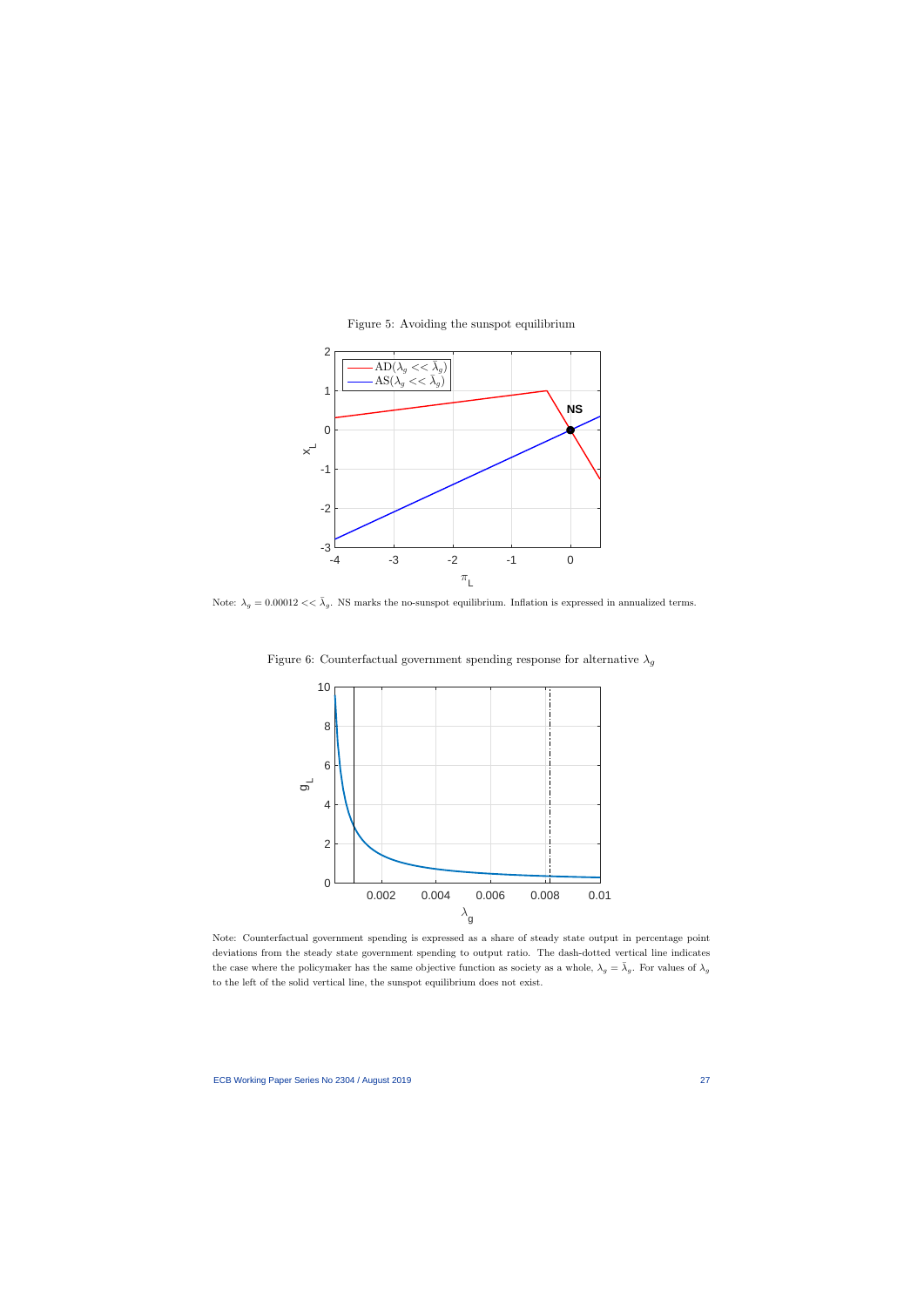rule out the sunspot equilibrium would raise government spending by at least 3% of total output, a quantitatively non-negligible but plausible number.

# 6 Conclusion

Expectations-driven liquidity traps differ from fundamental-driven liquidity traps in terms of their implications for the design of desirable monetary and fiscal stabilization policies. In particular, policy design becomes more complicated when liquidity trap episodes are caused by changes in agents' confidence than when they are caused by changes in the economy's fundamentals.

The occurrence of occasional fundamental-driven liquidity trap events makes it desirable for society to assign a strictly positive inflation target—high enough to generate positive inflation in the high state—or an inflation-conservative objective function to the central bank. No such clear-cut policy recommendations can be derived in case of expectations-driven liquidity trap events. The optimal inflation target may be negative or positive. Likewise, the optimal relative weight on inflation in the central bank's objective function may be smaller or larger than the weight that society puts on inflation stabilization, depending on parameter values. However, strict inflation conservatism or an inflation target high enough to generate positive inflation in the high state are never optimal in the sunspot equilibrium.

Turning to fiscal policy, the use of government spending as an additional stabilization tool welfare-improving in the case of fundamental-driven liquidity traps—is welfare-reducing in the case of expectations-driven liquidity traps. Nevertheless, it may be desirable to assign an explicit role to fiscal policy in an economy prone to the latter, for the appointment of a policymaker who puts a sufficiently small relative weight on government spending stabilization eliminates the sunspot equilibrium.

In this paper, we have focused on policy frameworks that allow for a closed-form solution. There are other frameworks that have featured prominently in the ongoing policy debate, such as price-level targeting and nominal-GDP targeting. The analysis of these frameworks in the model with expectations-driven liquidity traps is an interesting avenue for future research.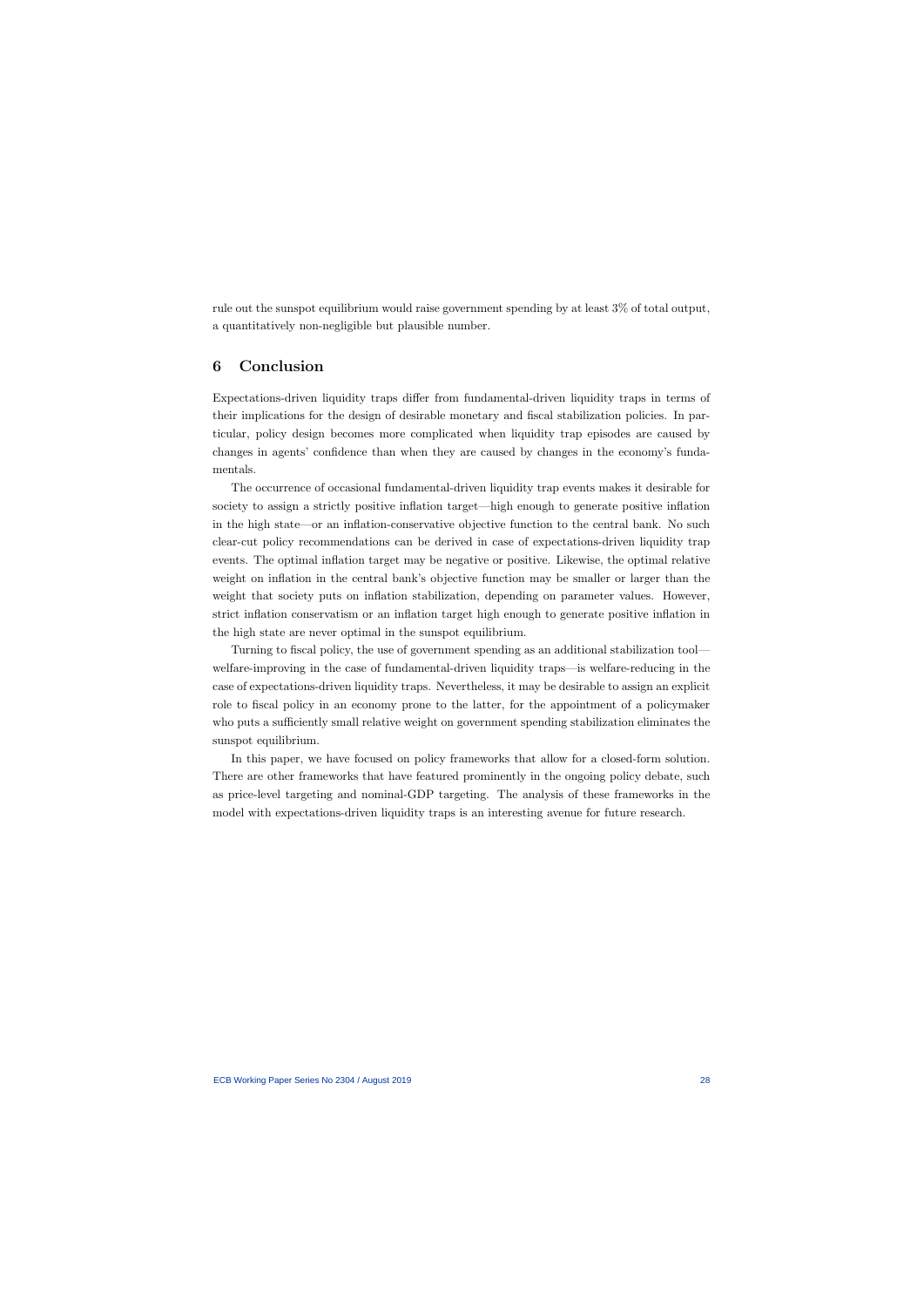## References

- Adam, K. and R. M. Billi (2006): "Optimal Monetary Policy under Commitment with a Zero Bound on Nominal Interest Rates," Journal of Money, Credit and Banking, 38, 1877–1905.
- ——— (2007): "Discretionary Monetary Policy and the Zero Lower Bound on Nominal Interest Rates," Journal of Monetary Economics, 54, 728–752.
- Armenter, R. (2018): "The Perils of Nominal Targets," Review of Economic Studies, 85, 50–86.
- Aruoba, S. B., P. Cuba-Borda, and F. Schorfheide (2018): "Macroeconomic Dynamics Near the ZLB: A Tale of Two Countries," Review of Economic Studies, 85, 87–118.
- BENHABIB, J., S. SCHMITT-GROHÉ, AND M. URIBE (2001): "The Perils of Taylor Rules," Journal of Economic Theory, 96, 40–69.
- $-$  (2002): "Avoiding Liquidity Traps," *Journal of Political Economy*, 110, 535–563.
- Bilbiie, F. O. (2018): "Neo-Fisherian Policies and Liquidity Traps," CEPR Discussion Papers 13334, C.E.P.R. Discussion Papers.
- BILBIIE, F. O., T. MONACELLI, AND R. PEROTTI (2018): "Is Government Spending at the Zero Lower Bound Desirable?" American Economic Journal: Macroeconomics, forthcoming.
- Boneva, L. M., R. A. Braun, and Y. Waki (2016): "Some unpleasant properties of loglinearized solutions when the nominal rate is zero," Journal of Monetary Economics, 84, 216–232.
- Bouakez, H., M. Guillard, and J. Roulleau-Pasdeloup (2016): "The Optimal Composition of Public Spending in a Deep Recession," Cahiers de Recherches Economiques du Département d'Econométrie et d'Economie politique (DEEP) 16.09, Université de Lausanne, Faculté des HEC, DEEP.
- Clarida, R. H. (2019): "The Federal Reserve's Review of Its Monetary Policy Strategy, Tools, and Communication Practices," 2019 U.S. Monetary Policy Forum, sponsored by the Initiative on Global Markets at the University of Chicago Booth School of Business, New York, New York, February 22, 2019.
- Coyle, P. and T. Nakata (2018): "Optimal Inflation Target with Expectations-Driven Liquidity Traps," Manuscript.
- Cuba-Borda, P. and S. R. Singh (2019): "Understanding Persistent Stagnation," International Finance Discussion Papers 1243, Board of Governors of the Federal Reserve System (U.S.).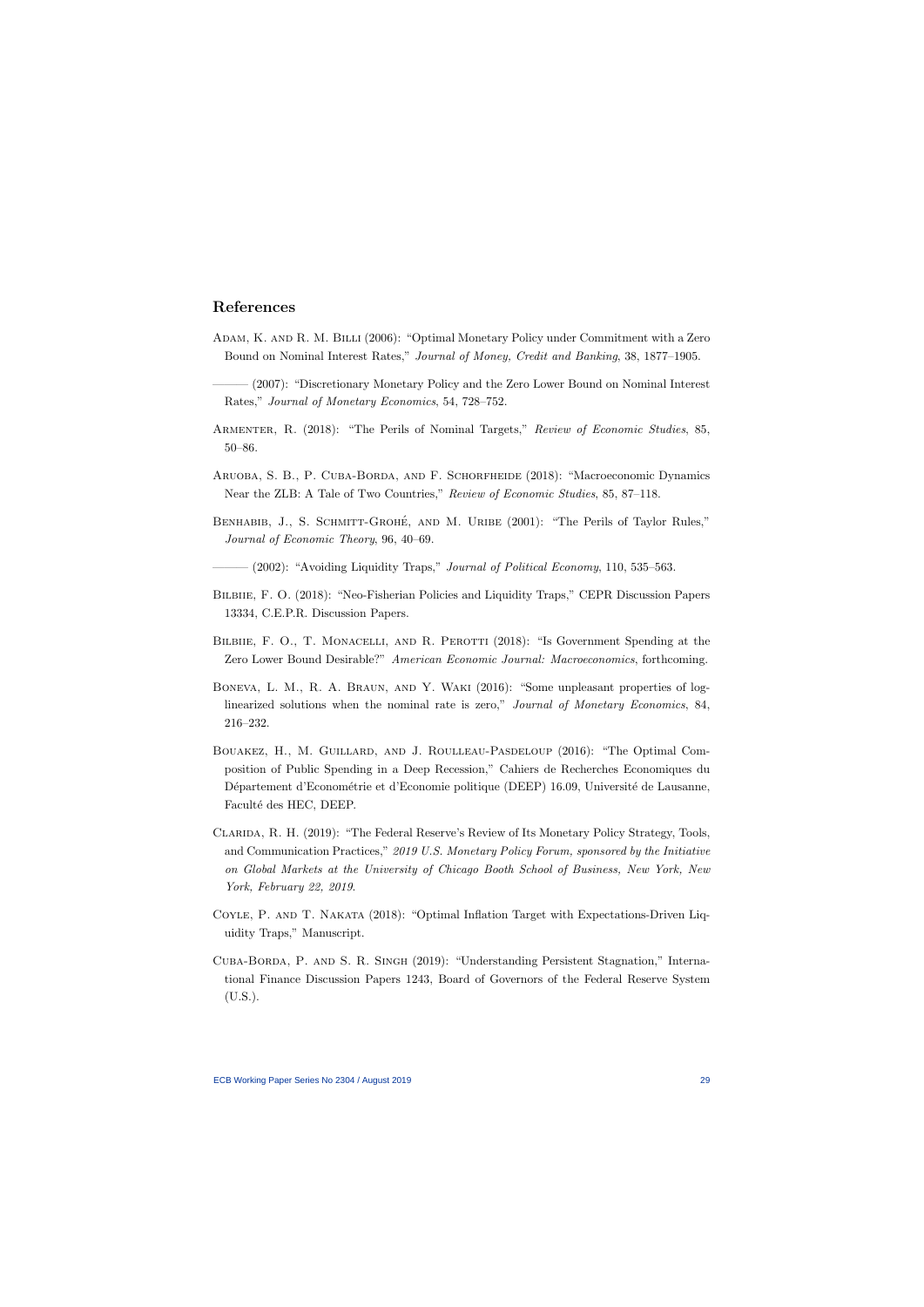- Eggertsson, G. B. (2006): "The Deflation Bias and Committing to Being Irresponsible," Journal of Money, Credit and Banking, 38, 283–321.
- EGGERTSSON, G. B. AND M. WOODFORD (2003): "The Zero Bound on Interest Rates and Optimal Monetary Policy," Brookings Papers on Economic Activity, 34, 139–235.
- $-$  (2006): "Optimal Monetary and Fiscal Policy in a Liquidity Trap," in NBER International Seminar on Macroeconomics 2004, National Bureau of Economic Research, Inc, NBER Chapters, 75–144.
- GALÍ, J. (2015): Monetary Policy, Inflation, and the Business Cycle, Princeton: Princeton University Press.
- HIROSE, Y. (2018): "An Estimated DSGE Model with a Deflation Steady State," Macroeconomic Dynamics, 1–35.
- JAROCIŃSKI, M. AND B. MAĆKOWIAK  $(2018)$ : "Monetary-fiscal interactions and the euro area's malaise," Journal of International Economics, 112, 251 – 266.
- Jung, T., Y. Teranishi, and T. Watanabe (2005): "Optimal Monetary Policy at the Zero-Interest-Rate Bound," Journal of Money, Credit and Banking, 37, 813–835.
- Lansing, K. J. (2017): "Endogenous Regime Switching Near the Zero Lower Bound," Working Paper Series 2017-24, Federal Reserve Bank of San Francisco.
- Mertens, K. and M. O. Ravn (2014): "Fiscal Policy in an Expectations-Driven Liquidity Trap," The Review of Economic Studies, 81, 1637–1667.
- Nakata, T. (2016): "Optimal Fiscal and Monetary Policy with Occasionally Binding Zero Bound Constraints," Journal of Economic Dynamics and Control, 73, 220–240.
- ——— (2017): "Optimal government spending at the zero lower bound: A non-Ricardian analysis," Review of Economic Dynamics, 23, 150 – 169.
- NAKATA, T. AND S. SCHMIDT (2019a): "Conservatism and liquidity traps," *Journal of Mone*tary Economics,  $104$ ,  $37 - 47$ .
- $-$  (2019b): "Gradualism and Liquidity Traps," Review of Economic Dynamics, 31, 182 199.
- Nakov, A. (2008): "Optimal and Simple Monetary Policy Rules with Zero Floor on the Nominal Interest Rate," International Journal of Central Banking, 4, 73–127.
- Rogoff, K. (1985): "The Optimal Degree of Commitment to an Intermediate Monetary Target," The Quarterly Journal of Economics, 100, 1169–89.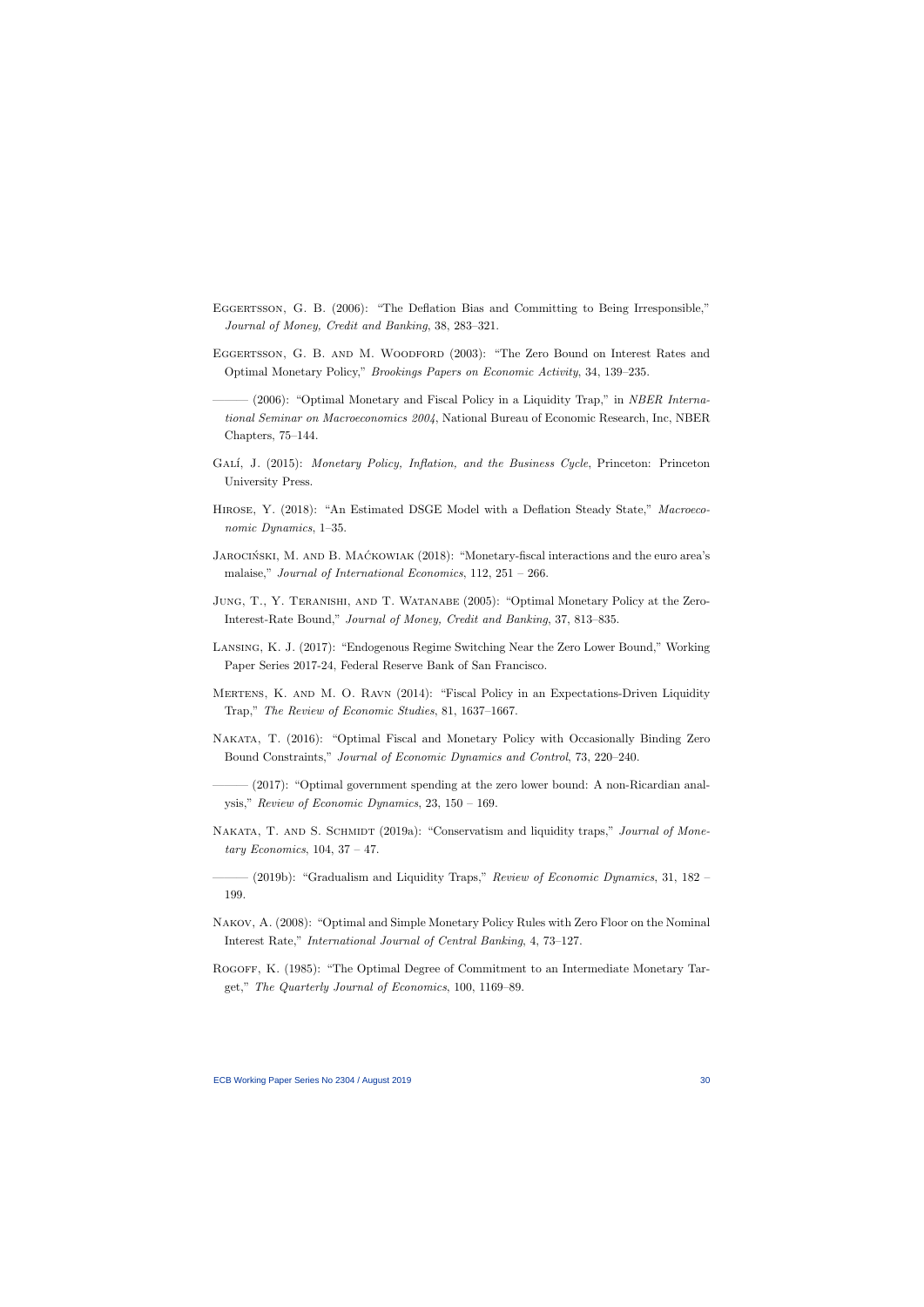- SCHMIDT, S. (2013): "Optimal Monetary and Fiscal Policy with a Zero Bound on Nominal Interest Rates," Journal of Money, Credit and Banking, 45, 1335–1350.
- ——— (2016): "Lack of Confidence, the Zero Lower Bound, and the Virtue of Fiscal Rules," Journal of Economic Dynamics and Control, 70, 36–53.
- $-(2017)$ : "Fiscal Activism and the Zero Nominal Interest Rate Bound," Journal of Money, Credit and Banking, 49, 695–732.
- SCHMITT-GROHÉ, S. AND M. URIBE  $(2014)$ : "Liquidity Traps: An Interest-Rate-Based Exit Strategy," The Manchester School, 82, 1–14.
- $-(2017)$ : "Liquidity Traps and Jobless Recoveries," American Economic Journal: Macroeconomics, 9, 165–204.
- Sugo, T. AND K. UEDA (2008): "Eliminating a Deflationary Trap through Superinertial Interest Rate Rules," Economics Letters, 100, 119–122.
- Svensson, L. E. O. (1997): "Optimal Inflation Targets, 'Conservative' Central Banks, and Linear Inflation Contracts," American Economic Review, 87, 98–114.
- Tamanyu, Y. (2019): "Tax Rules to Prevent Expectations-driven Liquidity Trap," Keio-IES Discussion Paper Series 2019-005, Institute for Economics Studies, Keio University.
- WALSH, C. E. (1995): "Optimal Contracts for Central Bankers," American Economic Review, 85, 150–67.
- WIELAND, J. (2018): "State-dependence of the Zero Lower Bound Government Spending Multiplier," Manuscript.
- WILKINS, C. A. (2018): "Choosing the Best Monetary Policy Framework for Canada," Remarks at the McGill University, Max Bell School of Public Policy, Montreal, Quebec, November 20, 2018.
- WOODFORD, M. (2003): Interest and Prices: Foundations of a Theory of Monetary Policy, Princeton: Princeton University Press.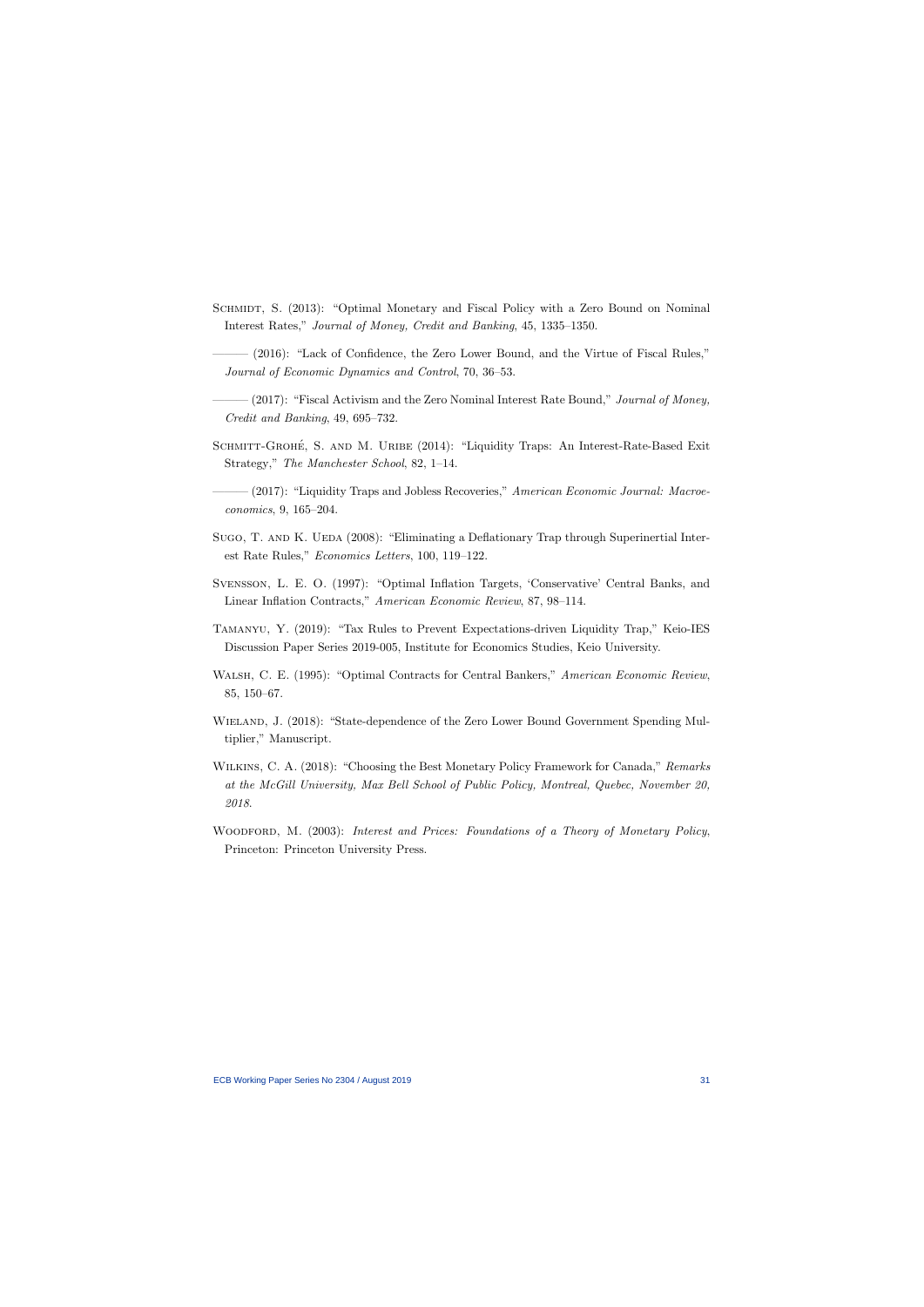# Appendix

## A Sunspot equilibrium in the model without fiscal policy

### A.1 Proof of Proposition 1

To proof Proposition 1 on the necessary and sufficient conditions for existence of the sunspot equilibrium, it is useful to proceed in four steps. Each step is associated with an auxiliary proposition.

Let

$$
A := -\beta \lambda (1 - p_H), \tag{A.1}
$$

$$
B := \kappa^2 + \lambda (1 - \beta p_H),\tag{A.2}
$$

$$
C := \frac{(1 - p_L)}{\sigma \kappa} (1 - \beta p_L + \beta (1 - p_H)) - p_L,
$$
\n(A.3)

$$
D := -\frac{(1 - p_L)}{\sigma \kappa} (1 - \beta p_L + \beta (1 - p_H)) - (1 - p_L) = -1 - C,
$$
 (A.4)

and

$$
E := AD - BC. \tag{A.5}
$$

**Proposition A.1** There exists a vector  $\{y_H, \pi_H, i_H, y_L, \pi_L, i_L\}$  that solves the system of linear equations  $(8)$ – $(13)$ .

**Proof:** Rearranging the system of equations  $(8)$ – $(13)$  and eliminating  $y_H$  and  $y_L$ , we obtain two unknowns for  $\pi_H$  and  $\pi_L$  in two equations

$$
\left[\begin{array}{cc} A & B \\ C & D \end{array}\right] \left[\begin{array}{c} \pi_L \\ \pi_H \end{array}\right] = \left[\begin{array}{c} \kappa^2 \pi^* \\ r^n \end{array}\right].
$$
 (A.6)

For what follows, it is useful to show that  $E = 0$  is generically inconsistent with existence of the sunspot equilibrium. Since  $B > 0$ , we can always write  $\pi_H = \kappa^2 / B \pi^* - A / B \pi_L$ . Plugging this into  $C\pi_L + D\pi_H = r^n$  and multiplying both sides by B, we get  $D\kappa^2 \pi^* - E\pi_L = Br^n$ . Since the right-hand side of this equation is strictly positive,  $E = 0$  is inconsistent with the existence of the sunspot equilibrium for generic  $\pi^*$ .

Hence, we can invert the matrix on the left-hand-side of (A.6)

$$
\left[\begin{array}{c}\pi_L\\\pi_H\end{array}\right] = \frac{1}{AD - BC} \left[\begin{array}{cc}D & -B\\-C & A\end{array}\right] \left[\begin{array}{c}\kappa^2 \pi^*\\r^n\end{array}\right].\tag{A.7}
$$

Thus,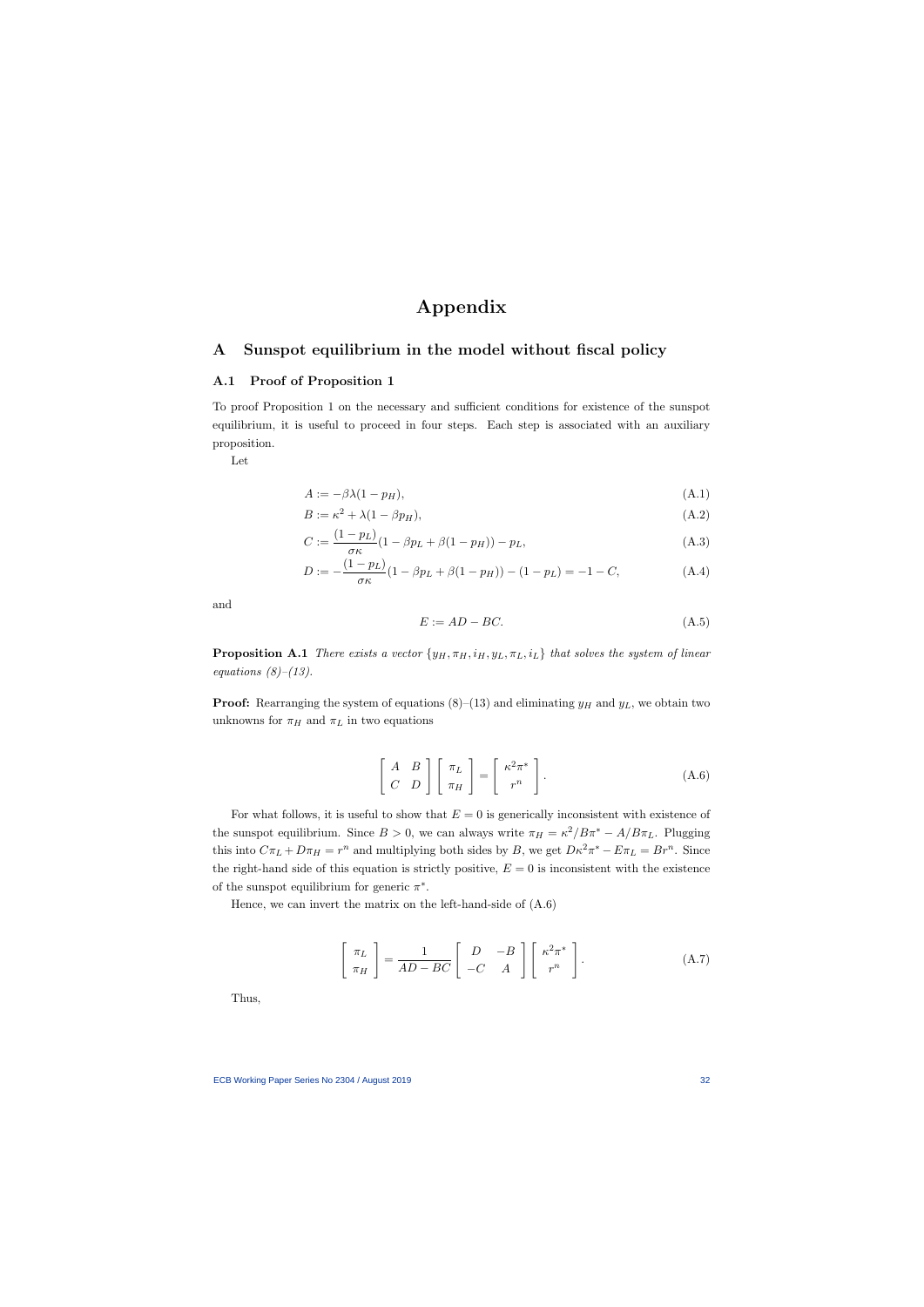$$
\pi_H = -\frac{C\kappa^2}{E}\pi^* + \frac{A}{E}r^n\tag{A.8}
$$

and

$$
\pi_L = \frac{D\kappa^2}{E} \pi^* - \frac{B}{E} r^n.
$$
\n(A.9)

From the Phillips curves in both states, we obtain

$$
y_H = \frac{\kappa \left(\beta (1 - p_H) - (1 - \beta) C\right)}{E} \pi^* + \frac{\beta \kappa (1 - p_H)}{E} r^n \tag{A.10}
$$

and

$$
y_L = \frac{\kappa (\beta p_L - 1 - (1 - \beta)C)}{E} \pi^* - \frac{(1 - \beta p_L)\kappa^2 + (1 - \beta)(1 - \beta p_L + \beta(1 - p_H))\lambda}{\kappa E} r^n. \tag{A.11}
$$

**Proposition A.2** Suppose equations  $(8)$ – $(13)$  are satisfied. Then  $\lambda y_L + (\kappa \pi_L - \pi^*)$  < 0 if and only if (i)  $E > 0$  and  $\pi^* > -\frac{\kappa^2 + \lambda(1-\beta)}{\kappa^2} r^n$  or (ii)  $E < 0$  and  $\pi^* < -\frac{\kappa^2 + \lambda(1-\beta)}{\kappa^2} r^n$ .

**Proof:** Using  $(A.9)$  and  $(A.11)$ , we have

$$
\lambda y_L + \kappa (\pi_L - \pi^*) = -\frac{\kappa^2 + \lambda (1 - \beta p_L + \beta (1 - p_H))}{E} \kappa \left( \pi^* + \frac{\kappa^2 + \lambda (1 - \beta)}{\kappa^2} r^n \right). \tag{A.12}
$$

Notice that  $(\kappa^2 + \lambda (1 - \beta p_L + \beta (1 - p_H)))\kappa > 0$ , and  $\frac{\kappa^2 + \lambda (1 - \beta)}{\kappa^2} r^n > 0$ . Thus, if  $E > 0$  and  $\pi^* > -\frac{\kappa^2 + \lambda(1-\beta)}{\kappa^2}r^n$ , then  $\lambda y_L + \kappa(\pi_L - \pi^*)$  < 0. Similarly, if  $E < 0$  and  $\pi^* < -\frac{\kappa^2 + \lambda(1-\beta)}{\kappa^2}r^n$ , then  $\lambda y_L + \kappa (\pi_L - \pi^*) < 0$ .

**Proposition A.3** Suppose equations (8)–(13) are satisfied,  $E > 0$  and  $\pi^* > -\frac{\kappa^2 + \lambda(1-\beta)}{\kappa^2}r^n$ . Then  $i_H > 0$  if and only if  $p_L - (1 - p_H) - \frac{1 - p_L + 1 - p_H}{\kappa \sigma} (1 - \beta p_L + \beta (1 - p_H)) > 0$ .

**Proof:**  $i_H$  is given by

$$
i_H = \frac{1 - p_H}{\sigma} (y_L - y_H) + p_H \pi_H + (1 - p_H) \pi_L + r^n
$$
  
= 
$$
\frac{\left( p_L - (1 - p_H) - \frac{1 - p_L + 1 - p_H}{\kappa \sigma} (1 - \beta p_L + \beta (1 - p_H)) \right) \kappa^2}{E} \left( \pi^* + \frac{\kappa^2 + \lambda (1 - \beta)}{\kappa^2} r^n \right),
$$
(A.13)

where in the second row we made use of  $(A.8)$ – $(A.11)$ .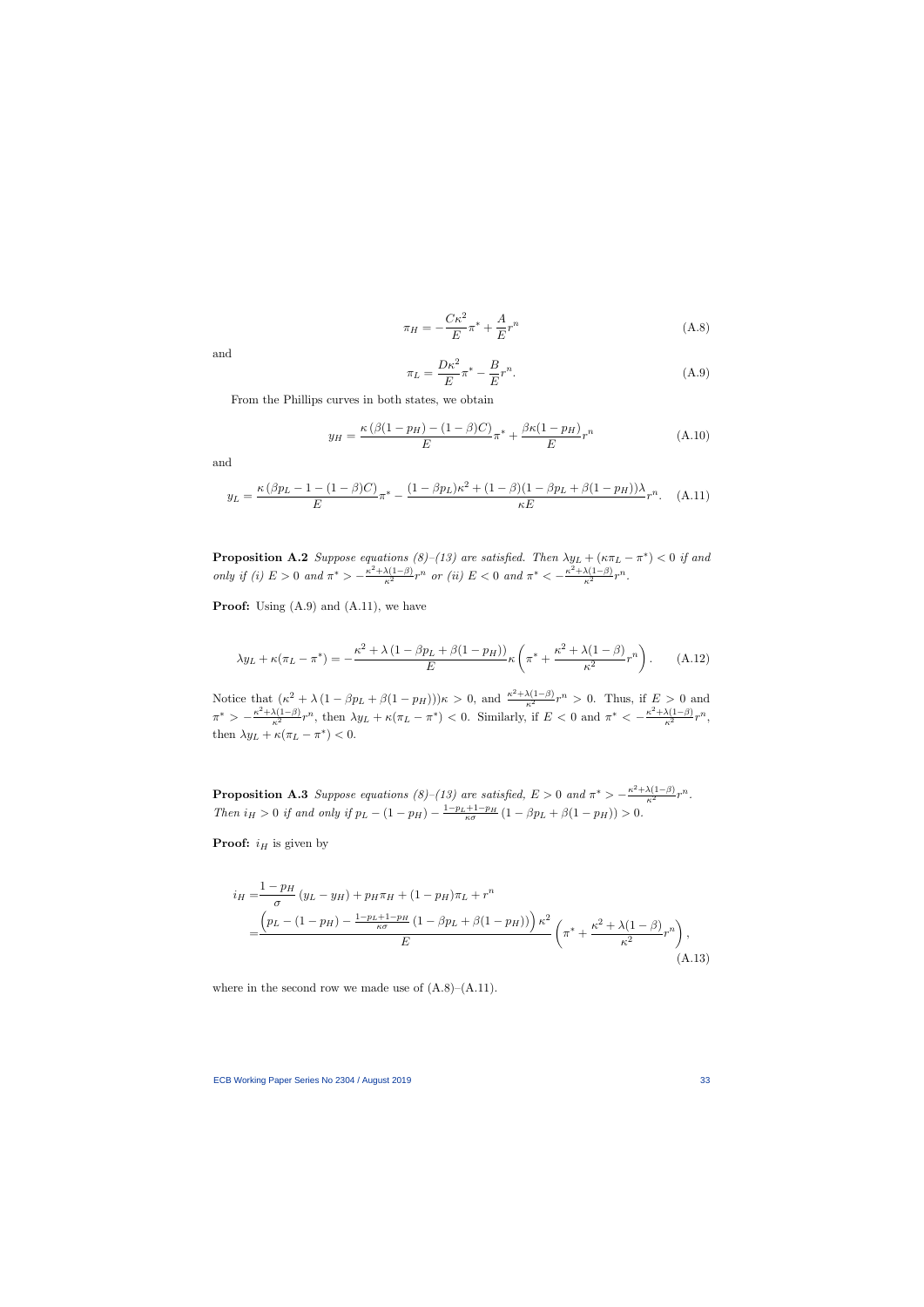**Proposition A.4** Suppose equations (8)–(13) are satisfied,  $E < 0$  and  $\pi^* < -\frac{\kappa^2 + \lambda(1-\beta)}{\kappa^2}r^n$ . Then  $i_H < 0$ .

**Proof:** First, substitute equations  $(A.1)$ ,  $(A.2)$ , and  $(A.4)$  into equation  $(A.5)$  to obtain

$$
E = \beta \lambda (1 - p_H) - (\kappa^2 + \lambda (1 - \beta)) C.
$$
 (A.14)

Hence,  $E < 0$  implies  $C > 0$ .

Corollary A.1  $C < 0$  implies  $E > 0$ .

Next, note that

$$
p_L - (1 - p_H) - \frac{1 - p_L + 1 - p_H}{\kappa \sigma} (1 - \beta p_L + \beta (1 - p_H)) = -C - (1 - p_H) \frac{1 - \beta p_L + \beta (1 - p_H) + \kappa \sigma}{\kappa \sigma}.
$$

Hence,  $C > 0$  implies  $p_L - (1 - p_H) - \frac{1 - p_L + 1 - p_H}{\kappa \sigma} (1 - \beta p_L + \beta (1 - p_H)) < 0$ .

Corollary A.2  $p_L - (1 - p_H) - \frac{1 - p_L + 1 - p_H}{\kappa \sigma} (1 - \beta p_L + \beta (1 - p_H)) > 0$  implies  $C < 0$ .

From equation (A.13), it follows that  $p_L - (1 - p_H) - \frac{1 - p_L + 1 - p_H}{\kappa \sigma} (1 - \beta p_L + \beta (1 - p_H)) < 0$ ,  $E < 0$  and  $\pi^* < -\frac{\kappa^2 + \lambda(1-\beta)}{\kappa^2} r^n$  imply  $i_H < 0$ .

We are now ready to proof Proposition 1. For notational convenience, define

$$
\Omega(p_L, p_H, \kappa, \sigma, \beta) \equiv p_L - (1 - p_H) - \frac{1 - p_L + 1 - p_H}{\kappa \sigma} (1 - \beta p_L + \beta (1 - p_H)). \tag{A.15}
$$

**Proof of "if" part**: Suppose that  $\Omega(\cdot) > 0$  and  $\pi^* > -\frac{\kappa^2 + \lambda(1-\beta)}{\kappa^2}r^n$ . According to Proposition A.1 there exists a vector  $\{y_H, \pi_H, i_H, y_L, \pi_L, i_L\}$  that solves equations (8)–(13). According to Corollary A.2,  $\Omega(\cdot) > 0$  implies  $C < 0$ . According to Corollary A.1,  $C < 0$  implies  $E > 0$ . According to Proposition A.2,  $E > 0$  and  $\pi^* > -\frac{\kappa^2 + \lambda(1-\beta)}{\kappa^2} r^n$  imply  $\lambda y_L + \kappa(\pi_L - \pi^*) < 0$ . According to Proposition A.3, given  $E > 0$  and  $\pi^* > -\frac{\kappa^2 + \lambda(1-\beta)}{\kappa^2}r^n$ ,  $\Omega(\cdot) > 0$  implies  $i_H > 0$ .

**Proof of "only if" part:** Suppose that the vector  $\{y_H, \pi_H, i_H, y_L, \pi_L, i_L\}$  solves (8)–(13), and satisfies  $\lambda y_L + \kappa (\pi_L - \pi^*)$  < 0 and  $i_H > 0$ . According to Proposition A.2,  $\lambda y_L + \kappa (\pi_L - \pi^*)$  < 0 implies that either (i)  $E > 0$  and  $\pi^* > -\frac{\kappa^2 + \lambda(1-\beta)}{\kappa^2} r^n$  or (ii)  $E < 0$  and  $\pi^* < -\frac{\kappa^2 + \lambda(1-\beta)}{\kappa^2} r^n$ . According to Proposition A.4, (ii) is inconsistent with  $i_H > 0$ . Hence,  $E > 0$  and  $\pi^* > -\frac{\kappa^2 + \lambda(1-\beta)}{\kappa^2}r^n$ . According to Proposition A.3, given  $E > 0$  and  $\pi^* > -\frac{\kappa^2 + \lambda(1-\beta)}{\kappa^2}r^n$ ,  $i_H > 0$  implies  $\Omega(\cdot) > 0$ .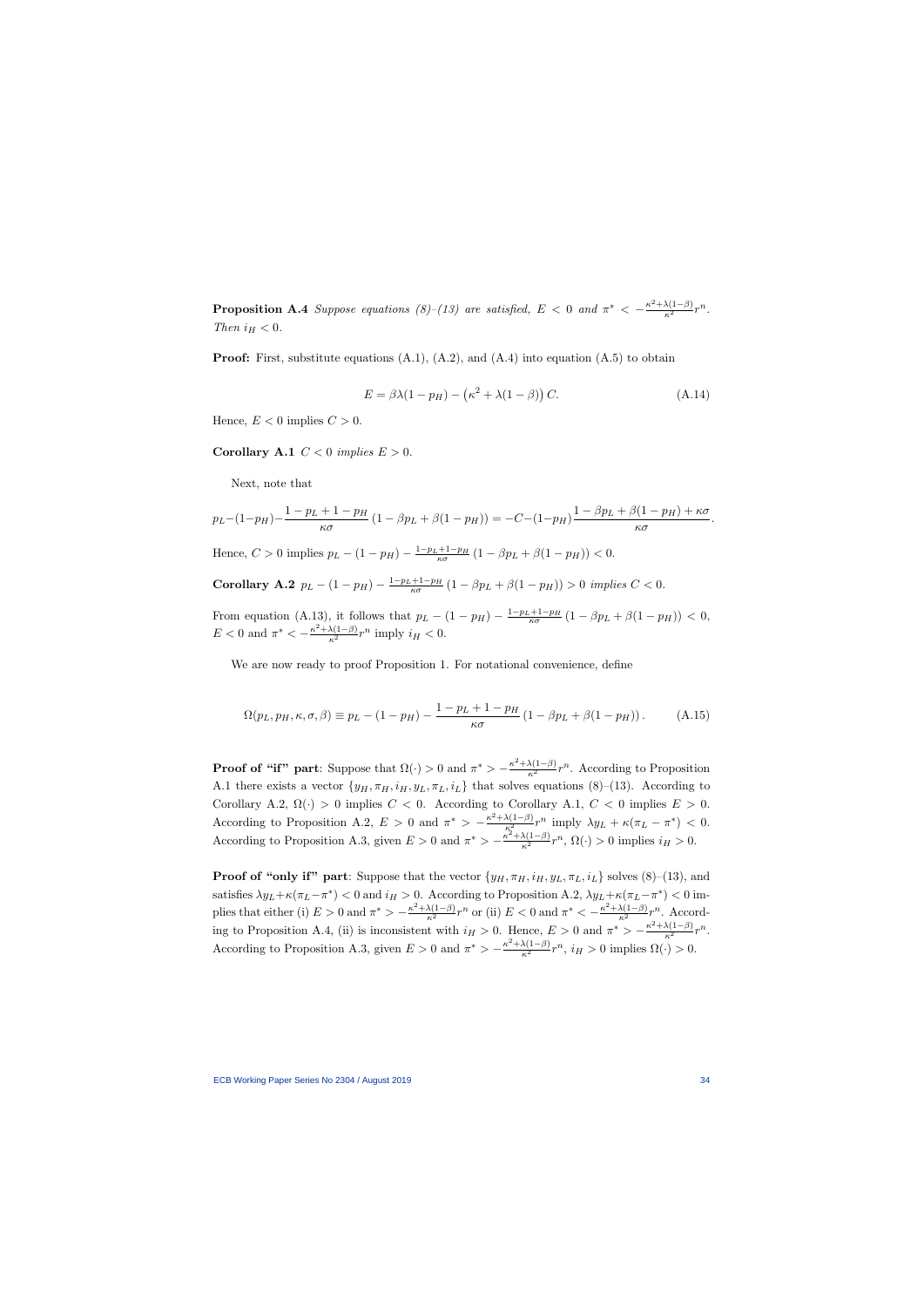# A.2 Proof of Proposition 2

The allocations and prices in the sunspot equilibrium are given by

$$
\pi_L = -\frac{(C+1)\kappa^2}{E} \pi^* - \frac{\kappa^2 + \lambda(1 - \beta p_H)}{E} r^n
$$
  
\n
$$
y_L = \frac{\kappa(\beta p_L - 1 - (1 - \beta)C)}{E} \pi^* - \frac{(1 - \beta p_L)\kappa^2 + (1 - \beta)(1 - \beta p_L + \beta(1 - p_H))\lambda}{\kappa E} r^n
$$
  
\n
$$
\pi_H = -\frac{C\kappa^2}{E} \pi^* - \frac{\beta \lambda(1 - p_H)}{E} r^n
$$
  
\n
$$
y_H = \frac{\kappa(\beta(1 - p_H) - (1 - \beta)C)}{E} \pi^* + \frac{\beta \kappa(1 - p_H)}{E} r^n
$$

Assuming  $\pi^* = 0$  and  $\lambda > 0$ , it holds

$$
\pi_L = -\frac{\kappa^2 + \lambda(1 - \beta p_H)}{E} r^n < 0
$$
  
\n
$$
y_L = -\frac{(1 - \beta p_L)\kappa^2 + (1 - \beta)(1 - \beta p_L + \beta(1 - p_H))\lambda}{\kappa E} r^n < 0
$$
  
\n
$$
\pi_H = -\frac{\beta \lambda (1 - p_H)}{E} r^n \le 0
$$
  
\n
$$
y_H = \frac{\beta \kappa (1 - p_H)}{E} r^n \ge 0
$$

When  $p_H < 1$ ,  $\pi_H < 0$  and  $y_H > 0$ .

# A.3 Proof of Proposition 3

Keeping in mind that  $-1 < C < 0$  in the sunspot equilibrium, it holds,

$$
\frac{\partial \pi_L}{\partial \pi^*} = -\frac{C+1}{E} \kappa^2 < 0 \tag{A.16}
$$

$$
\frac{\partial y_L}{\partial \pi^*} = -\frac{\beta(1 - p_L) + (1 - \beta)(C + 1)}{E} \kappa < 0,\tag{A.17}
$$

and

$$
\frac{\partial \pi_H}{\partial \pi^*} = -\frac{C}{E} \kappa^2 > 0 \tag{A.18}
$$

$$
\frac{\partial y_H}{\partial \pi^*} = \frac{\beta (1 - p_H) - (1 - \beta) C}{E} \kappa > 0.
$$
\n(A.19)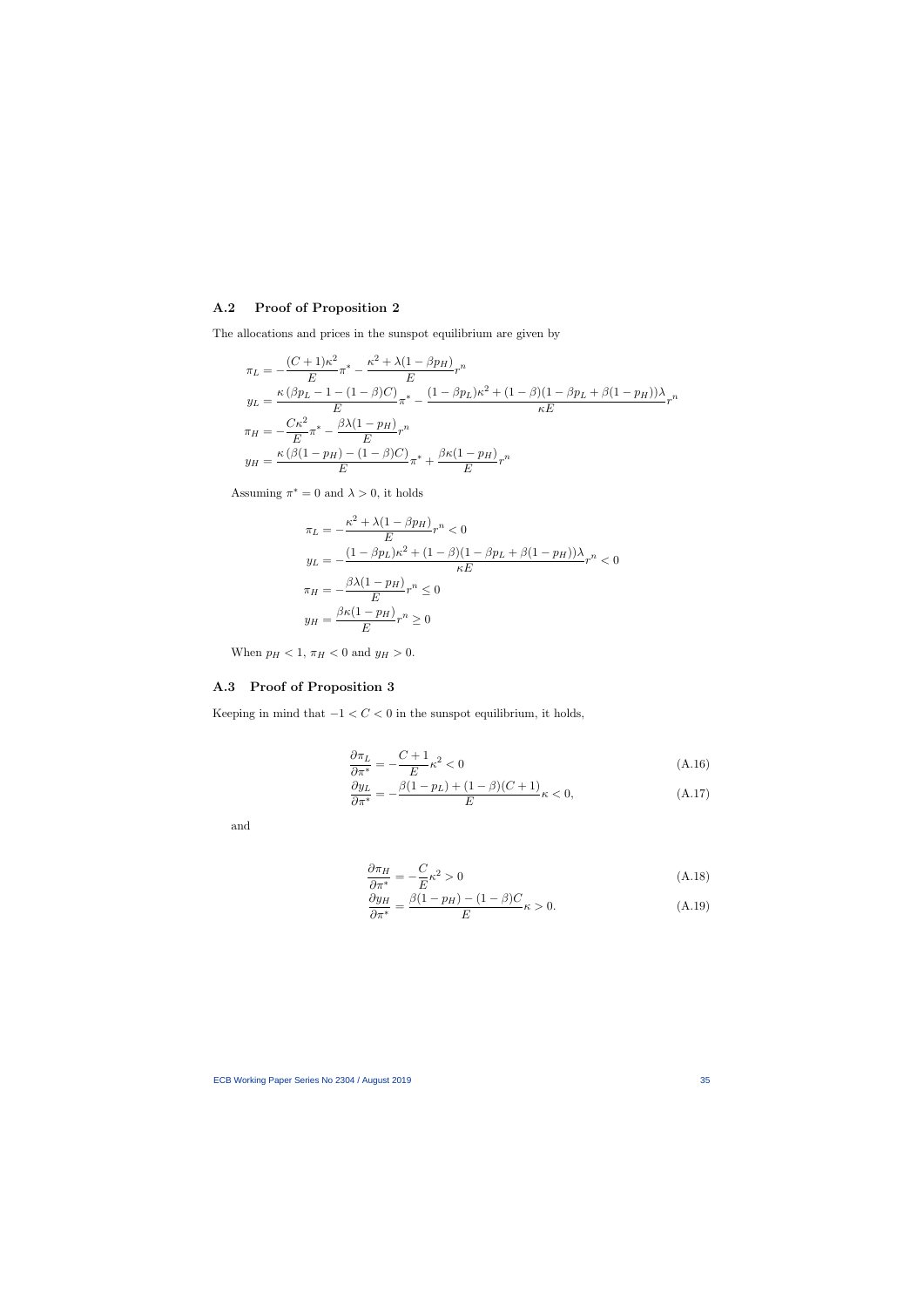### A.4 Proof of Lemma 1

If  $\pi^0$  exists, it holds  $-\frac{C\kappa^2}{E}$  $\frac{E\kappa^2}{E}\pi^0-\frac{\beta\lambda(1-p_H)}{E}$  $\frac{(-p_H)}{E}r^n = 0$ . Solving for  $\pi^0$ , one obtains

$$
\pi^0 = -\frac{\beta \lambda (1 - p_H)}{C\kappa^2} r^n,\tag{A.20}
$$

where  $C < 0$ , and hence  $\pi^0 > 0$ .

### A.5 Proof of Proposition 4

Note first that

$$
EV = -\frac{1}{1-\beta} \frac{1}{2} \left[ \frac{1-p_L}{1-p_L+1-p_H} \left( \pi_H^2 + \bar{\lambda} y_H^2 \right) + \frac{1-p_H}{1-p_L+1-p_H} \left( \pi_L^2 + \bar{\lambda} y_L^2 \right) \right], \quad (A.21)
$$

where  $V$  is defined in equation (3).

Assuming  $\lambda = \overline{\lambda}$ , the partial derivative of EV with respect to  $\pi^*$  is

$$
\frac{\partial EV}{\partial \pi^*} = -\frac{1}{(1-\beta)(1-p_L+1-p_H)E^2} \Biggl\{ \Biggl[ \left( \kappa^2 + \bar{\lambda}(1-\beta)^2 \right) \left( (1-p_H)(C+1)^2 + (1-p_L)C^2 \right) \n+ \bar{\lambda}\beta(1-p_H)(1-p_L)(1-\beta p_L+1-\beta p_H) \Biggr] \kappa^2 \pi^* + \Biggl[ \bar{\lambda} \left( \kappa^2 + \bar{\lambda}(1-\beta) \right) \left( 1 - \beta p_L + \beta(1-p_H) \right) \n\left( \beta(1-p_L) + (1-\beta)(C+1) \right) + \left( \kappa^2 + \bar{\lambda}(1-\beta+\beta^2(1-p_L+1-p_H)) \right) \kappa^2(C+1) \n- (\beta \kappa)^2 \bar{\lambda}(1-p_L) \Biggr] (1-p_H) r^n \Biggr\}.
$$

Note that all terms in the square brackets which are multiplied by  $\pi^*$  are positive. In the square brackets which are multiplied by  $r^n$  all terms are positive except for the last one,  $-(\beta \kappa)^2 \bar{\lambda} (1 - p_L) < 0.$ 

The first-order necessary condition for the welfare-maximizing inflation target is  $\frac{\partial EV}{\partial \pi^*} = 0$ . Solving for  $\pi^*$ , one obtains

$$
\pi^{**}=-\frac{1-p_H}{\kappa^2}\frac{\bar{\lambda}\left(\kappa^2+\bar{\lambda}(1-\beta)\right)(1-\beta p_L+\beta(1-p_H))\left(\beta(1-p_L)+(1-\beta)(C+1)\right)+\left(\kappa^2+\bar{\lambda}(1-\beta+\beta^2(1-p_L+1-p_H))\right)\kappa^2(C+1)-(\beta\kappa)^2\bar{\lambda}(1-p_L)}{(\kappa^2+\bar{\lambda}(1-\beta)^2)\left((1-p_H)(C+1)^2+(1-p_L)C^2\right)+\bar{\lambda}\beta(1-p_H)(1-p_L)(1-\beta p_L+1-\beta p_H)}
$$

Note that  $\pi^{**} > -\frac{\kappa^2 + \bar{\lambda}(1-\beta)}{\kappa^2} r^n$  whenever existence condition (22) is satisfied. Specifically,  $\pi^{**} > -\frac{\kappa^2 + \bar{\lambda}(1-\beta)}{\kappa^2} r^n$  if and only if

r n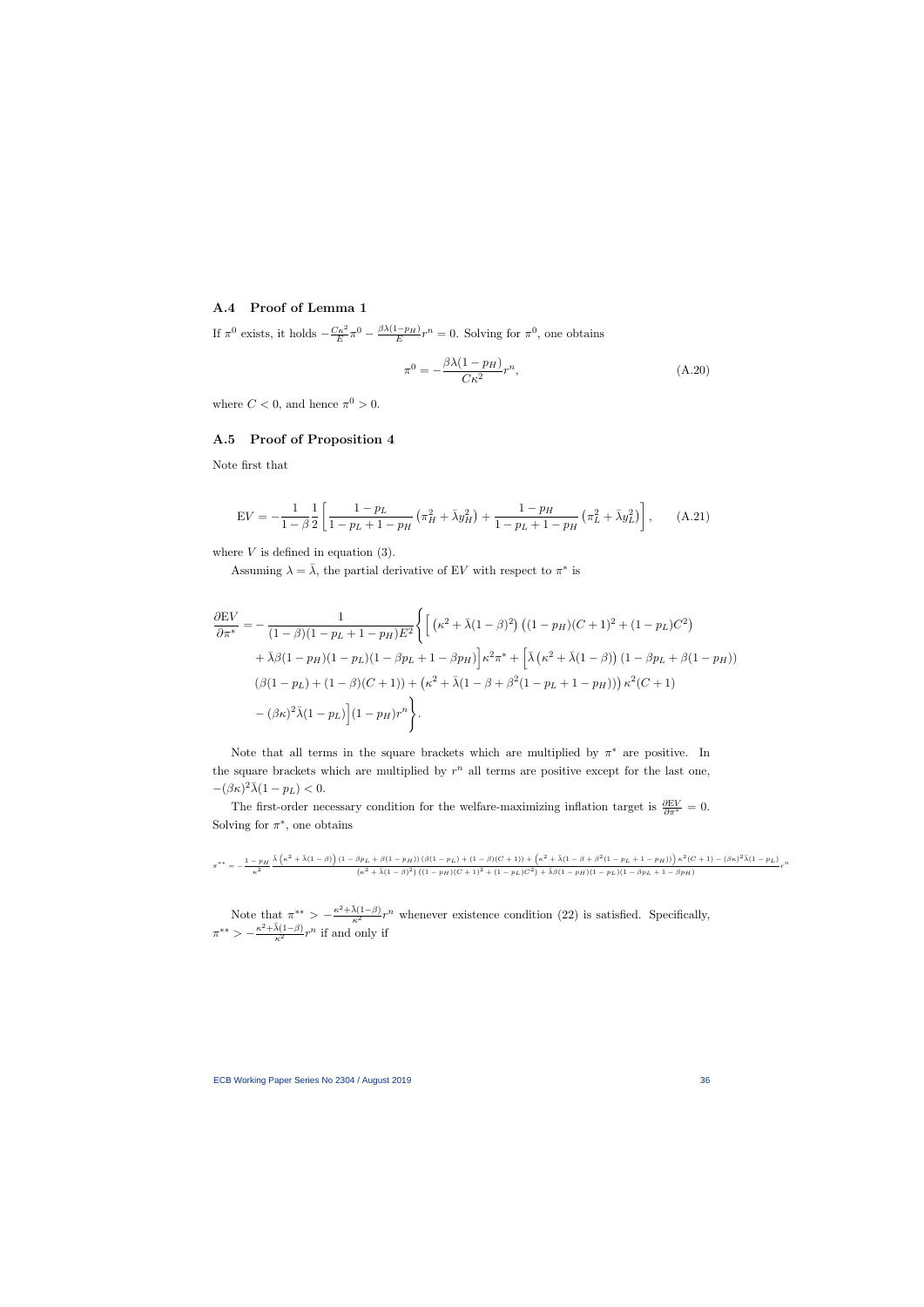$$
\begin{aligned} &\left(\kappa^2+\bar{\lambda}(1-\beta)\right)\left\{(\kappa^2+\bar{\lambda}(1-\beta)^2)C\left[(1-p_L+1-p_H)C+1-p_H\right]\right\} \\ &>\left[\left(\kappa^2+\bar{\lambda}(1-\beta)\right)\bar{\lambda}\beta(1-\beta)(1-p_H)+(\beta\kappa)^2\bar{\lambda}(1-p_H)\right]\left[(1-p_L+1-p_H)C+1-p_H\right], \end{aligned}
$$

where  $(1-p_L+1-p_H)C+1-p_H = -(1-p_L)\Omega(p_L, p_H, \kappa, \sigma, \beta) < 0$ . Hence, the left-hand side of the inequality is positive and the right-hand side is negative, so that the inequality is satisfied.

Next, we show that  $\pi^{**} < \pi^0$ . This requires

$$
-\frac{\beta\bar{\lambda}}{C}>-\frac{\bar{\lambda}\left(\kappa^2+\bar{\lambda}(1-\beta)\right)(1-\beta p_L+\beta(1-p_H))\left(\beta(1-p_L)+(1-\beta)(C+1)\right)+\left(\kappa^2+\bar{\lambda}(1-\beta+\beta^2(1-p_L+1-p_H))\right)\kappa^2(C+1)-(\beta\kappa)^2\bar{\lambda}(1-p_L)}{(\kappa^2+\bar{\lambda}(1-\beta)^2)\left((1-p_H)(C+1)^2+(1-p_L)C^2\right)+\bar{\lambda}\beta(1-p_H)(1-p_L)(1-\beta p_L+1-\beta p_H)},
$$

which can be rewritten as

 $\beta \bar{\lambda} \kappa^2 (1-p_L) (1-\beta) C^2 + \beta \bar{\lambda}^2 (1-\rho_L) C^2 + \beta \bar{\lambda} \left( \kappa^2 + \bar{\lambda} (1-\beta)^2 \right) (1-p_H) (C+1)^2 + (\beta \bar{\lambda})^2 (1-p_L) (1-p_H) (1-\beta p_L + 1-\beta p_H)$  $\frac{1}{2} \left[ (\beta \kappa)^2 \bar{\lambda} (1 - p_L) (1 - p_H) C + \kappa^2 \left( \kappa^2 + \bar{\lambda} (1 - \beta p_H) \right) C + \kappa^2 (1 - \beta p_L) + \bar{\lambda} (1 - \beta) (1 - \beta p_L + 1 - \beta p_H) \right] [\beta (1 - p_L) + (1 - \beta) (C + 1)] \bar{\lambda} C.$ 

Note that all terms on the left-hand side of the inequality sign are strictly positive and all terms on the right-hand side are strictly negative. This completes the proof.

#### A.6 Proof of Proposition 5

Suppose  $\pi^* = 0$  and  $p_H < 1$ . It holds

$$
\frac{\partial \pi_L}{\lambda} = \frac{\beta \kappa^2 (1 - p_H)(1 - p_L)}{E^2} \frac{\kappa \sigma + (1 - \beta p_L + \beta (1 - p_H))}{\kappa \sigma} r^n > 0
$$
\n
$$
\frac{\partial y_L}{\partial \lambda} = \frac{\beta \kappa (1 - p_H)(1 - p_L)}{E^2} \frac{\kappa \sigma + (1 - \beta)(1 - \beta p_L + \beta (1 - p_H))}{\kappa \sigma} r^n > 0
$$
\n
$$
\frac{\partial \pi_H}{\partial \lambda} = -\frac{\beta \kappa^2 (1 - p_H)}{E^2} \left[ \Omega(p_L, p_H, \kappa, \sigma, \beta) + (1 - p_H) \frac{\kappa \sigma + (1 - \beta p_L + \beta (1 - p_H))}{\kappa \sigma} \right] r^n < 0
$$
\n
$$
\frac{\partial y_H}{\partial \lambda} = -\frac{\beta \kappa (1 - p_H)}{E^2} \left[ (1 - \beta) \Omega(p_L, p_H, \kappa, \sigma, \beta) + (1 - p_H) \frac{\kappa \sigma + (1 - \beta)(1 - \beta p_L + \beta (1 - p_H))}{\kappa \sigma} \right] r^n < 0
$$

#### A.7 Proof of Proposition 6

Note first that

$$
EV = -\frac{1}{1-\beta} \frac{1}{2} \left[ \frac{1-p_L}{1-p_L+1-p_H} \left( \pi_H^2 + \bar{\lambda} y_H^2 \right) + \frac{1-p_H}{1-p_L+1-p_H} \left( \pi_L^2 + \bar{\lambda} y_L^2 \right) \right], \quad (A.22)
$$

where  $V$  is defined in equation (3).

Assuming  $\pi^* = 0$ , the partial derivative of EV with respect to  $\lambda$  is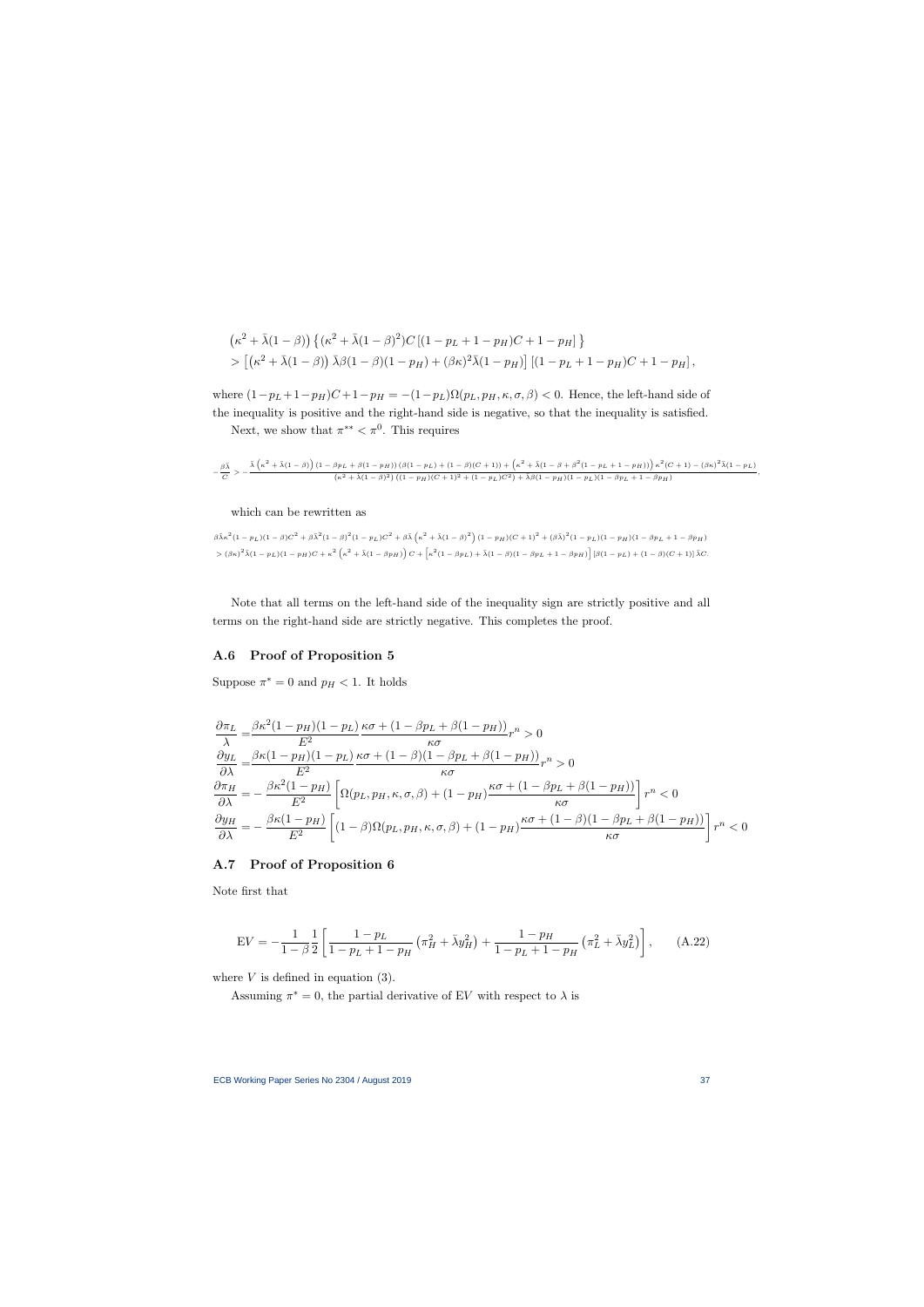$$
\frac{\partial EV}{\partial \lambda} = \frac{\beta ((1 - p_H)r^n)^2}{(1 - \beta)(1 - p_L + 1 - p_H)E^3} \Biggl\{ \Bigl[ \beta \kappa^2 (1 - p_L)C + \kappa^2 (1 - \beta p_H)(C + 1) + \bar{\lambda}(1 - \beta)(1 - \beta p_L + \beta(1 - p_H)) ((1 - \beta)(C + 1) + \beta(1 - p_L)) \Bigr] \lambda
$$
  
+  $\beta \kappa^2 \Bigl[ (1 - p_L)(1 - p_H)\beta \bar{\lambda} - (1 - p_L)(1 - \beta)C \bar{\lambda} \Bigr] + \kappa^4 (C + 1)$   
+  $\bar{\lambda}(1 - \beta p_L) \kappa^2 ((1 - \beta)(C + 1) + \beta(1 - p_L)) \Biggr\}.$ 

Note that since  $(C + 1) > 0$  and  $C < 0$ , all terms in curly brackets are positive except for the very first one,  $\beta \kappa^2 (1 - p_L) C < 0$ . Also note that since in the sunspot equilibrium  $E > 0$ , the term in front of the curly brackets is positive for any  $\lambda \geq 0$ . Since the only negative term in curly brackets is multiplied by  $\lambda$ ,  $\frac{\partial EV}{\partial \lambda}\Big|_{\lambda=0} > 0$ , and therefore  $\lambda^* > 0$ .

Furthermore, if

$$
\kappa^2 \beta (1 - p_L) C + \kappa^2 (1 - \beta p_H) (C + 1) + \bar{\lambda} (1 - \beta) (1 - \beta p_L + \beta (1 - p_H)) ((C + 1)(1 - \beta) + \beta (1 - p_L)) \ge 0,
$$

then  $\frac{\partial EV}{\partial \lambda} > 0$  for all  $\lambda \geq 0$ . Hence, in this case no interior solution for  $\lambda^*$  exists and  $\lambda^* = \infty$ .

If instead

$$
\kappa^2 \beta (1 - p_L) C + \kappa^2 (1 - \beta p_H) (C + 1) + \bar{\lambda} (1 - \beta) (1 - \beta p_L + \beta (1 - p_H)) ((C + 1)(1 - \beta) + \beta (1 - p_L)) < 0,
$$

then

$$
\lambda^* = -\frac{\beta \kappa^2 \left[ (1-p_L)(1-p_H) \beta \bar{\lambda} - (1-p_L)(1-\beta) C \bar{\lambda} \right] + \kappa^4 (C+1) + \bar{\lambda} (1-\beta p_L) \kappa^2 \left( (1-\beta) (C+1) + \beta (1-p_L) \right)}{\kappa^2 \beta (1-p_L) C + \kappa^2 (1-\beta p_H) (C+1) + \bar{\lambda} (1-\beta) \left( 1-\beta p_L + \beta (1-p_H) \right) \left( (C+1)(1-\beta) + \beta (1-p_L) \right)}
$$

In this case,  $\lambda^* > \bar{\lambda}$  if

 $(\beta \kappa)^2 (1-p_L) \bar{\lambda} (C+1-p_H)$  $\lt 0$  $+\kappa^2 \left(\kappa^2 + (1-\beta p_H) \bar{\lambda}\right) (C+1) + \left(\kappa^2 (1-\beta p_L) + (1-\beta) \bar{\lambda}(1-\beta p_L + \beta (1-p_H))\right) (\beta (1-p_L) + (1-\beta) (C+1)) \bar{\lambda} > 0$ 

## A.8 Proof of Proposition 7

Let  $X_{S|\lambda=\bar{\lambda},\pi^*=\hat{\pi}^*}$  denote the outcome of variable  $X \in {\pi, y}$  in state  $S \in {\{H, L\}}$  of the sunspot equilibrium when  $\lambda = \overline{\lambda}$  and  $\pi^* = \hat{\pi}^*$ , and  $X_{S|\lambda = \hat{\lambda}, \pi^* = 0}$  when  $\lambda = \hat{\lambda}$  and  $\pi^* = 0$ . We need to show that  $X_{S|\lambda=\bar{\lambda},\pi^*=\hat{\pi}^*}=X_{S|\lambda=\hat{\lambda},\pi^*=0}$  for all  $X\times S$  and any  $\hat{\lambda}\geq 0$ .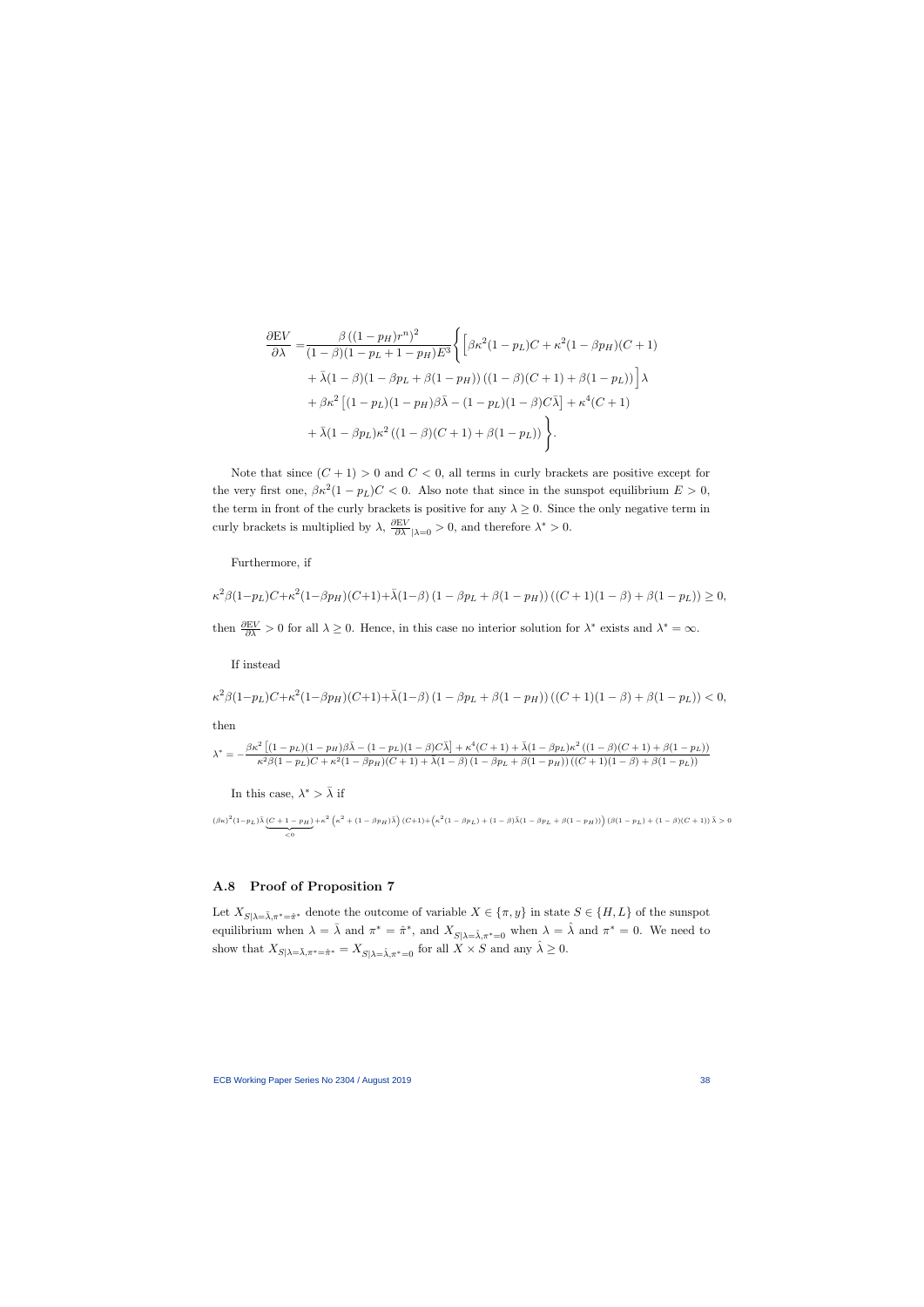High-state inflation:

$$
\pi_{H|\lambda=\bar{\lambda},\pi^*=\hat{\pi}^*} = -\frac{C\kappa^2}{[\beta\bar{\lambda}(1-p_H) - (\kappa^2 + \bar{\lambda}(1-\beta))C]} \frac{\beta(1-p_H)(\bar{\lambda} - \hat{\lambda})}{[\beta\hat{\lambda}(1-p_H) - (\kappa^2 + \hat{\lambda}(1-\beta))C]} r^n
$$

$$
-\frac{\beta\bar{\lambda}(1-p_H)}{\beta\bar{\lambda}(1-p_H) - (\kappa^2 + \bar{\lambda}(1-\beta))C} r^n
$$

$$
= -\frac{\beta\hat{\lambda}(1-p_H)}{\beta\hat{\lambda}(1-p_H) - (\kappa^2 + \hat{\lambda}(1-\beta))C} r^n
$$

$$
= \pi_{H|\lambda=\hat{\lambda},\pi^*=0}
$$

High-state output:

$$
y_{H|\lambda=\bar{\lambda},\pi^*=\hat{\pi}^*} = \frac{\kappa (\beta(1-p_H) - (1-\beta)C)}{[\beta\bar{\lambda}(1-p_H) - (\kappa^2 + \bar{\lambda}(1-\beta))C]} \frac{\beta(1-p_H)(\bar{\lambda} - \hat{\lambda})}{[\beta\hat{\lambda}(1-p_H) - (\kappa^2 + \hat{\lambda}(1-\beta))C]} r^n
$$
  
+ 
$$
\frac{\beta\kappa(1-p_H)}{\beta\bar{\lambda}(1-p_H) - (\kappa^2 + \bar{\lambda}(1-\beta))C} r^n
$$
  
= 
$$
\frac{\beta\kappa(1-p_H)}{\beta\bar{\lambda}(1-p_H) - (\kappa^2 + \hat{\lambda}(1-\beta))C} r^n
$$
  
= 
$$
y_{H|\lambda=\hat{\lambda},\pi^*=0}
$$

Low-state inflation:

$$
\pi_{L|\lambda=\bar{\lambda},\pi^{*}=\hat{\pi}^{*}} = \frac{D\kappa^{2}}{[\beta\bar{\lambda}(1-p_{H}) - (\kappa^{2} + \bar{\lambda}(1-\beta))C]} \frac{\beta(1-p_{H})(\bar{\lambda}-\hat{\lambda})}{[\beta\hat{\lambda}(1-p_{H}) - (\kappa^{2} + \hat{\lambda}(1-\beta))C]} r^{n}
$$

$$
- \frac{\kappa^{2} + \bar{\lambda}(1-\beta p_{H})}{\beta\bar{\lambda}(1-p_{H}) - (\kappa^{2} + \bar{\lambda}(1-\beta))C} r^{n}
$$

$$
= -\frac{\kappa^{2} + \hat{\lambda}(1-\beta p_{H})}{\beta\hat{\lambda}(1-p_{H}) - (\kappa^{2} + \hat{\lambda}(1-\beta))C} r^{n}
$$

$$
= \pi_{L|\lambda=\hat{\lambda},\pi^{*}=0}
$$

Low-state output:

$$
y_{L|\lambda=\bar{\lambda},\pi^*=\hat{\pi}^*} = \frac{\kappa(\beta p_L - 1 - (1 - \beta)C)}{[\beta\bar{\lambda}(1 - p_H) - (\kappa^2 + \bar{\lambda}(1 - \beta))C]} \frac{\beta(1 - p_H)(\bar{\lambda} - \hat{\lambda})}{[\beta\hat{\lambda}(1 - p_H) - (\kappa^2 + \hat{\lambda}(1 - \beta))C]} r^n
$$
  

$$
- \frac{\kappa^2(1 - \beta p_L) + \bar{\lambda}(1 - \beta)(1 - \beta p_L + \beta(1 - p_H))}{\beta\bar{\lambda}(1 - p_H) - (\kappa^2 + \bar{\lambda}(1 - \beta))C} r^n
$$
  

$$
= -\frac{\kappa^2(1 - \beta p_L) + \hat{\lambda}(1 - \beta)(1 - \beta p_L + \beta(1 - p_H))}{\beta\hat{\lambda}(1 - p_H) - (\kappa^2 + \hat{\lambda}(1 - \beta))C} r^n
$$
  

$$
= y_{L|\lambda=\hat{\lambda},\pi^*=0}
$$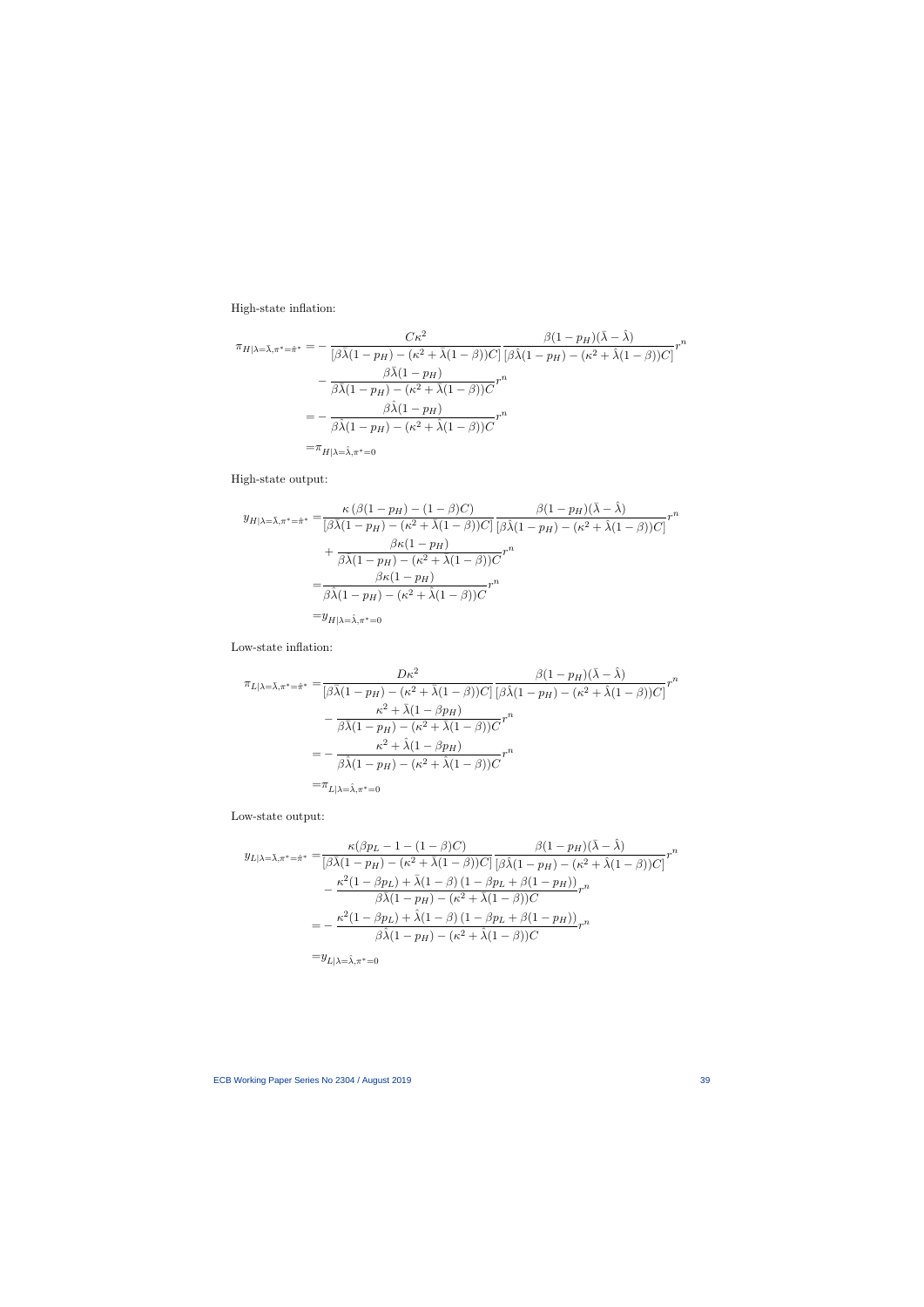#### A.9 Numerical example

This subsection provides a numerical example of the sunspot equilibrium in the model without fiscal policy. One period is assumed to correspond to one quarter, and the parameterisation follows Table 1.

Figure A.1 plots the region of existence for the sunspot equilibrium in the  $(p_H, p_L)$  space (black area), and the region of existence for the fundamental equilibrium in the  $(p_H^f, p_I^f)$  $L_L$ ) space  $(gray area).<sup>32</sup>$ 

Figure A.1: Existence regions for sunspot equilibrium and fundamental equilibrium



Figure A.2 shows how allocations and welfare in the sunspot equilibrium depend on the central bank's inflation target  $\pi^*$ . We set  $p_L = 0.9375$  and  $p_H = 0.98$ . In this particular example, the optimal inflation target is negative.

## B Policy problem in the model with fiscal policy

At the beginning of time, society delegates monetary and fiscal policy to a discretionary policymaker. The objective function of the policymaker is given by

$$
V_t^{MF} = -\frac{1}{2} \mathcal{E}_t \sum_{j=0}^{\infty} \beta^j \left( \pi_{t+j}^2 + \bar{\lambda} x_{t+j}^2 + \lambda_g g_{t+j}^2 \right), \tag{B.1}
$$

<sup>&</sup>lt;sup>32</sup>In case of the fundamental equilibrium, the condition for equilibrium existence depends on the value of the natural real rate in the low-fundamental state,  $r_L^n$ . The region of existence is shrinking in the absolute value of  $r_L^n$ .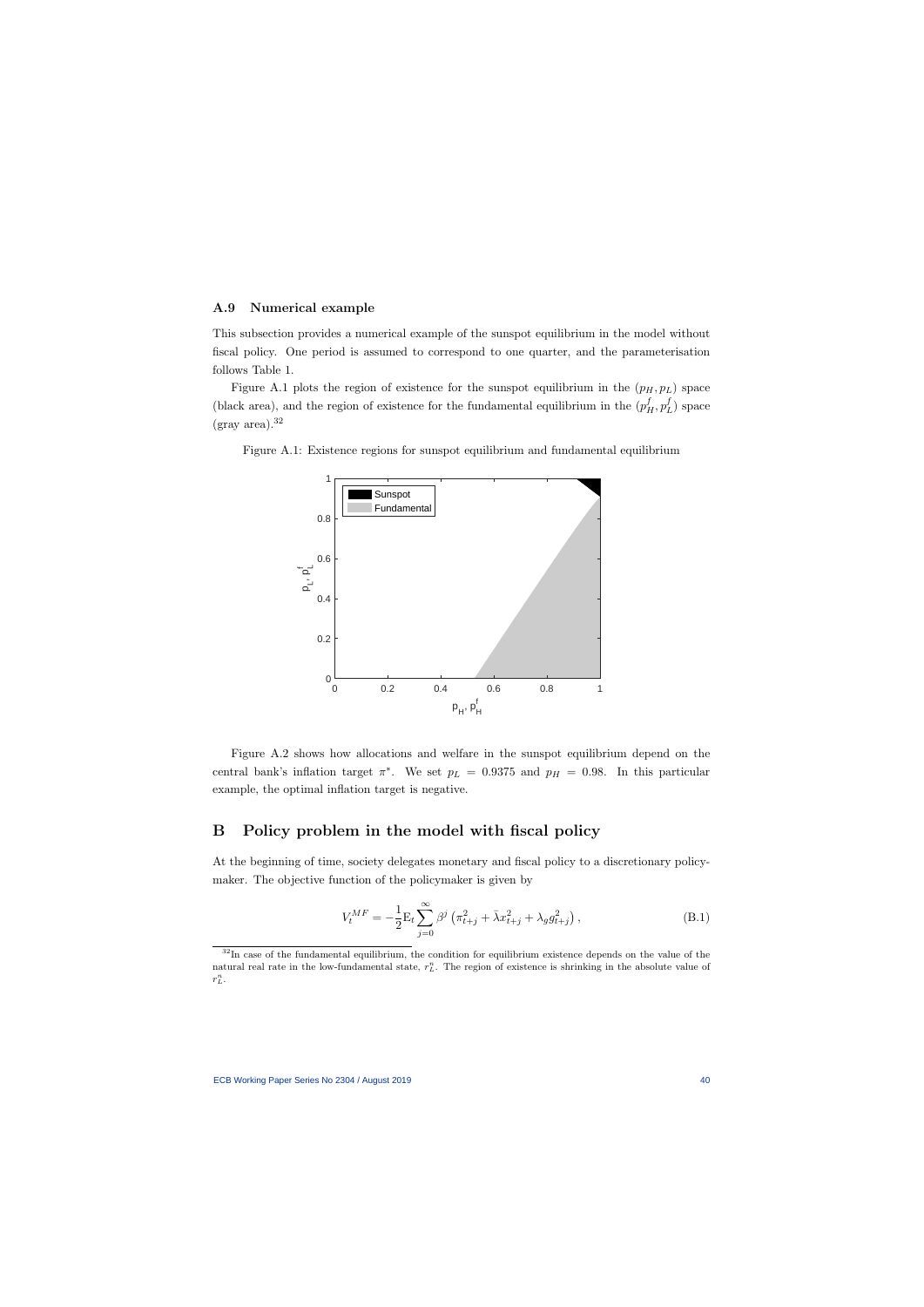

Figure A.2: Allocations and welfare as a function of  $\pi^*$ 

Note: Dash-dotted vertical lines indicate the case where the central bank has the same objective function as society as a whole, i.e.  $\pi^* = 0$ . Solid vertical lines indicate the welfare-maximizing inflation target. The welfare gain/loss is expressed relative to the welfare level achieved when the inflation target is zero (in percent).

where for  $\lambda_g = \bar{\lambda}_g$ , the policymaker's objective function coincides with society's objective function.

The optimization problem of a generic policymaker acting under discretion is as follows. Each period  $t$ , she chooses the inflation rate, the modified output gap, government spending, and the nominal interest rate to maximize its objective function (B.1) subject to the behavioral constraints of the private sector and the lower bound constraint, with the policy functions at time  $t + 1$  taken as given. Since the model features no endogenous state variable, the central bank solves a sequence of static optimization problems

$$
\max_{\pi_t, x_t, g_t, i_t} -\frac{1}{2} \left( \pi_t^2 + \bar{\lambda} x_t^2 + \lambda_g g_t^2 \right)
$$
 (B.2)

subject to

$$
\pi_t = \kappa x_t + \beta E_t \pi_{t+1} \tag{B.3}
$$

$$
x_t = \mathcal{E}_t x_{t+1} + (1 - \Gamma)(g_t - g_{t+1}) - \sigma (i_t - \mathcal{E}_t \pi_{t+1} - r_t^n)
$$
(B.4)

$$
i_t \ge 0 \tag{B.5}
$$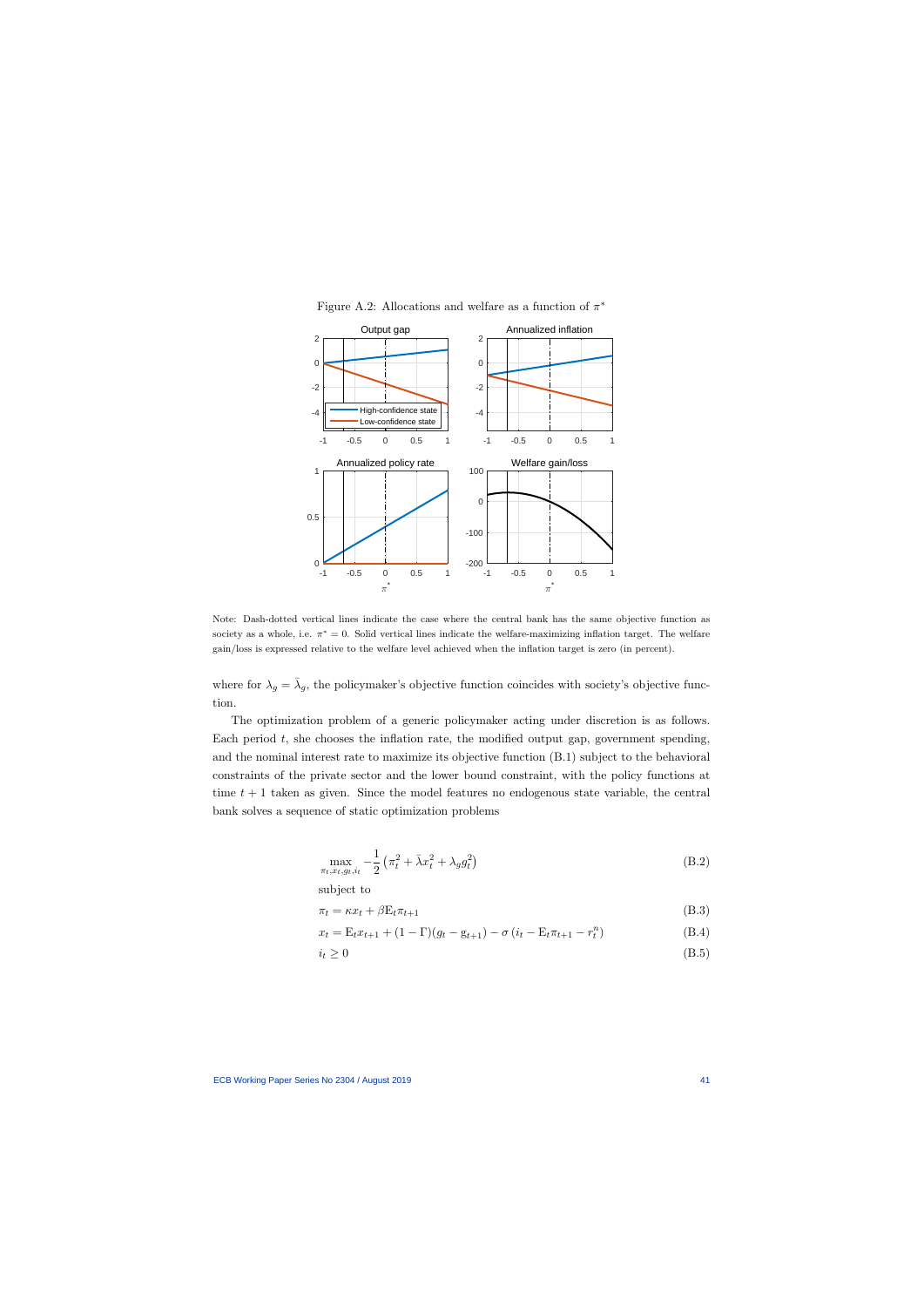The consolidated first order conditions are

$$
(\kappa \pi_t + \bar{\lambda} x_t) i_t = 0 \tag{B.6}
$$

$$
\kappa \pi_t + \bar{\lambda} x_t \le 0 \tag{B.7}
$$

 $i_t \geq 0$  (B.8)

$$
\lambda_g g_t + (1 - \Gamma)(\kappa \pi_t + \bar{\lambda} x_t) = 0 \tag{B.9}
$$

together with the private sector behavioral constraints.

# C Sunspot equilibrium in the model with fiscal policy

#### C.1 Proof of Proposition 8

To proof Proposition 8 on the necessary and sufficient condition for existence of the sunspot equilibrium, it is useful to proceed in three steps. Each step is associated with an auxiliary proposition.

Let

$$
\tilde{C} := \lambda_g C + \left(\kappa^2 + \bar{\lambda} (1 - \beta p_L)\right) \frac{(1 - \Gamma)^2}{\kappa \sigma} (1 - p_L),\tag{C.1}
$$

$$
\tilde{D} := \lambda_g D - \beta \bar{\lambda} \frac{(1 - \Gamma)^2}{\kappa \sigma} (1 - p_L)^2,
$$
\n(C.2)

and

$$
\tilde{E} := A\tilde{D} - B\tilde{C}
$$
\n
$$
= \lambda_g E - \frac{(1 - \Gamma)^2 (1 - p_L)}{\kappa \sigma} \left(\kappa^2 + \bar{\lambda}(1 - \beta)\right) \left[\kappa^2 + \bar{\lambda}(1 - \beta p_L + \beta(1 - p_H))\right],
$$
\n(C.3)

where  $A, B, C, D$  and E are defined in  $(A.1)$ – $(A.5)$ .

**Proposition C.1** There exists a vector  $\{x_H, \pi_H, i_H, g_H, x_L, \pi_L, i_L, g_L\}$  that solves the system of linear equations  $(33)-(40)$ .

**Proof:** Rearranging the system of equations (33)–(40) and eliminating  $x_H$ ,  $i_H$ ,  $g_H$ ,  $x_L$ ,  $i_L$  and  $g_L$ , we obtain two unknowns for  $\pi_H$  and  $\pi_L$  in two equations

$$
\left[\begin{array}{cc} A & B \\ \tilde{C} & \tilde{D} \end{array}\right] \left[\begin{array}{c} \pi_L \\ \pi_H \end{array}\right] = \left[\begin{array}{c} 0 \\ \lambda_g r^n \end{array}\right].
$$
 (C.4)

For what follows, it is useful to show that  $\tilde{E} = 0$  is inconsistent with existence of the sunspot equilibrium. Since  $B > 0$ , we can always write  $\pi_H = -A/B\pi_L$ . Plugging this into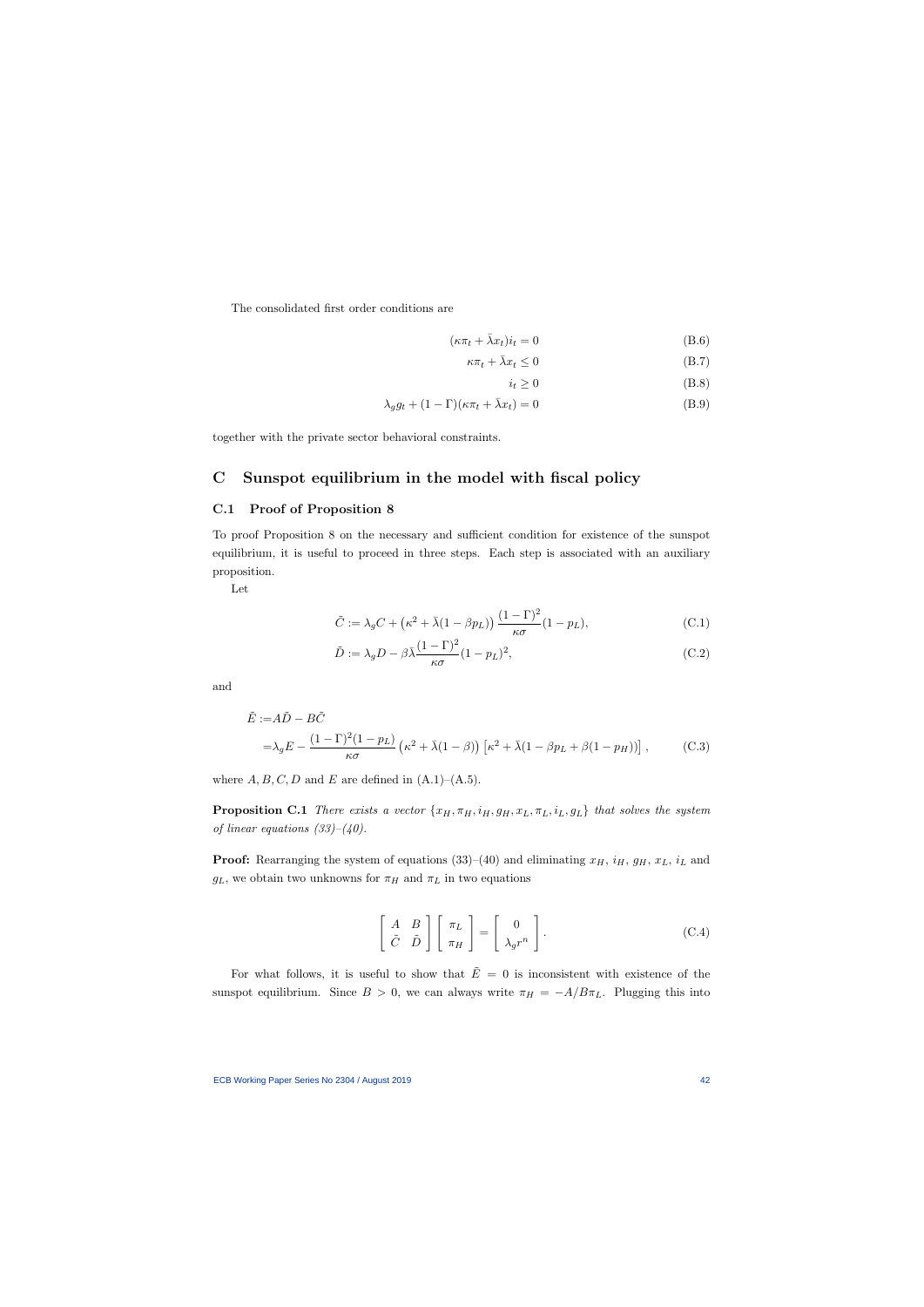$\tilde{C}\pi_L + \tilde{D}\pi_H = \lambda_g r^n$  and multiplying both sides by B, we get  $-\tilde{E}\pi_L = B\lambda_g r^n$ . Since the righthand side of this equation is strictly positive for  $\lambda_g > 0$ ,  $\tilde{E} = 0$  is inconsistent with the existence of the sunspot equilibrium. Hence, we can invert the matrix on the left-hand-side of (C.4)

$$
\begin{bmatrix} \pi_L \\ \pi_H \end{bmatrix} = \frac{1}{A\tilde{D} - B\tilde{C}} \begin{bmatrix} \tilde{D} & -B \\ -\tilde{C} & A \end{bmatrix} \begin{bmatrix} 0 \\ \lambda_g r^n \end{bmatrix} .
$$
 (C.5)

Thus,

$$
\pi_H = \frac{A}{\tilde{E}} \lambda_g r^n \tag{C.6}
$$

and

$$
\pi_L = \frac{-B}{\tilde{E}} \lambda_g r^n. \tag{C.7}
$$

From the Phillips curves in both states, we obtain

$$
x_H = \frac{\beta \kappa (1 - p_H)}{\tilde{E}} \lambda_g r^n \tag{C.8}
$$

and

$$
x_L = -\frac{(1 - \beta p_L)\kappa^2 + (1 - \beta)(1 - \beta p_L + \beta(1 - p_H))\bar{\lambda}}{\kappa \tilde{E}} \lambda_g r^n.
$$
 (C.9)

Using the target criterion for fiscal policy in the low-confidence state (39), we obtain

$$
g_L = \frac{(1 - \Gamma)\left(\kappa^2 + \bar{\lambda}(1 - \beta)\right)\left(\kappa^2 + \bar{\lambda}(1 - \beta p_L + \beta(1 - p_H))\right)}{\kappa \tilde{E}} r^n.
$$
 (C.10)

Using the consumption Euler equation in the high-confidence state (33), we obtain

$$
i_H = \left[1 - \frac{1 - p_H}{\tilde{E}} \left( \lambda_g \left( \kappa^2 + \bar{\lambda} + (\kappa^2 + \bar{\lambda}(1 - \beta)) \frac{1 - \beta p_L + \beta (1 - p_H)}{\kappa \sigma} \right) + \frac{(1 - \Gamma)^2}{\kappa \sigma} (\kappa^2 + \bar{\lambda}(1 - \beta)) (\kappa^2 + \bar{\lambda}(1 - \beta p_L + \beta (1 - p_H))) \right) \right] r^n.
$$
 (C.11)

Finally, from equations (35) and (40), we have  $g_H = 0$ , and  $i_L = 0$ .

**Proposition C.2** Suppose equations (33)–(40) are satisfied. Then  $\bar{\lambda}x_L + \kappa \pi_L < 0$  if and only if  $\tilde{E} > 0$ .

**Proof:** Using  $(C.7)$  and  $(C.9)$ , we have

$$
\bar{\lambda}x_L + \kappa \pi_L = -\frac{\left(\kappa^2 + \bar{\lambda}(1-\beta)\right)\left(\kappa^2 + \bar{\lambda}(1-\beta p_L + \beta(1-p_H))\right)}{\kappa \tilde{E}} \lambda_g r^n \tag{C.12}
$$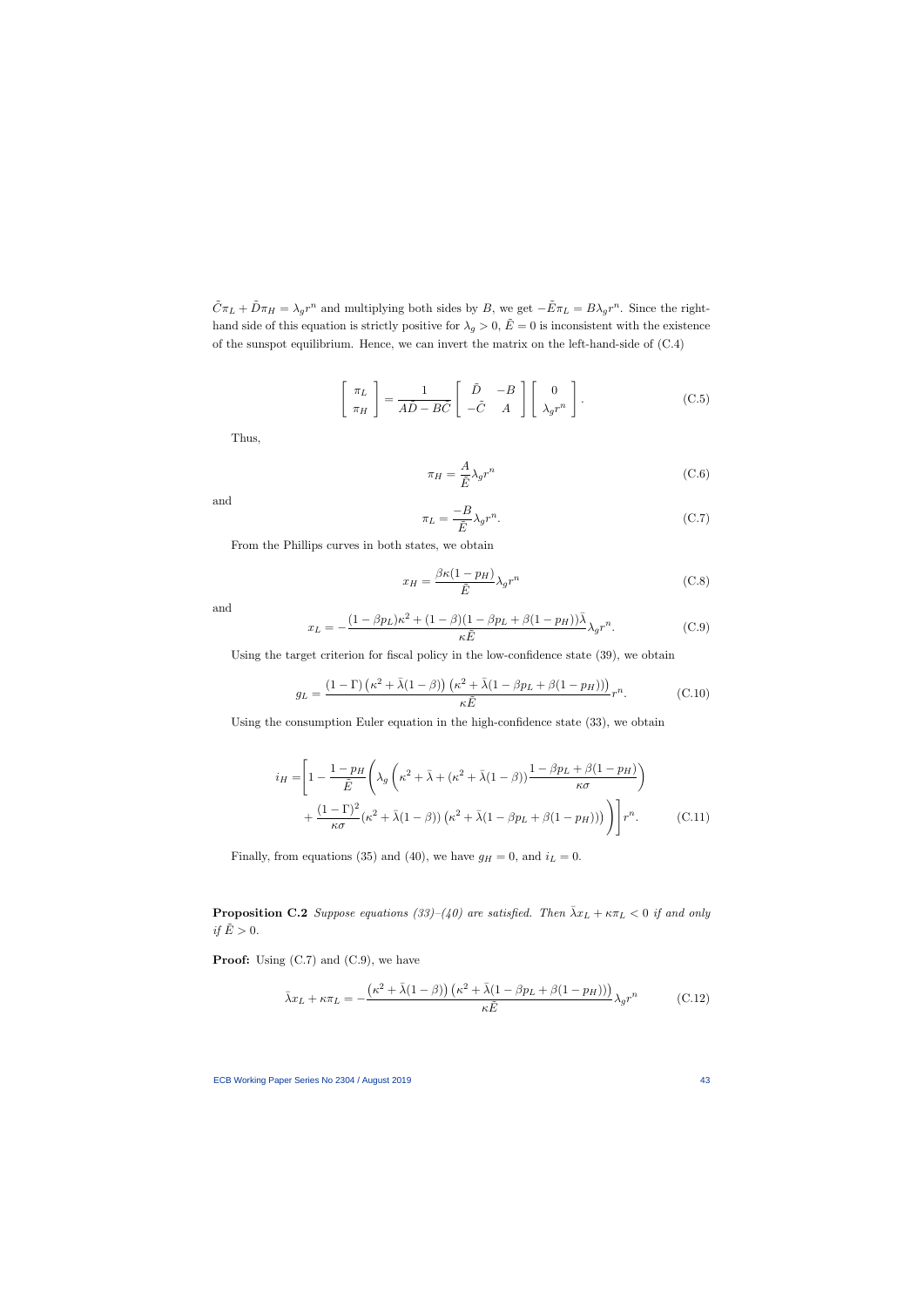Notice that  $\lambda_g r^n > 0$  and  $(\kappa^2 + \bar{\lambda}(1-\beta))(\kappa^2 + \bar{\lambda}(1-\beta p_L + \beta(1-p_H))) > 0$ . Thus, if  $\bar{\lambda}x_L$  +  $\kappa \pi_L < 0$ , then  $\tilde{E} > 0$ . Similarly, if  $\tilde{E} > 0$ , then  $\bar{\lambda} x_L + \kappa \pi_L < 0$ .

**Proposition C.3** Suppose equations (33)–(40) are satisfied and  $\tilde{E} > 0$ . Then  $i_H > 0$  if and only if  $\lambda_g \Omega(p_L, p_H, \kappa, \sigma, \beta) - (1 - \Gamma)^2 \frac{1 - p_L + 1 - p_H}{\kappa \sigma} \left[ \kappa^2 + \bar{\lambda} (1 - \beta p_L + \beta (1 - p_H)) \right] > 0$ , where  $\Omega(\cdot)$ is defined in (A.15).

**Proof:** First, notice that  $i_H$  is given by

$$
i_H = \frac{1 - p_H}{\sigma} (x_L - x_H + (1 - \Gamma)(g_H - g_L)) + p_H \pi_H + (1 - p_H) \pi_L + r^n
$$
  
= 
$$
\frac{(\kappa^2 + \bar{\lambda}(1 - \beta)) r^n}{\tilde{E}} \left[ \lambda_g \Omega(p_L, p_H, \kappa, \sigma, \beta) - (1 - \Gamma)^2 \frac{1 - p_L + 1 - p_L}{\kappa \sigma} (\kappa^2 + \bar{\lambda}(1 - \beta p_L + \beta(1 - p_H))) \right]
$$
(C.13)

where in the second row we made use of  $(C.6)$ – $(C.10)$ . Notice also that  $\frac{(\kappa^2 + \bar{\lambda}(1-\beta))r^n}{\tilde{E}} > 0$ . Thus, if  $\lambda_g \Omega(p_L, p_H, \kappa, \sigma, \beta) - (1 - \Gamma)^2 \frac{1 - p_L + 1 - p_H}{\kappa \sigma} \left[ \kappa^2 + \bar{\lambda} (1 - \beta p_L + \beta (1 - p_H)) \right] > 0$  then  $i_H > 0$ . Similarly, if  $i_H > 0$  then  $\lambda_g \Omega(p_L, p_H, \kappa, \sigma, \beta) - (1 - \Gamma)^2 \frac{1 - p_L + 1 - p_H}{\kappa \sigma} \left[ \kappa^2 + \bar{\lambda} (1 - \beta p_L + \beta (1 - p_H)) \right] > 0.$ 

We are now ready to proof Proposition 8. For notational convenience, define

$$
\tilde{\Omega}(p_L, p_H, \kappa, \sigma, \beta, \Gamma, \lambda_g) = \lambda_g \Omega(p_L, p_H, \kappa, \sigma, \beta) - (1 - \Gamma)^2 \frac{1 - p_L + 1 - p_H}{\kappa \sigma} \left[ \kappa^2 + \bar{\lambda} (1 - \beta p_L + \beta (1 - p_H)) \right]
$$
\n(C.14)

**Proof of "if" part:** Suppose that  $\tilde{\Omega}(\cdot) > 0$ . According to Proposition C.1 there exists a vector  ${x_H, \pi_H, i_H, g_H, x_L, \pi_L, i_L, g_L}$  that solves equations (33)–(40). Notice that

$$
(\kappa^2 + \bar{\lambda}(1-\beta))\tilde{\Omega}(\cdot) = \tilde{E} - (1 - p_H) \left[ \lambda_g \left( \kappa^2 + \bar{\lambda} + (\kappa^2 + \bar{\lambda}(1-\beta)) \frac{1 - \beta p_L + \beta(1 - p_H)}{\kappa \sigma} \right) + \frac{(1-\Gamma)^2}{\kappa \sigma} (\kappa^2 + \lambda(1-\beta)) (\kappa^2 + \lambda(1 - \beta p_L + \beta(1 - p_H))) \right].
$$

Hence,  $\tilde{\Omega}(\cdot) > 0$  implies  $\tilde{E} > 0$ . According to Proposition C.2,  $\tilde{E} > 0$  implies  $\bar{\lambda}x_L + \kappa \pi_L < 0$ . According to Proposition C.3, given  $\tilde{E} > 0$ ,  $\tilde{\Omega}(\cdot) > 0$  implies  $i_H > 0$ .

**Proof of "only if" part:** Suppose that the vector  $\{x_H, \pi_H, i_H, g_H, x_L, \pi_L, i_L, g_L\}$  solves (33)– (40), and satisfies  $\bar{\lambda}x_L + \kappa \pi_L < 0$  and  $i_H > 0$ . According to Proposition C.2,  $\bar{\lambda}x_L + \kappa \pi_L < 0$ implies  $\tilde{E} > 0$ . According to Proposition C.3,  $\tilde{E} > 0$  and  $i_H > 0$  imply  $\tilde{\Omega}(\cdot) > 0$ .

,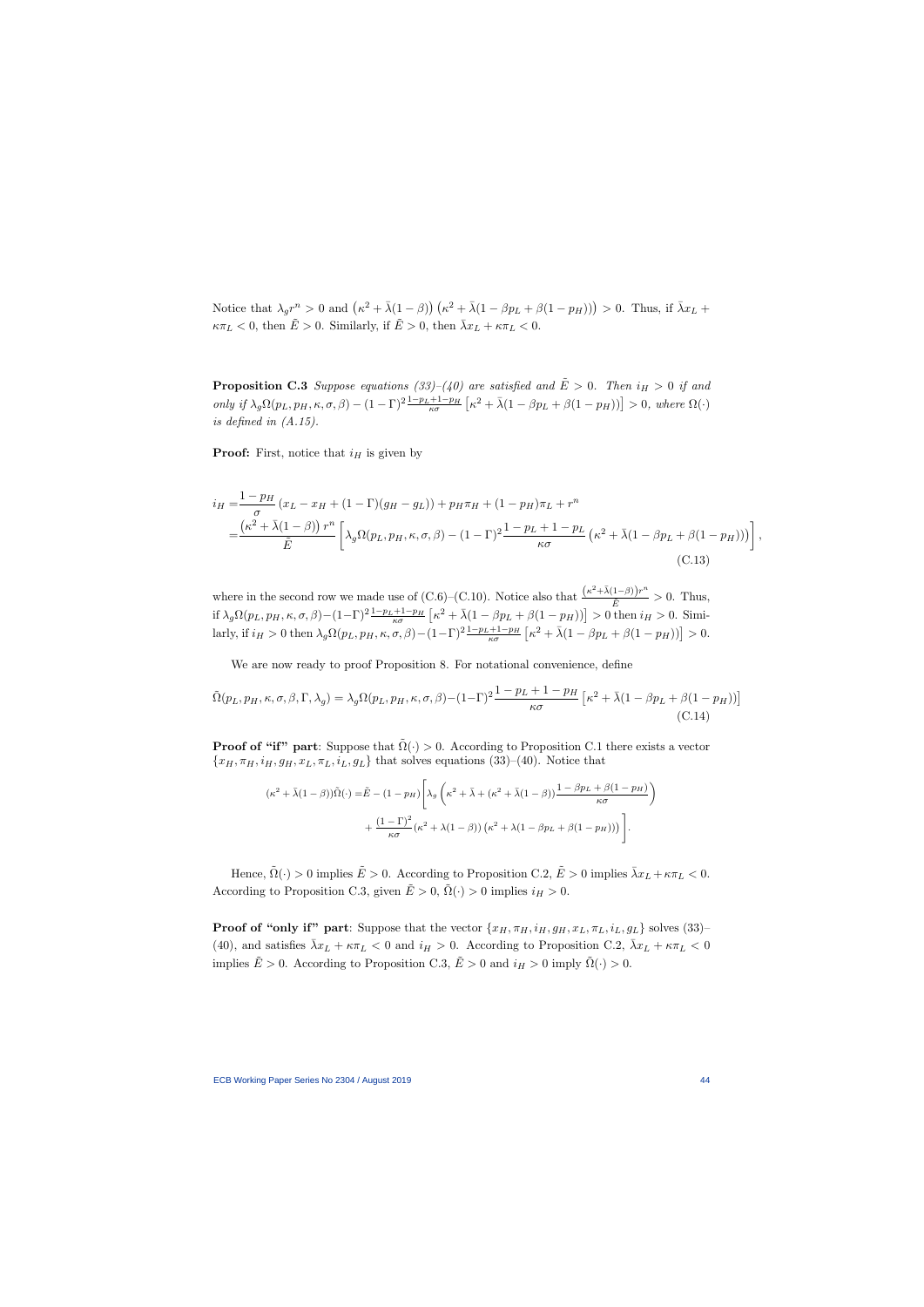# C.2 Proof of Proposition 9

In the sunspot equilibrium, allocations and prices are given by

$$
\pi_L = -\frac{\kappa^2 + \bar{\lambda}(1 - \beta p_H)}{\tilde{E}} \lambda_g r^n < 0 \tag{C.15}
$$

$$
x_L = -\frac{(1 - \beta p_L)\kappa^2 + (1 - \beta)(1 - \beta p_L + \beta(1 - p_H))\bar{\lambda}}{\kappa \tilde{E}} \lambda_g r^n < 0 \tag{C.16}
$$

$$
g_L = \frac{(1 - \Gamma)\left(\kappa^2 + \bar{\lambda}(1 - \beta)\right)\left(\kappa^2 + \bar{\lambda}(1 - \beta p_L + \beta(1 - p_H))\right)}{\kappa \tilde{E}} r^n > 0 \tag{C.17}
$$

$$
\pi_H = -\frac{\beta \bar{\lambda} (1 - p_H)}{\tilde{E}} \lambda_g r^n \le 0
$$
\n(C.18)

$$
x_H = \frac{\beta \kappa (1 - p_H)}{\tilde{E}} \lambda_g r^n \ge 0
$$
\n(C.19)

$$
g_H = 0,\tag{C.20}
$$

where  $\tilde{E} > 0$  is defined in equation (C.3). When  $p_H < 0$ ,  $\pi_H < 0$  and  $x_H > 0$ .

## C.3 Proof of Proposition 10

In the sunspot equilibrium, it holds

$$
\frac{\partial \pi_L}{\partial \lambda_g} = \frac{(\kappa^2 + \bar{\lambda}(1 - \beta p_H))(1 - \Gamma)^2(\kappa \sigma)^{-1}(1 - p_L)(\kappa^2 + \bar{\lambda}(1 - \beta))\left[\kappa^2 + \bar{\lambda}(1 - \beta p_L + \beta(1 - p_H))\right]}{\tilde{E}^2} r^n > 0
$$
  

$$
\frac{\partial x_L}{\partial \lambda_g} = \left[\kappa^2(1 - \beta p_L) + \bar{\lambda}(1 - \beta)(1 - \beta p_L + \beta(1 - p_H))\right]
$$
  

$$
\times \frac{(1 - \Gamma)^2(\kappa \sigma)^{-1}(1 - p_L)(\kappa^2 + \bar{\lambda}(1 - \beta))\left[\kappa^2 + \bar{\lambda}(1 - \beta p_L + \beta(1 - p_H))\right]}{\kappa \tilde{E}^2} r^n > 0
$$
  

$$
\frac{\partial g_L}{\lambda_g} = -\frac{(1 - \Gamma)(\kappa^2 + \bar{\lambda}(1 - \beta))(\kappa^2 + \bar{\lambda}(1 - \beta p_L + \beta(1 - p_H)))}{\kappa \tilde{E}^2} E r^n < 0
$$

and

$$
\frac{\partial \pi_H}{\partial \lambda_g} = \frac{\beta \bar{\lambda} (1 - p_H)(1 - \Gamma)^2 (\kappa \sigma)^{-1} (1 - p_L)(\kappa^2 + \bar{\lambda} (1 - \beta)) \left[ \kappa^2 + \bar{\lambda} (1 - \beta p_L + \beta (1 - p_H)) \right]}{\tilde{E}^2} r^n \ge 0
$$
  

$$
\frac{\partial x_H}{\partial \lambda_g} = -\frac{\beta \kappa (1 - p_H)(1 - \Gamma)^2 (\kappa \sigma)^{-1} (1 - p_L)(\kappa^2 + \bar{\lambda} (1 - \beta)) \left[ \kappa^2 + \bar{\lambda} (1 - \beta p_L + \beta (1 - p_H)) \right]}{\tilde{E}^2} r^n \le 0.
$$

When  $p_H < 1$ ,  $\frac{\partial \pi_H}{\partial \lambda_g} > 0$  and  $\frac{\partial x_H}{\partial \lambda_g} < 0$ .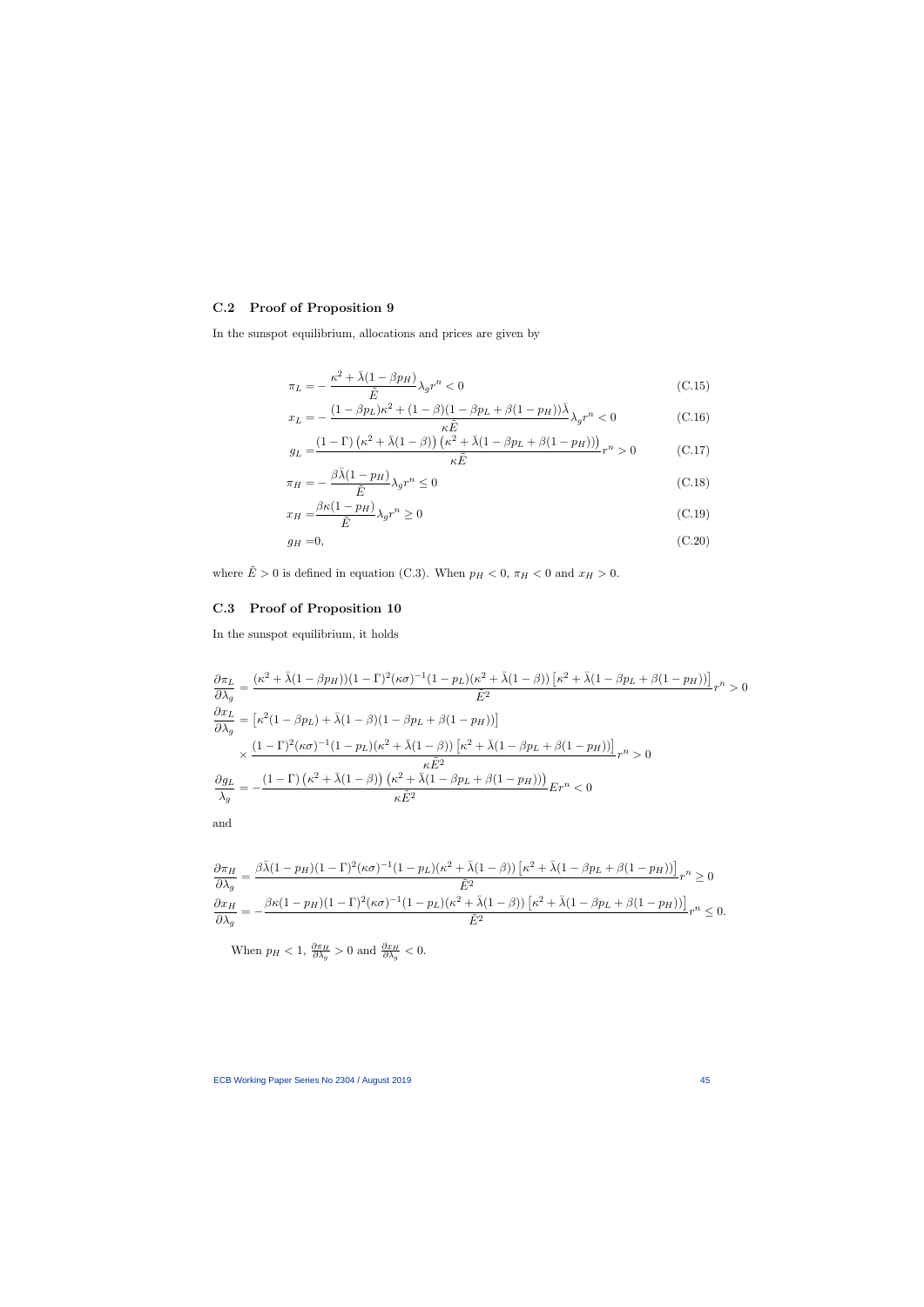#### C.4 Comparison with an exogenous increase in government spending

In our analysis of fiscal policy, government spending is an endogenous variable set by an optimizing policymaker. A more common approach in the literature on fiscal policy in expectationsdriven liquidity traps is to treat the fiscal policy instrument as an exogenous variable (e.g. Mertens and Ravn, 2014; Bilbiie, 2018). We therefore provide a brief comparison of these two approaches.

Suppose that government spending follows an exogenous process that is perfectly correlated with the sunspot shock, as commonly assumed in the literature, i.e.  $g_t = g_L$  if  $\xi_t = \xi_L$  and  $g_t = g_H$  if  $\xi_t = \xi_H$ , where  $g_L > g_H = 0$ . For this case, the definition of the sunspot equilibrium has to be slightly modified.

Definition 5 The sunspot equilibrium in the model with the sunspot shock and exogenous fiscal policy is given by a vector  $\{x_H, \pi_H, i_H, x_L, \pi_L, i_L\}$  that solves the system of linear equations (33),  $(34)$ ,  $(36)$ ,  $(37)$ ,  $(38)$ ,  $(40)$ , and satisfies the inequality constraints  $(41)$  and  $(42)$ .

Assuming that the high-confidence state is absorbing  $(p_H = 1)$ , the low-confidence-state AD and AS curves in the model with exogenous fiscal policy are given by

$$
\textbf{AD-sunspot g-ex:} \quad x_L = \min\left[ \left( \frac{\sigma}{1 - p_L} r^n + (1 - \Gamma) g_L \right) + \frac{\sigma p_L}{1 - p_L} \pi_L, -\frac{\kappa}{\overline{\lambda}} \pi_L \right] \tag{C.21}
$$

$$
\text{AS-sunspot g-ex:} \quad x_L = \frac{1 - \beta p_L}{\kappa} \pi_L \tag{C.22}
$$

Figure C.1 compares the effects of a reduction in  $\lambda_g$ —which in equilibrium results in an increase in  $g_L$ —on the AD-AS curves in the model with endogenous fiscal policy to those of an increase in  $g_L$  in the model with exogenous fiscal policy. For the baseline, it is assumed that  $\lambda_g = \infty$  in the model with endogenous fiscal policy and  $g_L = 0$  in the model with exogenous fiscal policy. Hence, in the baseline, the low-state AD curve is the same whether fiscal policy is endogenous or exogenous. The sunspot equilibrium in the baseline is represented by the intersection of the AD curve (red solid line) with the AS curve (blue solid line), marked by point S. When considering an increase in low-state government spending in the model with exogenous fiscal policy, we calibrate the stimulus to be of the same size as the equilibrium increase in government spending that occurs in the model with endogenous fiscal policy in response to the reduction in  $\lambda_q$ .

In the model with endogenous fiscal policy a change in  $\lambda_g$  affects the slope of the AD curve to the left of the kink. A reduction in  $\lambda_g$  makes the AD curve flatter (red dashed line). In the model with exogenous fiscal policy, a change in low-state government spending instead affects the intercept term in the AD curve and results in a level shift to the left of the kink. An increase in low-state government spending shifts the AD curve upwards (green dashed line). While the sunspot equilibria in the two models are observationally equivalent by construction (see point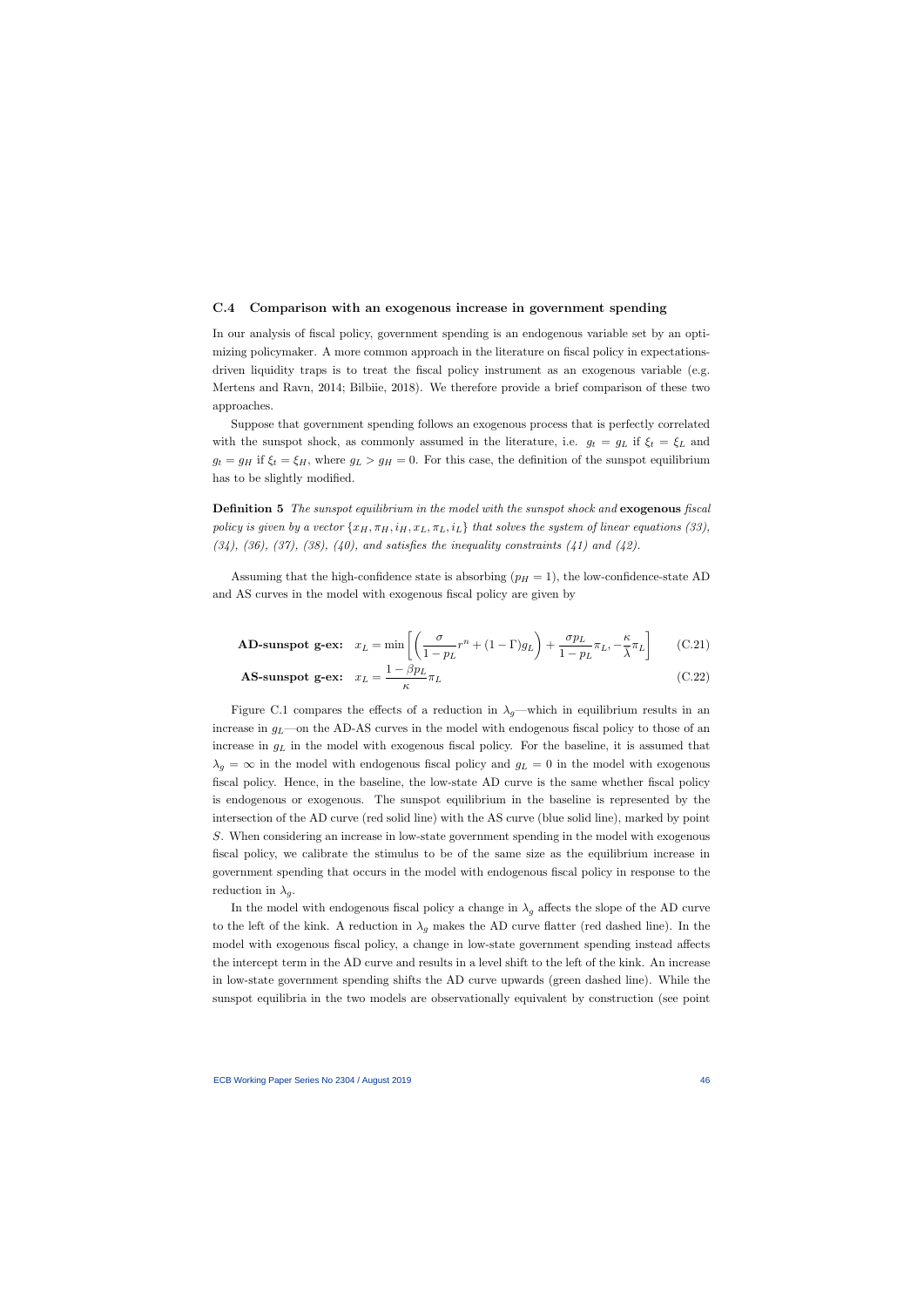



Note: Solid lines:  $\lambda_g = \infty$  (fiscal policy endogenous),  $g_L = 0$  (fiscal policy exogenous); red dashed line:  $\lambda_g = \overline{\lambda}_g/10$ (fiscal policy endogenous); green dashed line:  $g_L = 4$  (fiscal policy exogenous). Inflation is expressed in annualized terms.

S'), the two AD curves are not observationally equivalent. Since an exogenous increase in lowstate government spending does not affect the slope of the AD curve, a policy intervention of this type is in general unsuited to eliminate the sunspot equilibrium.

## C.5 Numerical example

This subsection provides a numerical example of how allocations and welfare depend on the relative weight that the policymaker's objective function puts on government spending stabilization  $\lambda_g$ . The parameterisation follows Table 1 except that we account for a non-zero steady-state government spending to output ratio of 0.2, which implies that the inverse of the elasticity of the marginal utility of private consumption with respect to output  $\sigma$  becomes 0.4. The inverse of the elasticity of the marginal utility of public consumption with respect to output  $\nu$  is set to 0.1, as in Section 5. This implies  $\bar{\lambda}_g = 0.0082$ . In addition,  $p_L = 0.9375$  and  $p_H = 0.98$ .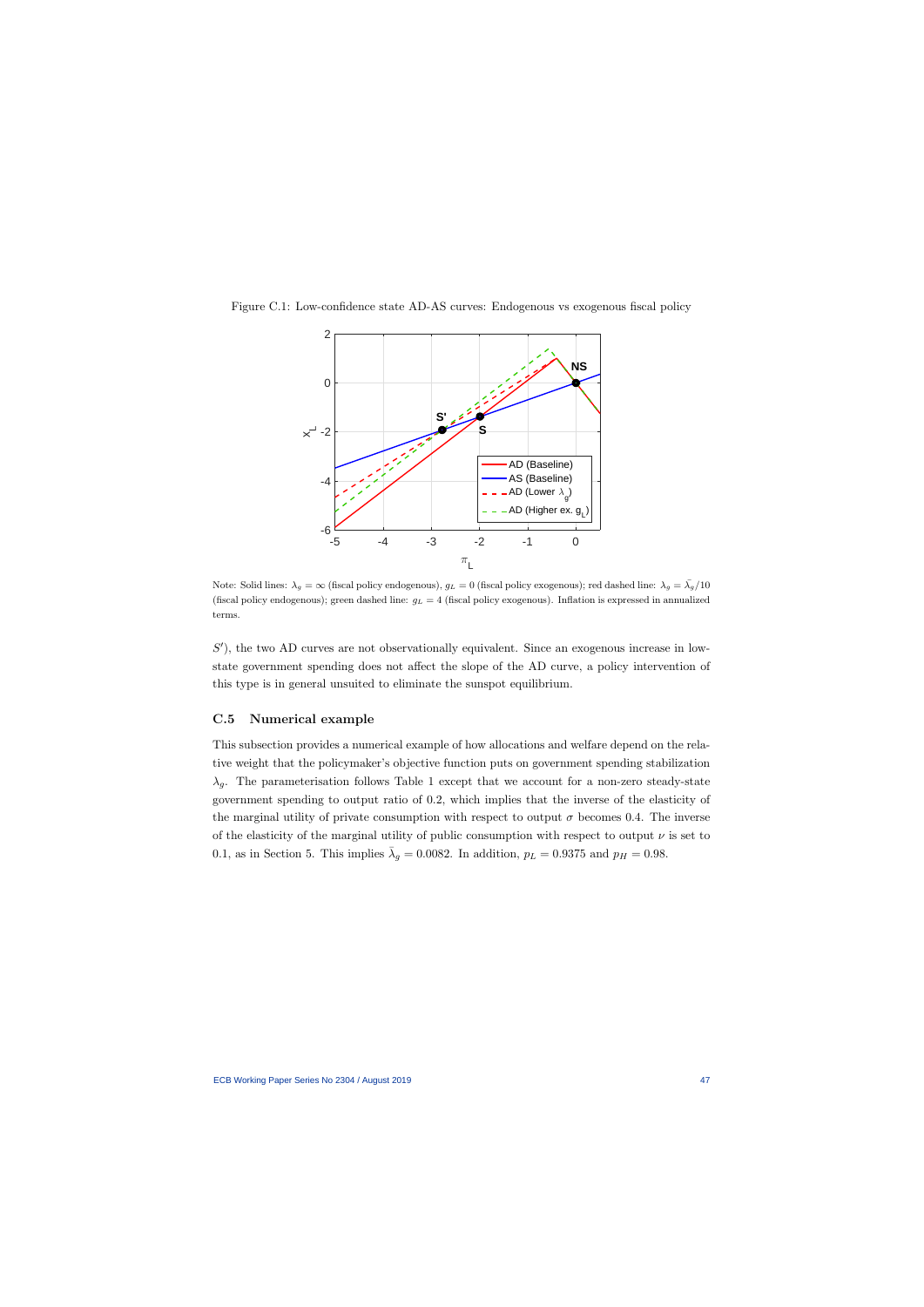

Figure C.2: Allocations and welfare as a function of  $\lambda_q$ 

Note: Dash-dotted vertical lines indicate the case where the policymaker has the same objective function as society as a whole, i.e.  $\lambda_g = \overline{\lambda}_g$ . The welfare gain/loss is expressed relative to the welfare level achieved when  $\lambda_g = \bar{\lambda}_g$  (in percent).

## D Fundamental equilibrium in the model with fiscal policy

#### D.1 Existence of the fundamental equilibrium

Proposition 12 The fundamental equilibrium in the model with government consumption and a two-state natural real rate shock exists if and only if

$$
\tilde{E}^{f} < (1 - p_H^f) \frac{r_L^n}{r_H^n} \left[ \lambda_g \left( \kappa^2 + \bar{\lambda} + (\kappa^2 + \bar{\lambda}(1 - \beta)) \frac{1 - \beta p_L^f + \beta (1 - p_H^f)}{\kappa \sigma} \right) + \frac{(1 - \Gamma)^2}{\kappa \sigma} (\kappa^2 + \bar{\lambda}(1 - \beta)) \left( \kappa^2 + \bar{\lambda}(1 - \beta p_L^f + \beta (1 - p_H^f)) \right) \right]
$$
\n(D.1)

where  $\tilde{E}^f \equiv \lambda_g E^f - \frac{(1-\Gamma)^2(1-p_L^f)}{\kappa \sigma} \left(\kappa^2 + \bar{\lambda}(1-\beta)\right) \left[\kappa^2 + \bar{\lambda}(1-\beta p_L^f + \beta(1-p_H^f))\right].$ 

To proof Proposition 12, we proceed again in three steps. Each step is associated with an auxiliary proposition.

**Proposition D.1** There exists a vector  $\{x_H, \pi_H, i_H, g_H, x_L, \pi_L, i_L, g_L\}$  that solves the system of linear equations (35), (36), (39), (40), and (43)–(46).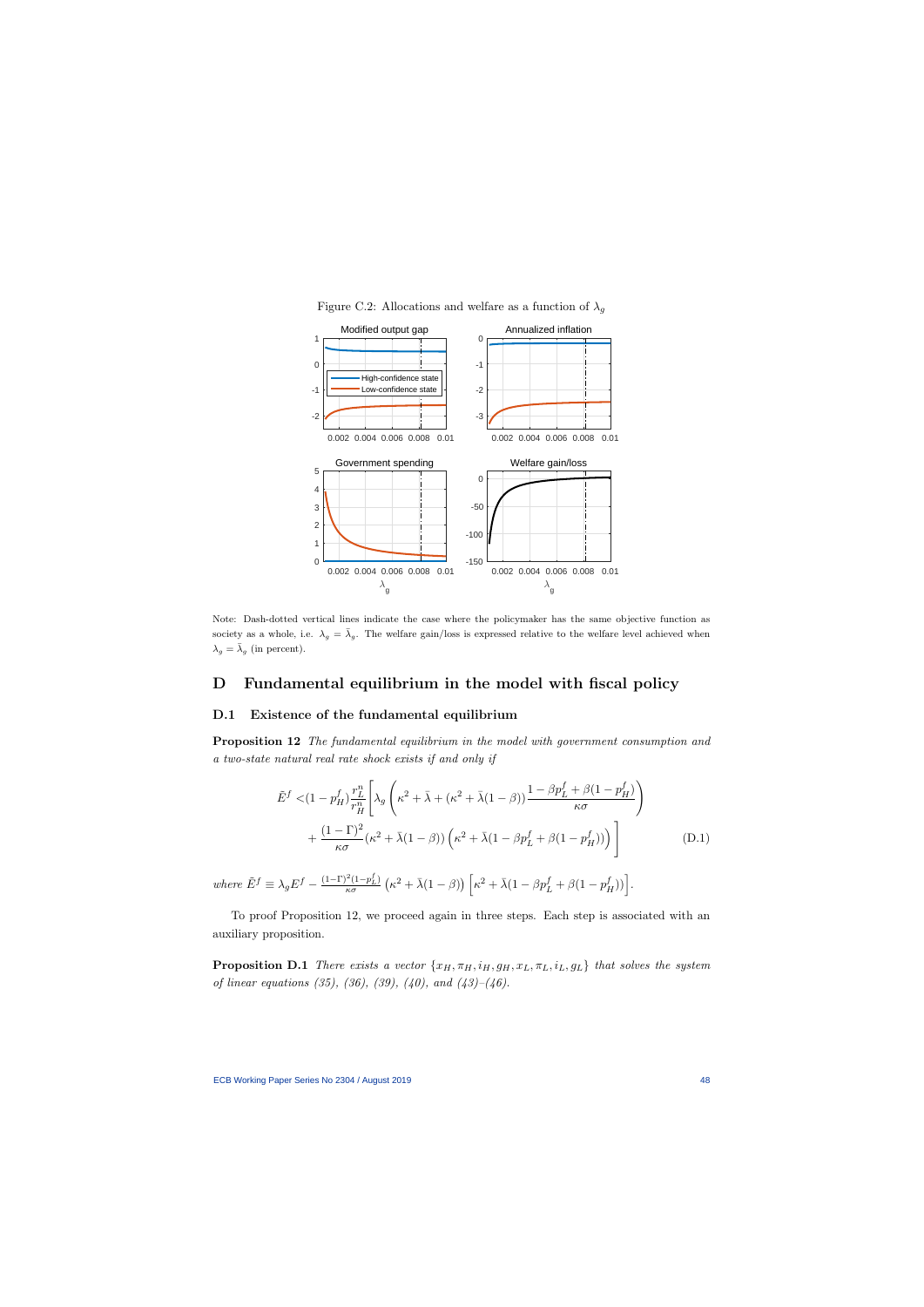Proof: Let

$$
A^f := -\beta \bar{\lambda} (1 - p_H^f), \tag{D.2}
$$

$$
B^f := \kappa^2 + \bar{\lambda}(1 - \beta p_H^f),\tag{D.3}
$$

$$
C^{f} := \frac{(1 - p_{L}^{f})}{\sigma \kappa} (1 - \beta p_{L}^{f} + \beta (1 - p_{H}^{f})) - p_{L}^{f}, \tag{D.4}
$$

$$
D^f := -\frac{(1 - p_L^f)}{\sigma \kappa} (1 - \beta p_L^f + \beta (1 - p_H^f)) - (1 - p_L^f) = -1 - C^f,
$$
 (D.5)

and

$$
E^f := A^f D^f - B^f C^f. \tag{D.6}
$$

Rearranging the system of equations and eliminating  $x_H$ ,  $i_H$ ,  $g_H$ ,  $x_L$ ,  $i_L$  and  $g_L$ , we obtain two unknowns for  $\pi_H$  and  $\pi_L$  in two equations

$$
\begin{bmatrix}\nA^f & B^f \\
\tilde{C}^f & \tilde{D}^f\n\end{bmatrix}\n\begin{bmatrix}\n\pi_L \\
\pi_H\n\end{bmatrix} =\n\begin{bmatrix}\n0 \\
\lambda_g r_L^n\n\end{bmatrix},
$$
\n(D.7)

where

$$
\tilde{C}^f := \lambda_g C^f + \left(\kappa^2 + \bar{\lambda}(1 - \beta p_L^f)\right) \frac{(1 - \Gamma)^2}{\kappa \sigma} (1 - p_L^f),\tag{D.8}
$$

$$
\tilde{D}^f := \lambda_g D^f - \beta \bar{\lambda} \frac{(1 - \Gamma)^2}{\kappa \sigma} (1 - p_L^f)^2.
$$
\n(D.9)

Define  $\tilde{E}^f := A^f \tilde{D}^f - B^f \tilde{C}^f$ . For what follows, it is useful to show that  $\tilde{E}^f = 0$  is inconsistent with existence of the fundamental equilibrium. Since  $B > 0$ , we can always write  $\pi_H = -A^f/B^f \pi_L$ . Plugging this into  $\tilde{C}^f \pi_L + \tilde{D}^f \pi_H = \lambda_g r_L^n$  and multiplying both sides by  $B^f$ , we get  $-\tilde{E}^f \pi_L = B^f \lambda_g r_L^n$ . Since the right-hand side of this equation is strictly negative for  $\lambda_g > 0$ ,  $\tilde{E}^f = 0$  is inconsistent with the existence of the fundamental equilibrium. Hence, we can invert the matrix on the left-hand-side of (D.7)

$$
\begin{bmatrix} \pi_L \\ \pi_H \end{bmatrix} = \frac{1}{A^f \tilde{D}^f - B^f \tilde{C}^f} \begin{bmatrix} \tilde{D}^f & -B^f \\ -\tilde{C}^f & A^f \end{bmatrix} \begin{bmatrix} 0 \\ \lambda_g r_L^n \end{bmatrix}.
$$
 (D.10)

Thus,

$$
\pi_H = \frac{A^f}{\tilde{E}^f} \lambda_g r_L^n \tag{D.11}
$$

and

$$
\pi_L = \frac{-B^f}{\tilde{E}^f} \lambda_g r_L^n. \tag{D.12}
$$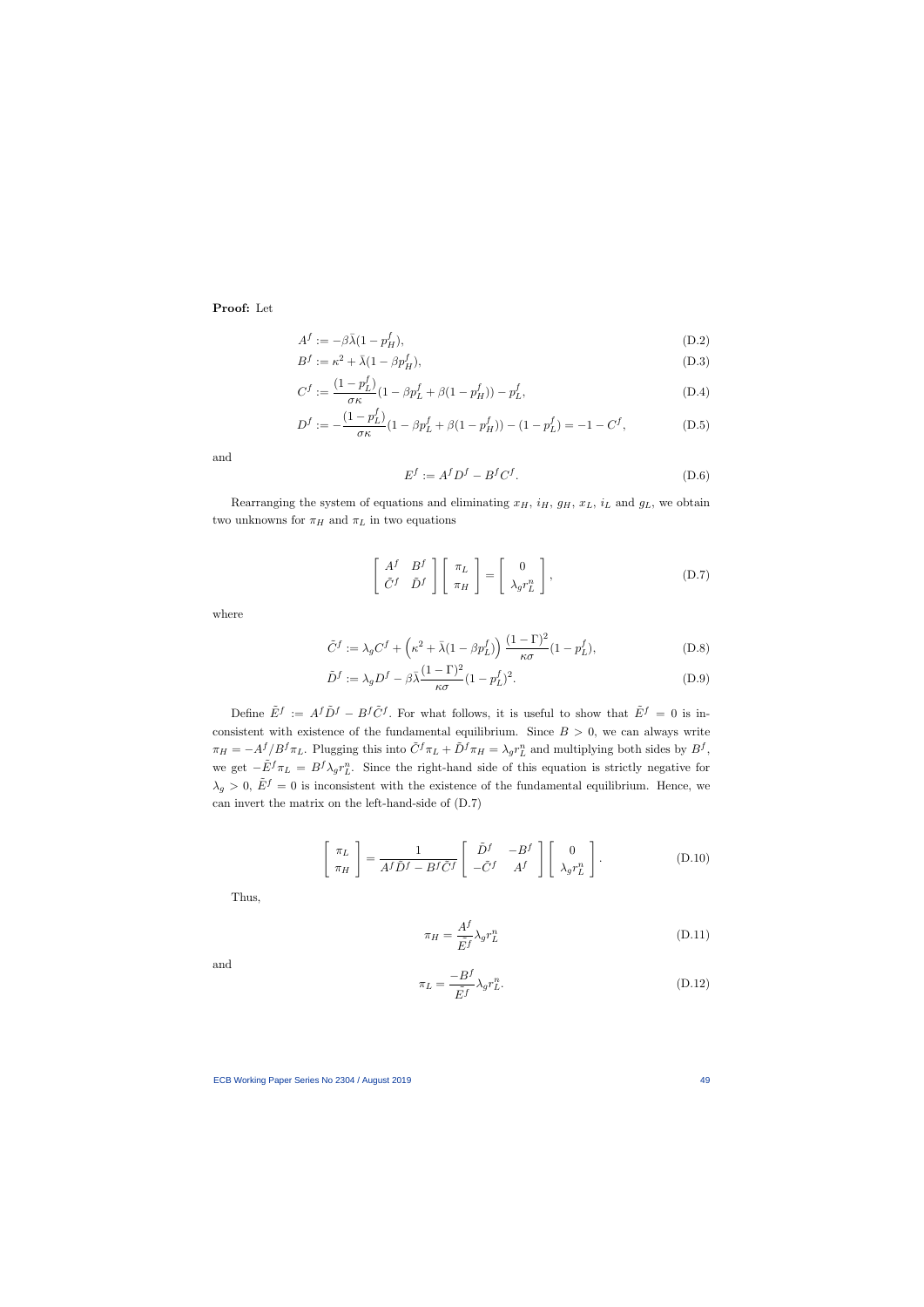From the Phillips curves in both states, we obtain

$$
x_H = \frac{\beta \kappa (1 - p_H^f)}{\tilde{E}^f} \lambda_g r_L^n \tag{D.13}
$$

and

$$
x_L = -\frac{(1 - \beta p_L^f)\kappa^2 + (1 - \beta)(1 - \beta p_L^f + \beta(1 - p_H^f))\bar{\lambda}}{\kappa \tilde{E}^f} \lambda_g r_L^n.
$$
 (D.14)

Using the target criterion for fiscal policy in the low-confidence state (39), we obtain

$$
g_L = \frac{(1 - \Gamma)\left(\kappa^2 + \bar{\lambda}(1 - \beta)\right)\left(\kappa^2 + \bar{\lambda}(1 - \beta p_L^f + \beta(1 - p_H^f))\right)}{\kappa \tilde{E}^f} r_L^n.
$$
 (D.15)

Using the consumption Euler equation in the high-confidence state (43), we obtain

$$
i_H = r_H^n - \frac{1 - p_H^f}{\tilde{E}^f} \left( \lambda_g \left( \kappa^2 + \bar{\lambda} + (\kappa^2 + \bar{\lambda}(1 - \beta)) \frac{1 - \beta p_L^f + \beta (1 - p_H^f)}{\kappa \sigma} \right) + \frac{(1 - \Gamma)^2}{\kappa \sigma} (\kappa^2 + \bar{\lambda}(1 - \beta)) \left( \kappa^2 + \bar{\lambda}(1 - \beta p_L^f + \beta (1 - p_H^f)) \right) \right) r_L^n. \tag{D.16}
$$

Finally, from equations (35) and (40), we have  $g_H = 0$ , and  $i_L = 0$ .

**Proposition D.2** Suppose equations (35), (36), (39), (40), and (43)–(46) are satisfied. Then  $\bar{\lambda}x_L + \kappa \pi_L < 0$  if and only if  $\tilde{E}^f < 0$ .

**Proof:** Using  $(D.12)$  and  $(D.14)$ , we have

$$
\bar{\lambda}x_L + \kappa \pi_L = -\frac{(\kappa^2 + \bar{\lambda}(1-\beta))(\kappa^2 + \bar{\lambda}(1-\beta p_L^f + \beta(1-p_H^f)))}{\kappa \tilde{E}^f} \lambda_g r_L^n \tag{D.17}
$$

Notice that  $\lambda_g r_L^n < 0$  and  $(\kappa^2 + \bar{\lambda}(1-\beta))(\kappa^2 + \bar{\lambda}(1-\beta p_L^f + \beta(1-p_H^f))) > 0$ . Thus, if  $\bar{\lambda}x_L$  +  $\kappa \pi_L < 0$ , then  $\tilde{E}^f < 0$ . Similarly, if  $\tilde{E}^f < 0$ , then  $\bar{\lambda} x_L + \kappa \pi_L < 0$ .

**Proposition D.3** Suppose equations (35), (36), (39), (40), and (43)–(46) are satisfied and  $\tilde{E}^{f} < 0$ . Then  $i_H > 0$  if and only if  $\tilde{E}^{f} < \underline{\tilde{E}}^{f}$ , where  $\underline{\tilde{E}}^{f} \equiv (1-p_{H}^{f})\frac{r_{L}^{n}}{r_{H}^{n}}$  $\lceil$  $\lambda_g\left(\kappa^2+\bar{\lambda}+(\kappa^2+\bar{\lambda}(1-\beta))\frac{1-\beta p_L^f+\beta(1-p_H^f)}{\kappa\sigma}\right)+\frac{(1-\Gamma)^2}{\kappa\sigma}$  $\frac{(-\Gamma)^2}{\kappa \sigma}(\kappa^2+\bar{\lambda}(1\!-\!\beta))\left(\kappa^2+\bar{\lambda}(1-\beta p_L^f +\beta(1-p_H^f$ 

**Proof:** First, notice that  $i_H$  is given by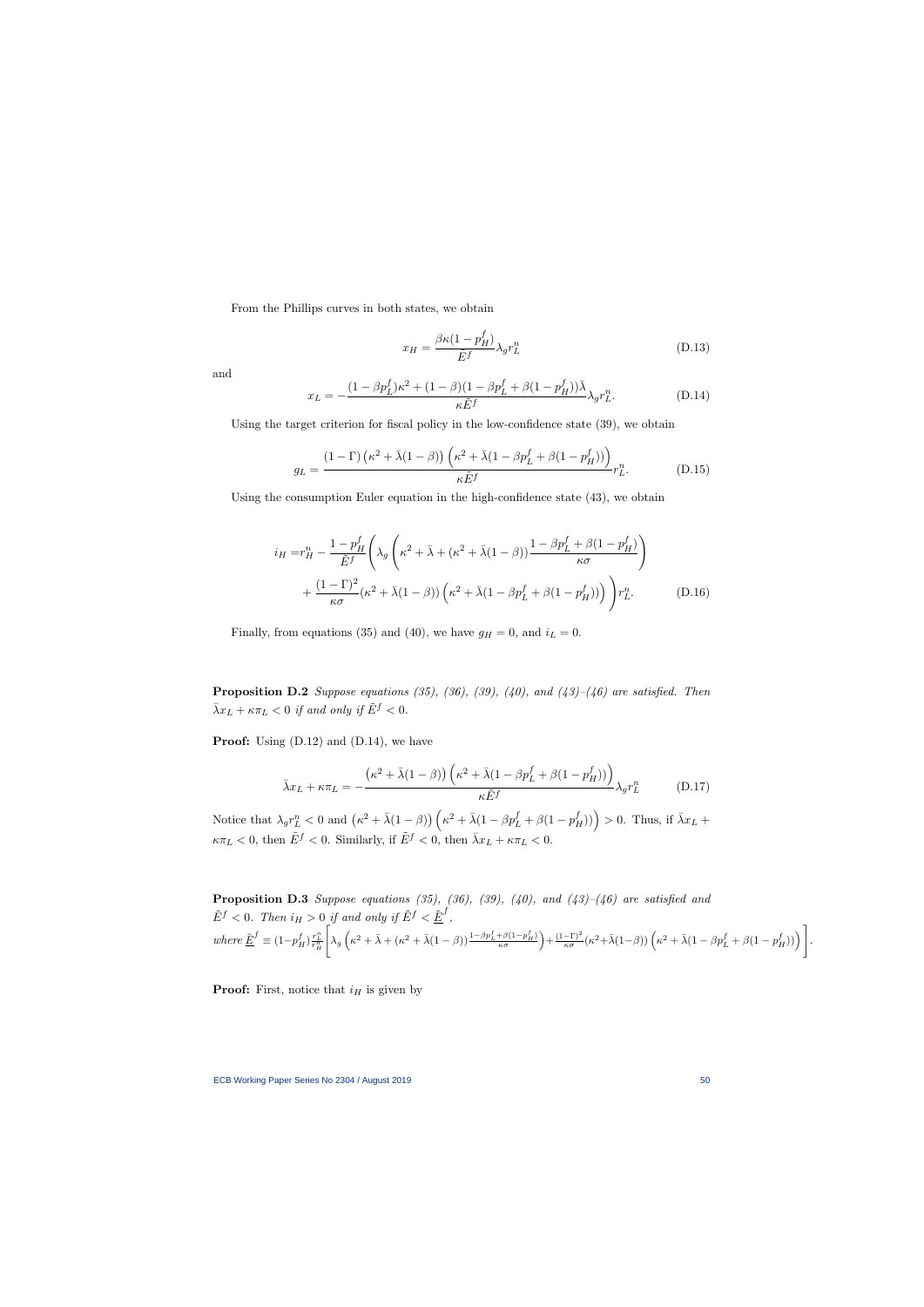$$
i_{H} = \frac{1 - p_{H}^{f}}{\sigma} (x_{L} - x_{H} + (1 - \Gamma)(g_{H} - g_{L})) + p_{H}^{f} \pi_{H} + (1 - p_{H}^{f}) \pi_{L} + r_{H}^{n}
$$
  

$$
= r_{H}^{n} - \frac{1 - p_{H}^{f}}{\tilde{E}^{f}} \left[ \lambda_{g} \left( \kappa^{2} + \bar{\lambda} + (\kappa^{2} + \bar{\lambda}(1 - \beta)) \frac{1 - \beta p_{L}^{f} + \beta(1 - p_{H}^{f})}{\kappa \sigma} \right) + \frac{(1 - \Gamma)^{2}}{\kappa \sigma} (\kappa^{2} + \bar{\lambda}(1 - \beta)) \left( \kappa^{2} + \bar{\lambda}(1 - \beta p_{L}^{f} + \beta(1 - p_{H}^{f})) \right) \right] r_{L}^{n}, \qquad (D.18)
$$

The term in square brackets is strictly positive,  $r_H^n > 0$ ,  $r_L^n < 0$  and  $\tilde{E}^f < 0$ . Thus, if  $\tilde{E}^f < \underline{\tilde{E}}^f$ then  $i_H > 0$ . Similarly, if  $i_H > 0$  then  $\tilde{E}^f < \underline{\tilde{E}}^f$ .

We are now ready to proof Proposition 12.

**Proof of "if" part**: Suppose that  $\tilde{E}^f < \underline{\tilde{E}}^f$ . According to Proposition D.1 there exists a vector  $\{x_H, \pi_H, i_H, g_H, x_L, \pi_L, i_L, g_L\}$  that solves equations (35), (36), (39), (40), and (43)–(46). Notice that  $\underline{\tilde{E}}^f < 0$ . Hence,  $\tilde{E}^f < \underline{\tilde{E}}^f$  implies  $\tilde{E}^f < 0$ . According to Proposition D.2,  $\tilde{E}^f < 0$ implies  $\bar{\lambda}x_L + \kappa \pi_L < 0$ . According to Proposition D.3, given  $\tilde{E}^f < 0$ ,  $\tilde{E}^f < \underline{\tilde{E}}^f$  implies  $i_H > 0$ .

**Proof of "only if" part:** Suppose that the vector  $\{x_H, \pi_H, i_H, g_H, x_L, \pi_L, i_L, g_L\}$  solves (35), (36), (39), (40), (43)–(46), and satisfies  $\bar{\lambda}x_L + \kappa \pi_L < 0$  and  $i_H > 0$ . According to Proposition D.2,  $\bar{\lambda}x_L + \kappa \pi_L < 0$  implies  $\tilde{E}^f < 0$ . According to Proposition D.3,  $\tilde{E}^f < 0$  and  $i_H > 0$  imply  $\tilde{E}^f < \underline{\tilde{E}}^f$  .

#### D.2 Allocations and prices

In the fundamental equilibrium, allocations and prices are given by:

$$
\pi_L = -\frac{\kappa^2 + \bar{\lambda}(1 - \beta p_H^f)}{\tilde{E}^f} \lambda_g r_L^n < 0 \tag{D.19}
$$

$$
x_L = -\frac{(1 - \beta p_L^f)\kappa^2 + (1 - \beta)(1 - \beta p_L^f + \beta(1 - p_H^f))\bar{\lambda}}{\kappa \tilde{E}^f} \lambda_g r_L^n < 0 \tag{D.20}
$$

$$
g_L = \frac{(1 - \Gamma)\left(\kappa^2 + \bar{\lambda}(1 - \beta)\right)\left(\kappa^2 + \bar{\lambda}(1 - \beta p_L^f + \beta(1 - p_H^f))\right)}{\kappa \tilde{E}^f} r_L^n > 0 \tag{D.21}
$$

$$
\pi_H = -\frac{\beta \bar{\lambda} (1 - p_H^f)}{\tilde{E}^f} \lambda_g r_L^n \le 0
$$
\n(D.22)

$$
x_H = \frac{\beta \kappa (1 - p_H^f)}{\tilde{E}^f} \lambda_g r_L^n \ge 0
$$
\n(D.23)

$$
g_H = 0.\tag{D.24}
$$

When  $p_H^f < 1$ ,  $\pi_H < 0$  and  $x_H > 0$ .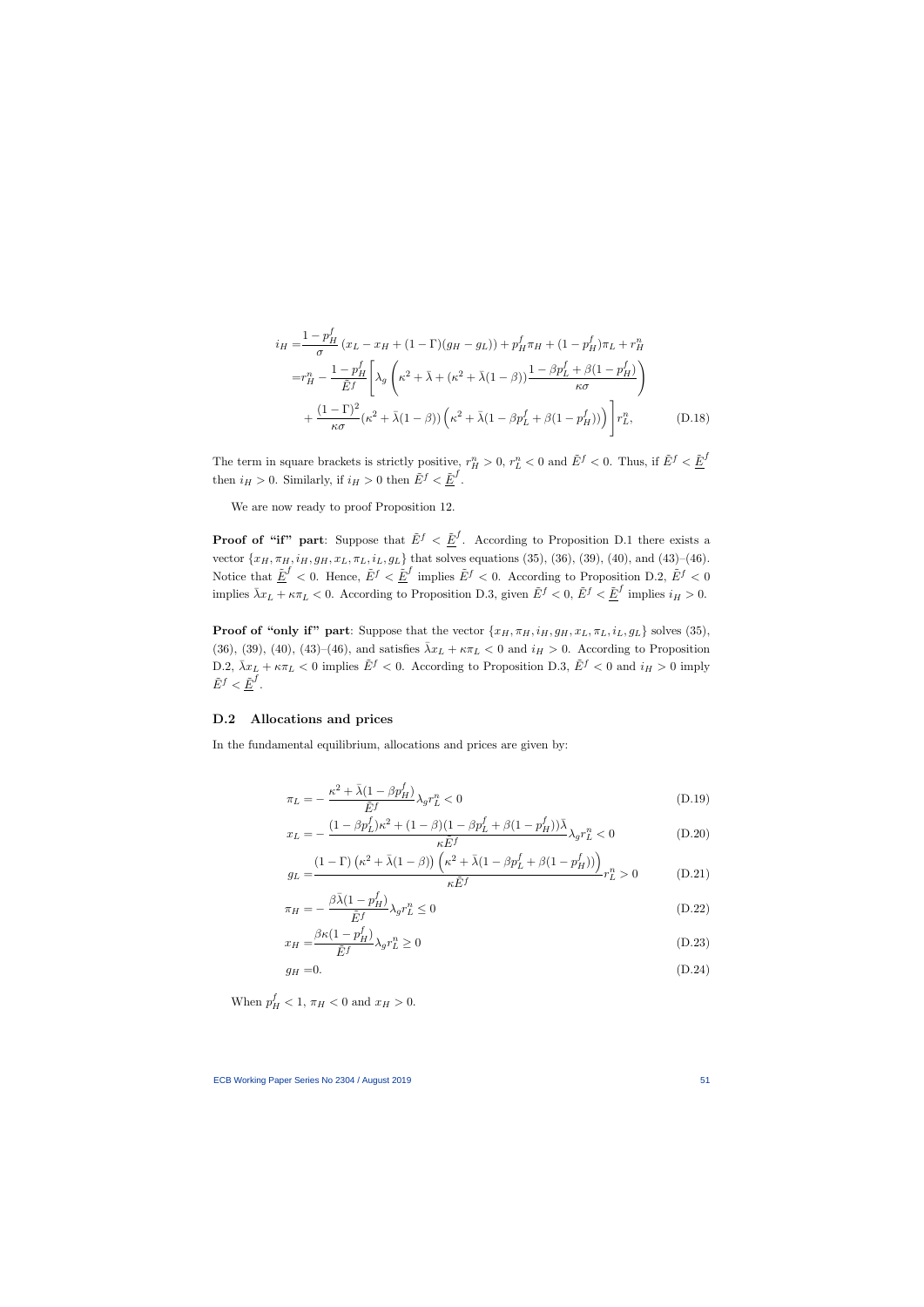# D.3 Effects of a marginal change in  $\lambda_g$

The partial derivatives of the policy functions with respect to  $\lambda_g$  are

$$
\frac{\partial \pi_L}{\partial \lambda_g} = \frac{(\kappa^2 + \bar{\lambda}(1 - \beta p_H^f))(1 - \Gamma)^2(\kappa \sigma)^{-1}(1 - p_L^f)(\kappa^2 + \bar{\lambda}(1 - \beta))\left[\kappa^2 + \bar{\lambda}(1 - \beta p_L^f + \beta(1 - p_H^f))\right]}{(\tilde{E}^f)^2} r_L^n < 0
$$
\n
$$
\frac{\partial x_L}{\partial \lambda_g} = \left[\kappa^2(1 - \beta p_L^f) + \bar{\lambda}(1 - \beta)(1 - \beta p_L^f + \beta(1 - p_H^f))\right]
$$
\n
$$
\times \frac{(1 - \Gamma)^2(\kappa \sigma)^{-1}(1 - p_L^f)(\kappa^2 + \bar{\lambda}(1 - \beta))\left[\kappa^2 + \bar{\lambda}(1 - \beta p_L^f + \beta(1 - p_H^f))\right]}{\kappa(\tilde{E}^f)^2} r_L^n < 0
$$
\n
$$
\frac{\partial g_L}{\partial \lambda_g} = -\frac{(1 - \Gamma)(\kappa^2 + \bar{\lambda}(1 - \beta))\left(\kappa^2 + \bar{\lambda}(1 - \beta p_L^f + \beta(1 - p_H^f))\right)}{\kappa(\tilde{E}^f)^2} E^f r_L^n,
$$

and

$$
\frac{\partial \pi_H}{\partial \lambda_g} = \frac{\beta \bar{\lambda} (1 - p_H^f)(1-\Gamma)^2 (\kappa \sigma)^{-1} (1-p_L^f)(\kappa^2 + \bar{\lambda} (1-\beta)) \left[ \kappa^2 + \bar{\lambda} (1-\beta p_L^f + \beta (1-p_H^f)) \right]}{(\tilde{E}^f)^2} r_L^n \leq 0
$$
  

$$
\frac{\partial x_H}{\partial \lambda_g} = -\frac{\beta \kappa (1-p_H^f)(1-\Gamma)^2 (\kappa \sigma)^{-1} (1-p_L)(\kappa^2 + \bar{\lambda} (1-\beta)) \left[ \kappa^2 + \bar{\lambda} (1-\beta p_L^f + \beta (1-p_H^f)) \right]}{(\tilde{E}^f)^2} r_L^n \geq 0.
$$

When  $p_H^f < 1$ ,  $\frac{\partial \pi_H}{\partial \lambda_g} < 0$  and  $\frac{\partial x_H}{\partial \lambda_g} > 0$ .